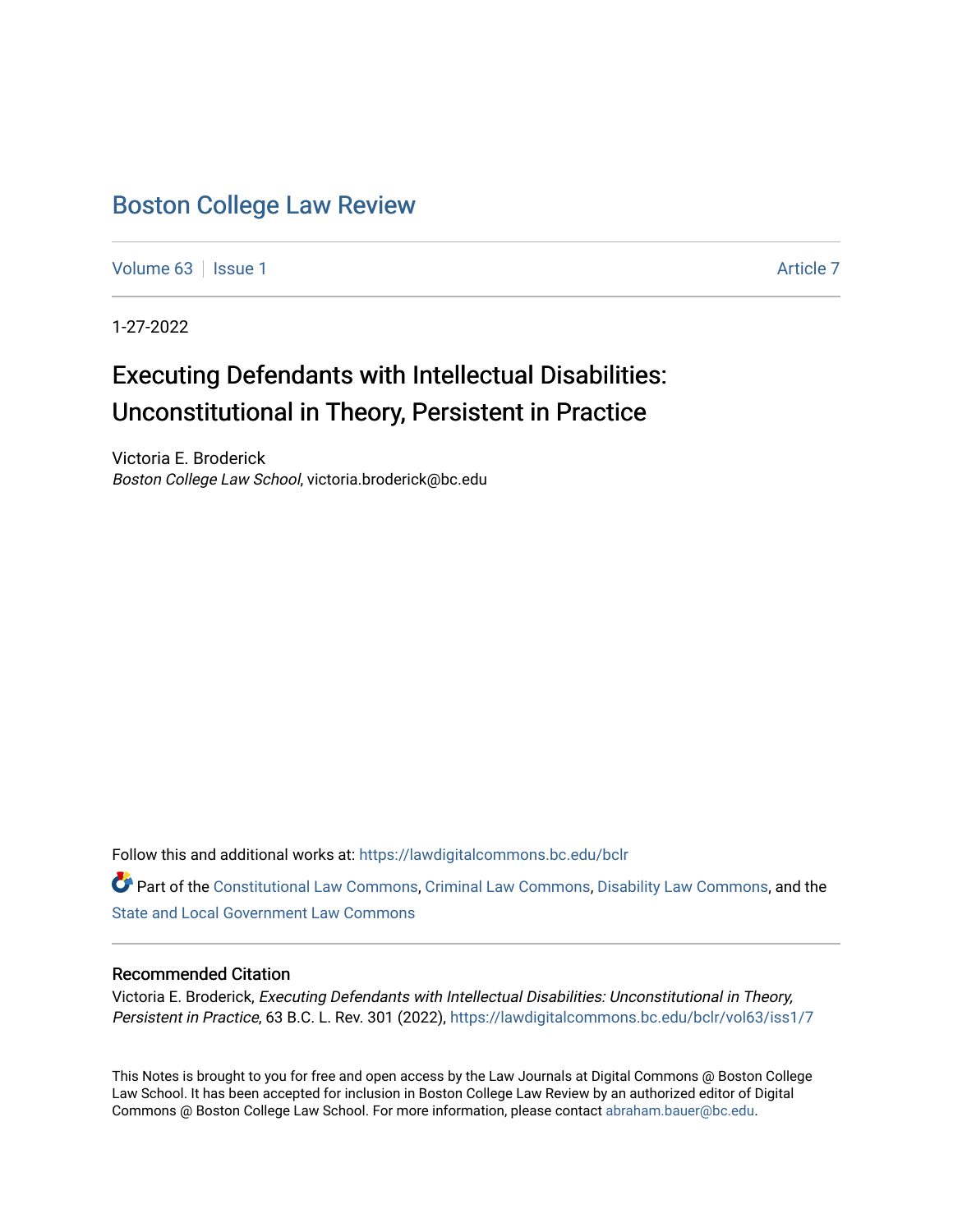## **EXECUTING DEFENDANTS WITH INTELLECTUAL DISABILITIES: UNCONSTITUTIONAL IN THEORY, PERSISTENT IN PRACTICE**

**Abstract:** In 2002, in *Atkins v. Virginia*, the Supreme Court abolished the death penalty for defendants with intellectual disabilities. The Court held that executing individuals with intellectual disabilities is cruel and unusual punishment, violating the Eighth Amendment. The Court afforded the states the power to define intellectual disability for the purpose of death penalty eligibility. Post-*Atkins* cases reveal that the states have composed superficial and oversimplified definitions of intellectual disability. State definitions lack consistency and include nonclinical standards. As a result, courts continue to sentence defendants with intellectual disabilities to death. This Note argues that states should adopt a uniform definition of intellectual disability for the purpose of death penalty eligibility and proposes a model standard in line with clinical standards.

#### <span id="page-1-1"></span>**INTRODUCTION**

The state of Arizona recently declined to sentence Apolinar Altamirano, an individual with an intellectual disability, to death.<sup>[1](#page-1-0)</sup> Mr. Altamirano has an

<span id="page-1-0"></span><sup>&</sup>lt;sup>1</sup> Associated Press, *Court Declines to Revive Death Penalty Bid Against Immigrant*, U.S. NEWS (Aug. 25, 2021), https://www.usnews.com/news/best-states/arizona/articles/2021-08-25/court-declinesto-revive-death-penalty-bid-against-immigrant [https://perma.cc/FDB5-STKK]. After a trial court found that Apolinar Altamirano was ineligible for the death penalty because he had an intellectual disability, the Supreme Court of Arizona concluded that the trial judge failed to assess whether the defendant had an intellectual disability in accordance with Arizona's controlling statute. State *ex rel.* Montgomery v. Kemp, 469 P.3d 457, 463 (Ariz. 2020) (concluding that the trial judge failed to assess whether the defendant had an intellectual disability in accordance with Arizona's controlling statute, and remanding the case); Defendant's Supplemental Brief at 19, State *ex rel.* Montgomery v. Kemp, 469 P.3d 457 (Ariz. 2020) (No. CR-19-0274), 2019 WL 9463806 at \*19 (arguing that the lower court judge appropriately found that the defendant had proved he had an intellectual disability); Associated Press, *Bid Fails to Revive Death Penalty for Immigrant in 2015 Mesa Store Clerk Killing*, AZCENTRAL (Feb. 9, 2021), https://www.azcentral.com/story/news/local/phoenix/2021/02/09/bid-fails-revive-deathpenalty-apolinar-altamirano-2015-mesa-killing/4453444001/ [https://perma.cc/6QZ7-KUYN] (explaining that the Arizona Court of Appeals had deferred to the lower court judge's determination that the evidence had sufficient credibility to justify a finding of intellectual disability). On remand, the lower court again found that Mr. Altamirano was ineligible for the death penalty due to his intellectual disability. *See* Associated Press, *Bid Fails to Revive Death Penalty for Immigrant in 2015 Mesa Store Clerk Killing*, *supra* (concluding that the defendant was unable to meet the standards of independence, pursuant to the relevant Arizona statute). Although the state continued to seek the death penalty against the defendant, the defense argued that the court should not consider the prosecutors' new arguments because the prosecutors did not previously raise them. *See* Jacques Billeaud, *Prosecutors Make Another Death Penalty Bid Against Immigrant*, ASSOCIATED PRESS (Mar. 29, 2021), https://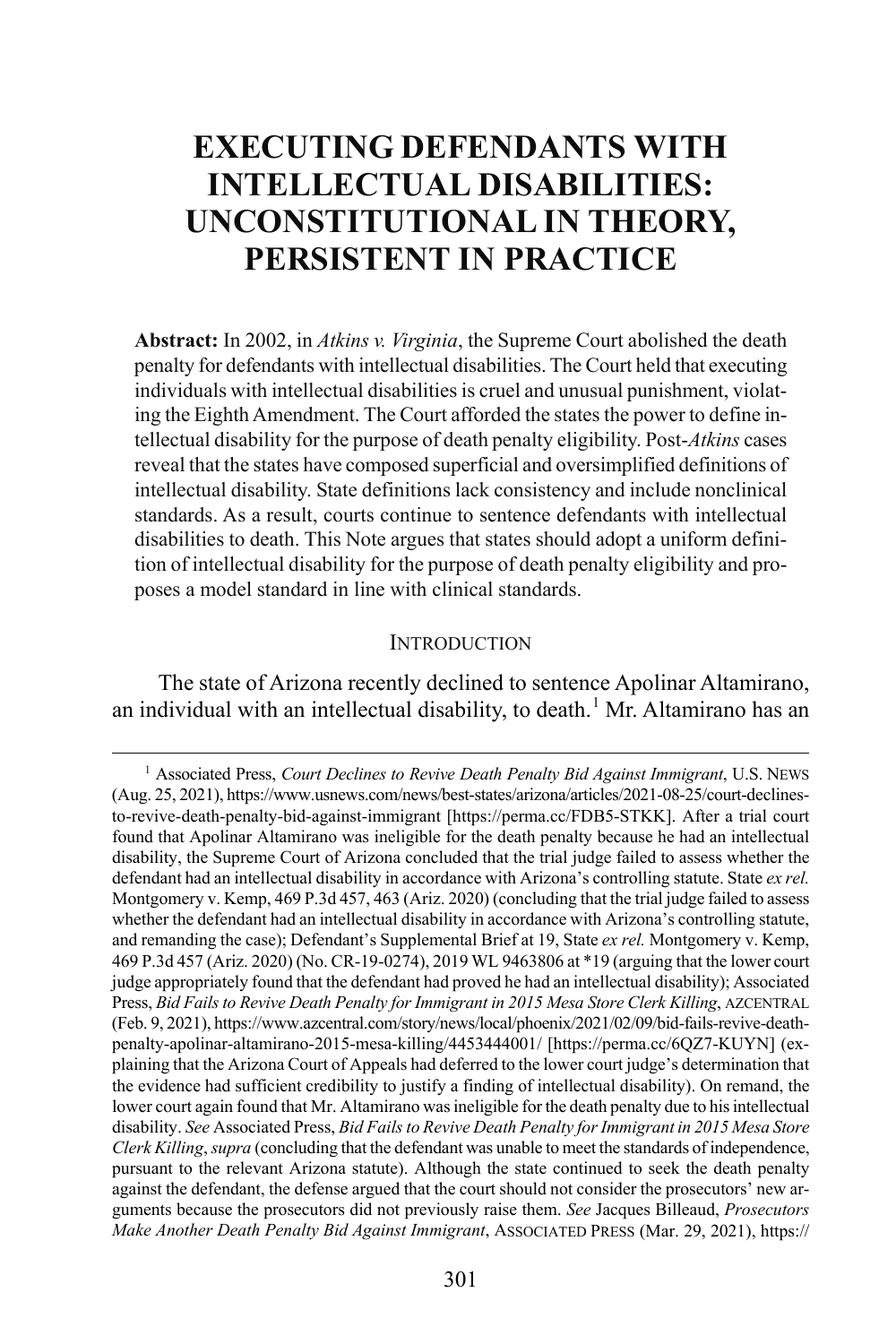<span id="page-2-3"></span><span id="page-2-2"></span>intelligence quotient (IQ) of seventy, indicating that his reasoning skills are impaired.<sup>[2](#page-2-0)</sup> When Mr. Altamirano attended school, he faced difficulties follow-ing instructions and performing well academically.<sup>[3](#page-2-1)</sup> Although Mr. Altamirano was previously employed as a plumber, he lacked the technical skills to pro-

<span id="page-2-0"></span>*Death Penalty Bid Against Immigrant*, *supra*. 2 Defendant's Supplemental Brief, *supra* not[e 1,](#page-1-1) at 19. An intelligence quotient (IQ) score is "a number . . . determined by one's performance on a standardized intelligence test relative to the average performance of others of the same age." *IQ*, MERRIAM-WEBSTER, https://www.merriam-webster. com/dictionary/IQ [https://perma.cc/4D3T-DD4M]. Psychologists administer IQ tests to evaluate an individual's intelligence by "measur[ing] aspects of visual-spatial processing and auditory processing, as well as short-term memory, and processing speed." *See* Scott Barry Kaufman, *What Do IQ Tests Test?: Interview with Psychologist W. Joel Schneider*, SCI.AM.(Feb. 3, 2014), https://blogs.scientificamerican. com/beautiful-minds/what-do-iq-tests-test-interview-with-psychologist-w-joel-schneider/ [https:// perma.cc/9BJE-R6PY] (describing the components of a precise IQ test). Mr. Altamirano's IQ test suggests that he has limitations in intellectual functioning. *See What Is Intellectual Disability?*, AM. PSYCHIATRIC ASS'N, https://www.psychiatry.org/patients-families/intellectual-disability/what-isintellectual-disability [https://perma.cc/B47P-YAHH] (noting that IQ scores between seventy and seventy-five typically indicate significant limitations in intellectual functioning, but that "IQ score[s] must be interpreted in the context of the person's difficulties in general mental abilities").

<span id="page-2-1"></span><sup>3</sup> State's Petition for Review of a Special Decision of the Court of Appeals at 10–11, State *ex rel.* Montgomery v. Kemp, 469 P.3d 457 (Ariz. 2020) (No. CR-19-0274), 2019 WL 5067680 at \*10–11. The state argued that these weaknesses occurred during Mr. Altamirano's childhood and that adaptive skills are measured based on what is "expected of the defendant's *age* and cultural group." *Id.* at 6 (emphasis added). Thus, the State asserted, Mr. Altamirano merely failed to surpass certain milestones of child development and truly does not have an intellectual disability. State's Supplemental Brief to the Petition for Review of a Special Action Decision of the Court of Appeals at 13, State *ex rel.* Montgomery v. Kemp, 469 P.3d 457 (Ariz. 2020) (No. CR-19-0274), 2019 WL 506768 at \*13. Although it is not uncommon for children and adults of average intelligence to struggle to focus and perform well in school, individuals with intellectual disabilities overcome these difficulties and develop new skills at a slower rate than individuals without intellectual disabilities. *See Signs & Symptoms of Intellectual Disability*, MILLCREEK OF MAGEE TREATMENT CTR., https://www.millcreekofmagee. com/disorders/intellectual-disability/signs-causes-symptoms/ [https://perma.cc/9BLC-6PYF] (elaborating on what traits differentiate individuals with intellectual disabilities from those without). Mr. Altamirano's difficulties as a child were so extensive that his second grade teacher thought that he should have been in a special education class. State's Petition for Review of a Special Decision of the Court of Appeals, *supra*, at 10–11.

apnews.com/article/arizona-phoenix-immigration-us-supreme-court-shootings-4cc1a858cf0a2d3b7 440db4f1d0bebb3 [https://perma.cc/YB3E-H9LQ] (recounting that the state contended that the intellectual disability inquiry entails comparing the defendant's adaptive skills to that of peers similar in age, education, and geographical background). Following the lower court's second ruling, the Court of Appeals rejected the state's request for the death penalty. Associated Press, *Court Declines to Revive*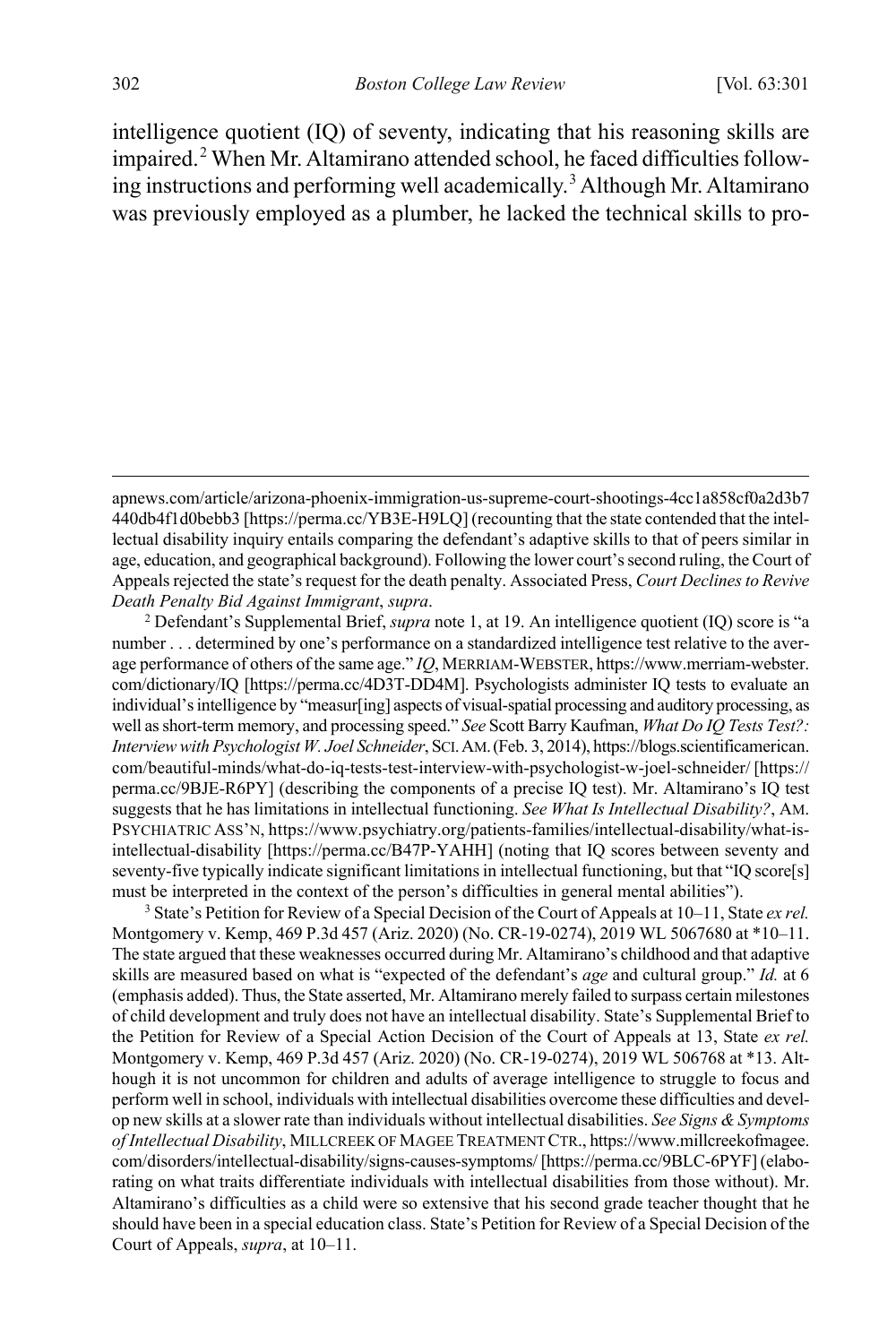vide adequate service to his customers.[4](#page-3-0) Mr. Altamirano also has limitations in his abilities to communicate with others and establish friendships.<sup>[5](#page-3-1)</sup>

In 2015, Arizona indicted Mr. Altamirano for first-degree murder and sought the death penalty.<sup>[6](#page-3-2)</sup> During an evidentiary hearing regarding Mr. Altamirano's eligibility for the death penalty, the trial court found that Mr. Altamirano had an intellectual disability and was therefore ineligible for the death penalty.<sup>[7](#page-3-3)</sup> In 2020, after the Arizona Court of Appeals rejected the state's request for the death penalty, the Supreme Court of Arizona reviewed the state's appeal claiming that the trial court had erroneously determined that Mr. Altamirano had an intellectual disability.<sup>[8](#page-3-4)</sup> The Supreme Court of Arizona held that although the trial judge had reviewed Mr. Altamirano's conceptual, social, and practical strengths and weaknesses, the trial judge had failed to consider properly Mr. Altamirano's ability to "meet society's expectations" of him.<sup>[9](#page-3-5)</sup> The court noted that the Arizona statute governing determinations of intellectual disability for the purpose of death penalty eligibility required such a consideration by the trial court.<sup>[10](#page-3-6)</sup> Moreover, the Arizona Supreme Court ruled that Arizona's statute comported with constitutional requirements regarding capital punishment for defendants with intellectual disabilities.<sup>[11](#page-3-7)</sup> Consequently, the court reversed and

<span id="page-3-1"></span><sup>5</sup> State's Petition for Review of a Special Decision of the Court of Appeals, *supra* not[e 3,](#page-2-2) at 13. The judge noted that these weaknesses were based on evidence that Mr. Altamirano "was a troublemaker and would not follow directions at school as a child, . . . threw fits [as a child] when he did not get enough food, . . . [and] had few friends as an adult and child." *Id.* (emphasis omitted).

<span id="page-3-2"></span><sup>6</sup> *Kemp*, 469 P.3d at 459. Mr. Altamirano was indicted for first-degree murder because he killed another person with a gun. *Id.*

 $^7$  *Id.* 

<span id="page-3-6"></span><sup>10</sup> *Kemp*, 469 P.3d at 463; *see* ARIZ. REV. STAT. § 13-753(K)(1) (2021) (explaining that limitations in adaptive behavior affect "the effectiveness or degree to which the defendant meets the standards of personal independence and social responsibility expected of the defendant's age and cultural group").

<span id="page-3-0"></span> <sup>4</sup> State's Petition for Review of a Special Decision of the Court of Appeals, *supra* not[e 3,](#page-2-2) at 11. Specifically, Mr. Altamirano lacked "specialized skills" to provide service in "plumbing, electrical work, and flooring." *Id.* Despite these professional hardships, the state pointed out that Mr. Altamirano was able to learn two languages, own and manage properties, teach construction skills to his stepson, and travel between Mexico and the United Statessince he was fourteen years old. *See* State's Supplemental Brief to the Petition for Review of a Special Action Decision of the Court of Appeals, *supra* note [3,](#page-2-2) at 13 (arguing that such activities "certainly required sophisticated problem-solving skills").

<span id="page-3-4"></span><span id="page-3-3"></span><sup>&</sup>lt;sup>8</sup> *Id.* The State alleged that the trial court did not make its finding based on Arizona's "statutory" definition of intellectual disability, which requires an overall assessment of Altamirano's ability to meet society's expectations of him." *Id.* The Arizona Court of Appeals denied the state's bid because "the judge [had] discussed both adaptive weaknesses *and* adaptive strengths" and the court had "heard competent lay and expert testimony to support an intellectual disability finding." *Id.*

<span id="page-3-5"></span><sup>9</sup> *Id.* at 463; *see infra* not[e 28](#page-6-0) and accompanying text (defining adaptive behavior as "the collection of conceptual, social, and practical skills" that people learn and utilize daily).

<span id="page-3-7"></span><sup>&</sup>lt;sup>11</sup> *Kemp*, 469 P.3d at 463. The court stated that determinations of death penalty eligibility in Arizona were based on current medical standards because Arizona's statute "require[d] experts evaluating a defendant's intellectual disability to have at least five years' experience in testing, evaluating, and diagnosing intellectual disabilities." *See id.* at 462 (noting that the Arizona statute therefore complied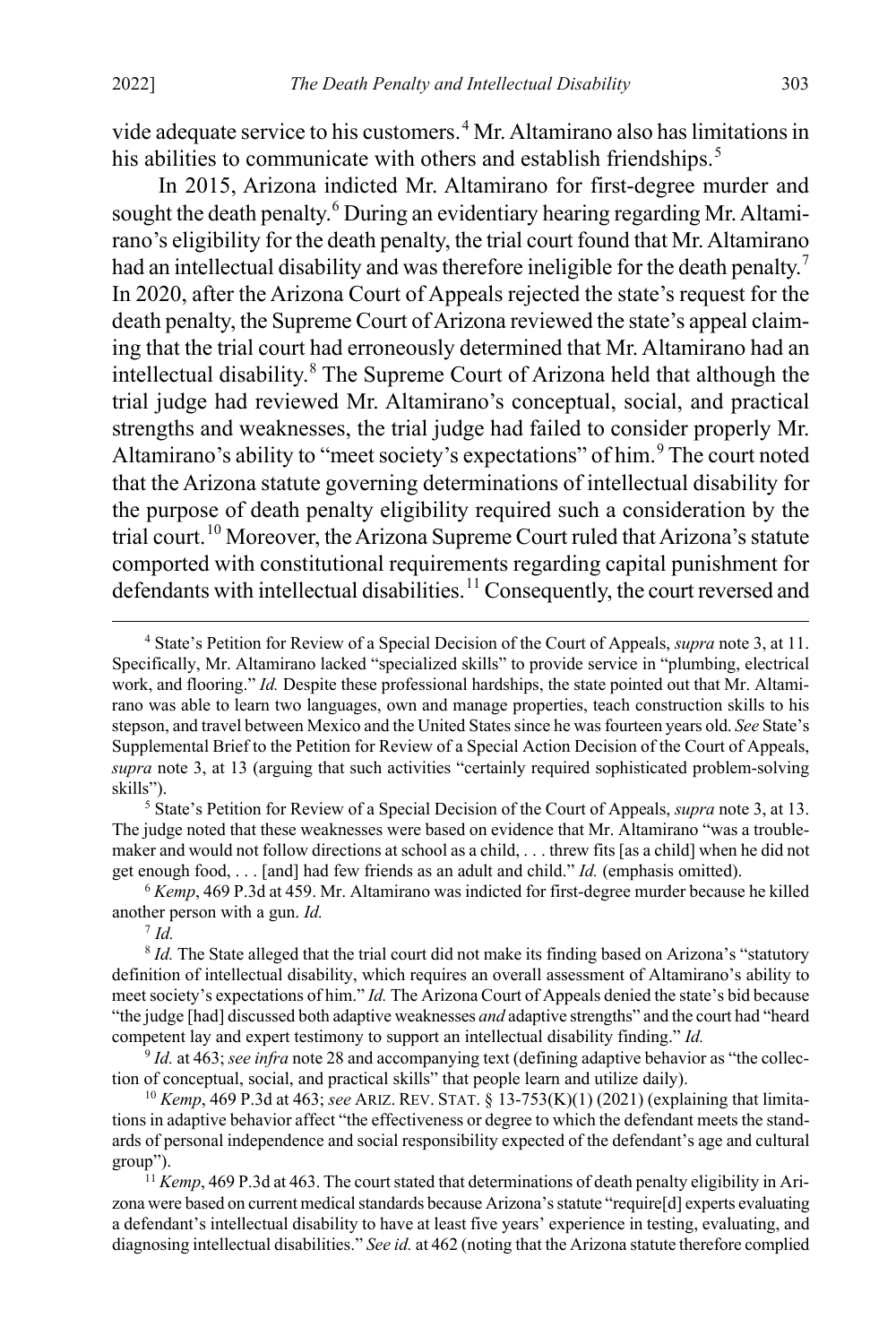remanded the matter to the trial court for a new hearing to determine whether Mr. Altamirano had an intellectual disability as defined by the Arizona statute.[12](#page-4-0) Following this ruling, the trial court concluded that Mr. Altamirano did not have the ability to "meet society's expectations" of him and was, therefore, ineligible for the death penalty.<sup>[13](#page-4-1)</sup> By incorporating a nonscientific standard into a definition that should be comprised of only clinical standards, the Supreme Court of Arizona's ruling and Arizona's statutory definition of intellectual dis-ability are in direct conflict with the Supreme Court's rulings.<sup>[14](#page-4-2)</sup>

This Note argues that states must provide additional protections for defendants with intellectual disabilities to prevent states from sentencing defend-ants with intellectual disabilities to death.<sup>[15](#page-4-3)</sup> Part I provides an overview of intellectual disability and the death penalty.[16](#page-4-4) Part I also explains why defendants with intellectual disabilities are ineligible for the death penalty under the Supreme Court's decision in 2002 in *Atkins v. Virginia*, and details the process by which states determine whether a defendant has an intellectual disability.<sup>[17](#page-4-5)</sup> Part II illustrates how, despite this prohibition, courts continue to sentence defend-ants with intellectual disabilities to death.<sup>[18](#page-4-6)</sup> Finally, Part III argues that states should adopt a uniform definition of intellectual disability for the purpose of

 $\overline{a}$ 

<span id="page-4-3"></span><sup>15</sup> See infra note[s 20–](#page-5-0)[222](#page-45-0) and accompanying text (exploring the intersection of intellectual disability and the death penalty). This Note is limited to a discussion of the death penalty in the United States. *See infra* note[s 20](#page-5-0)[–222](#page-45-0) and accompanying text. This Note uses the term intellectual disability, which officially replaced the term "mental retardation" in 2017. *See* Rosa's Law, Pub. L. No. 111- 256, 124 Stat. 2643 (instructing federal agencies to use the terms intellectual disability and "individual with an intellectual disability" instead of mental retardation and mentally retarded); Karen Toth, Nina de Lacy & Bryan H. King, *Intellectual Disability*, *in* DULCAN'S TEXTBOOK OF CHILD AND ADOLES-CENT PSYCHIATRY 105 (Mina K. Dulcan ed., 2d ed. 2015) (elaborating that Rosa's law mirrored a revolution in terminology already under way in various professionals and organizations, including the American Association on Intellectual and Developmental Disabilities (AAIDD) and the American Psychiatric Association, before Congress signed the law into legislation in 2010). The term intellectual disability is preferable to mental retardation because it is less offensive and better reflects the significance of adaptive behaviors in the intellectual disability inquiry. Robert L. Schalock, Ruth A. Luckasson & Karrie A. Shogren, *The Renaming of* Mental Retardation*: Understanding the Change to the Term* Intellectual Disability, 45 INTELL. & DEVELOPMENTAL DISABILITIES 116, 118 (2007). 16 *See infra* note[s 20–](#page-5-0)[125](#page-25-0) and accompanying text.

with the Supreme Court's decisions in *Moore v. Texas* (*Moore I*) and *Moore v. Texas* (*Moore II*) requiring such determinations to rely on "current medical standards").

 $^{12}$  *Id.* at 463.

<span id="page-4-1"></span><span id="page-4-0"></span><sup>13</sup> Associated Press, *Bid Fails to Revive Death Penalty for Immigrant in 2015 Mesa Store Clerk Killing*, *supra* not[e 1.](#page-1-1) 14 *See Capital Case Roundup—Death Penalty Court Decisions the Week of August 17, 2020*, DEATH

<span id="page-4-2"></span>PENALTY INFO.CTR. (Aug. 19, 2020), https://deathpenaltyinfo.org/stories/capital-case-roundup-deathpenalty-court-decisions-the-week-of-august-10-2020-1 [https://perma.cc/5QB3-6TVT] (suggesting that Arizona's definition of intellectual disability is nonscientific because the clinical community, which diagnoses intellectual disability, does not make such diagnoses based on whether an individual can "meet society's expectations" as the statute requires).

<span id="page-4-5"></span><span id="page-4-4"></span><sup>&</sup>lt;sup>17</sup> *See infra* note[s 20–](#page-5-0)[125](#page-25-0) and accompanying text.

<span id="page-4-6"></span><sup>18</sup> *See infra* note[s 126](#page-26-0)[–183](#page-37-0) and accompanying text.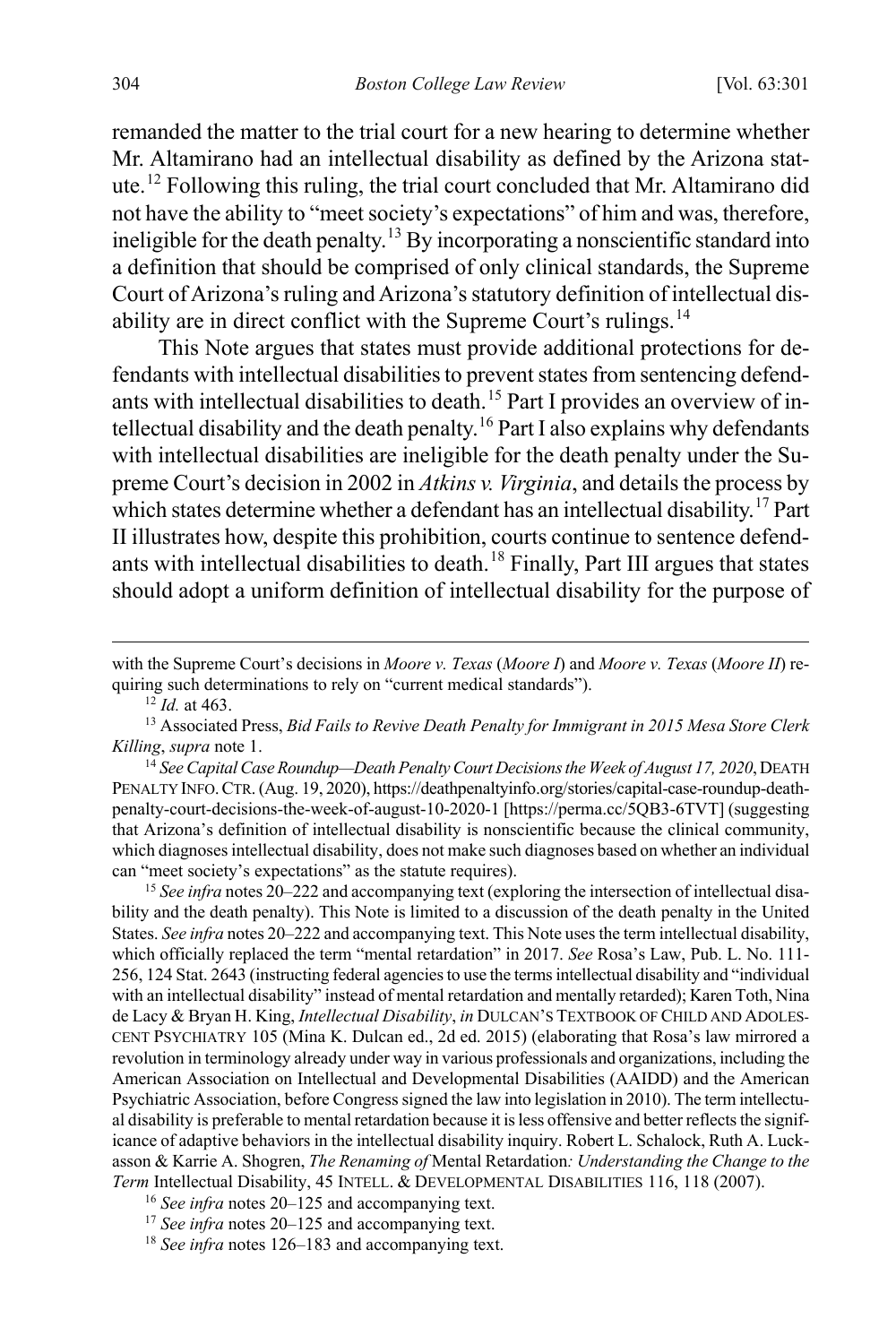death penalty eligibility and proposes a model standard in line with clinical standards.<sup>[19](#page-5-2)</sup>

#### I. THE EVOLUTION OF INTELLECTUAL DISABILITY IN DEATH PENALTY LAW

<span id="page-5-0"></span>Following the Supreme Court's decision in 2002, in *Atkins v. Virginia*, courts are not permitted to sentence defendants with intellectual disabilities to death because it would be "cruel and unusual punishment" to execute such individuals.[20](#page-5-3) Section A of this Part discusses the various clinical definitions of intellectual disability.<sup>[21](#page-5-4)</sup> Section B of this Part reviews the current research on intellectual disability.<sup>[22](#page-5-5)</sup> Section C of this Part surveys state definitions of intel-lectual disability for the purpose of death penalty eligibility.<sup>[23](#page-5-6)</sup> Section D of this Part outlines the history of the death penalty.<sup>[24](#page-5-7)</sup> Finally, Section E of this Part examines the evolution of the categorical intellectual disability exception to the death penalty.<sup>[25](#page-5-8)</sup>

#### <span id="page-5-1"></span>*A. Defining Intellectual Disability*

Because there is no universally established biomarker of intellectual disability, the scientific community must rely on individualized clinical assess-ments to determine whether an individual has an intellectual disability.<sup>[26](#page-5-9)</sup> Three

 <sup>19</sup> *See infra* note[s 184](#page-37-1)[–222](#page-45-0) and accompanying text.

<span id="page-5-5"></span><span id="page-5-4"></span><span id="page-5-3"></span><span id="page-5-2"></span><sup>20</sup> 536 U.S. 304, 321 (2002); *see infra* notes [114](#page-23-0)[–125](#page-25-0) and accompanying text (explaining the Court's decision in *Atkins v. Virginia*).

<sup>21</sup> *See infra* note[s 26–](#page-5-1)[31](#page-7-0) and accompanying text.

<sup>22</sup> *See infra* note[s 32–](#page-7-1)[48](#page-10-0) and accompanying text.

<sup>23</sup> *See infra* note[s 49–](#page-10-1)[82](#page-16-0) and accompanying text.

<sup>24</sup> *See infra* note[s 83–](#page-17-0)[102](#page-21-0) and accompanying text.

<sup>25</sup> *See infra* note[s 103](#page-21-1)[–125](#page-25-0) and accompanying text.

<span id="page-5-9"></span><span id="page-5-8"></span><span id="page-5-7"></span><span id="page-5-6"></span><sup>26</sup> *See* Frank J. Symons & Jane Roberts, *Biomarkers, Behavior, and Intellectual and Developmental Disabilities*, 118 AM. J. ON INTELL. & DEVELOPMENTAL DISABILITIES 413, 414 (2013), https:// www.researchgate.net/publication/259768406\_Biomarkers\_Behavior\_and\_Intellectual\_and\_Developmental Disabilities [https://perma.cc/8HAM-6GR3] (explaining that attempts to assess intellectual disability using a biomarker are "in their infancy"); NAT'L ACADS. OF SCIS., ENG'G & MED., MENTAL DISORDERS AND DISABILITIES AMONG LOW-INCOME CHILDREN 8 (Thomas F. Boat & Joel T. Wu eds., 2015) (advising that "[t]here are no laboratory tests" for intellectual disability). The term "biomarker" combines the words "biological" and "marker" to refer to "[a] characteristic that is objectively measured and evaluated as an indicator of normal biological processes . . . ." *See* Biomarkers Definitions Working Group, *Biomarkers and Surrogate Endpoints: Preferred Definitions and Conceptual Framework*, 69 CLINICAL PHARMACOLOGY &THERAPEUTICS 89, 91 (2001) (explaining that, for example, an elevated level of blood sugar is a biomarker of diabetes mellitus). A health care professional conducts an individualized clinical assessment of a patient by making a clinical judgment of the patient's ability to function. R.L. SCHALOCK, R. LUCKASSON & M.J. TASSÉ, AM. ASS'N ON IN-TELL.&DEVELOPMENTAL DISABILITIES,TWENTY QUESTIONS AND ANSWERS REGARDING THE 12TH EDITION OF THE AAIDD MANUAL: INTELLECTUAL DISABILITY: DEFINITION, DIAGNOSIS, CLASSIFI-CATION, AND SYSTEMS OF SUPPORTS 5 (2021). Rather than administer a single dispositive test, professionals make clinical judgments about functioning based on their expert opinions, clinical training,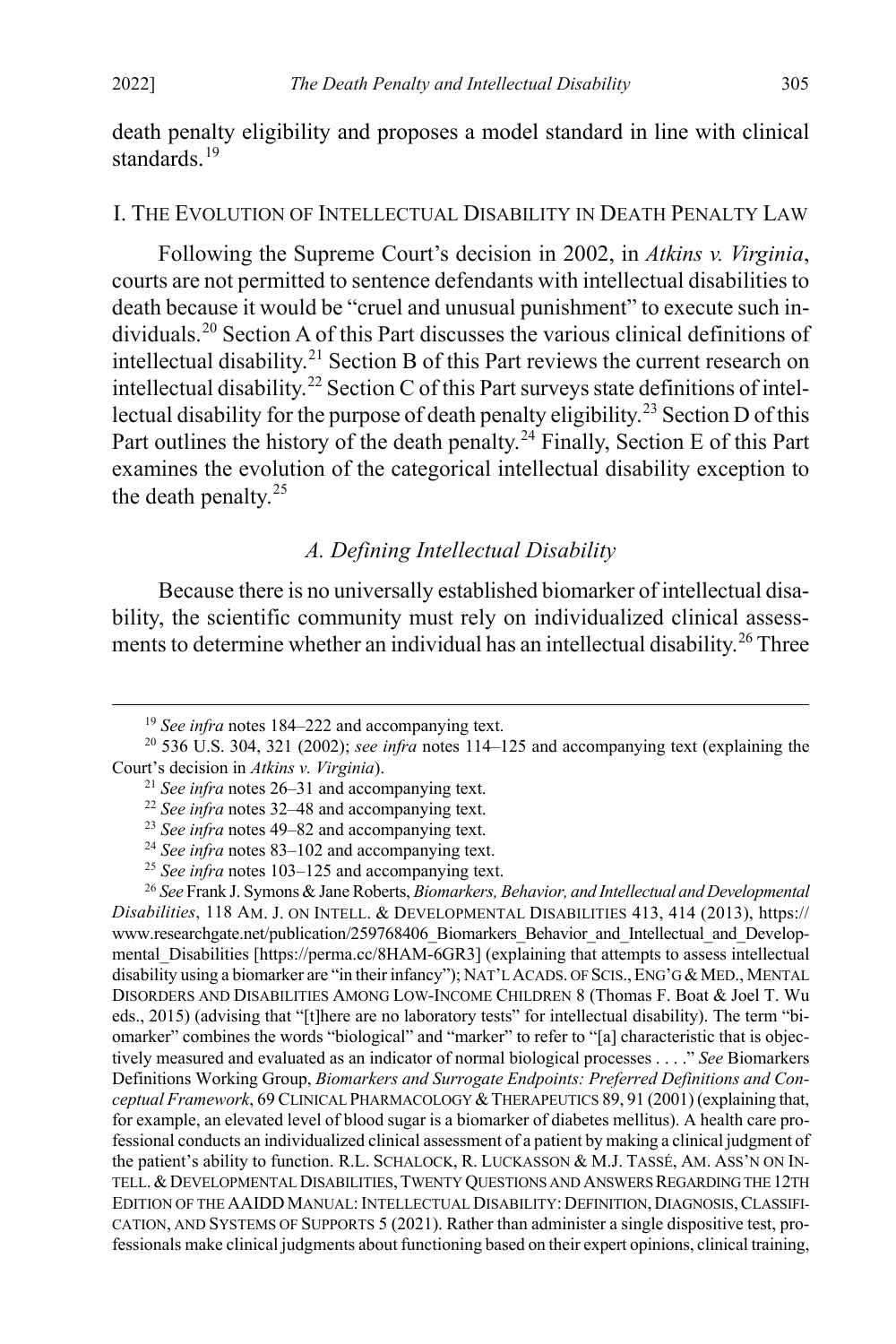<span id="page-6-3"></span>diagnostic and classification systems—the American Association on Intellectual and Developmental Disabilities (AAIDD), the Diagnostic and Statistical Manual on Mental Disorders (*DSM*), and the American Psychological Association (APA)—provide the current clinical standards of intellectual disability in the United States.<sup>[27](#page-6-1)</sup> Though these three systems have slight variations in each of their definitions, the definitions are closely related and focus on three interconnected factors.[28](#page-6-2) The AAIDD defines intellectual disability as a disability that emerges prior to the age of twenty-two and involves "significant limita-

<span id="page-6-0"></span>and comprehensive evaluation of their patients' symptoms, behaviors, and other relevant information. *Id.*

<span id="page-6-1"></span><sup>27</sup> *See* Jennifer LaPadre & John L. Worrall, *Determining Intellectual Disability in Death Penalty Cases: A State-by-State Analysis*, 3 J. CRIM. JUST. & L., no. 2, 2020, at 1, 19 (observing that the AAIDD, American Psychiatric Association (APA-MD), and APA are the three definitive sources for a clinical definition of intellectual disability). The APA-MD publishes the *DSM*, which is currently in its fifth edition (*DMS-5*). *DSM-5: Frequently Asked Questions*, AM. PSYCHIATRIC ASS'N, https:// www.psychiatry.org/psychiatrists/practice/dsm/feedback-and-questions/frequently-asked-questions [https://perma.cc/KX5H-J4T4]. The APA-MD is an association of psychiatrists whereas the APA is comprised of psychologists, and although both psychiatrists and psychologists treat patients for psychiatric illnesses and other disorders—such as intellectual disability—only psychiatrists are medical doctors who can prescribe medications. *The Differences Between Psychology and Psychiatry*, PSYCHOLO-GY.ORG (Sept. 29, 2021), https://www.psychology.org/resources/differences-between-psychologyand-psychiatry/ [https://perma.cc/H3P4-Y9PV]. Both psychiatrists and psychologists use the *DSM-5* to diagnose mental disorders. *See DSM-5: Frequently Asked Questions*, *supra* (explaining that "health care professionals" throughout the United States use the *DSM-5* as an "authoritative guide" to diagnose mental disorders). The AAIDD is an organization specifically concerned with intellectual and developmental disorders, which are distinct from psychiatric disorders. *See* Tanya St. John, *What Is the Difference Between Mental Illness, Developmental Disability, and Intellectual Disability?*, ARUN-DEL LODGE (Jan. 3, 2017), https://www.arundellodge.org/what-is-the-difference-between-mentalillness-developmental-disability-and-intellectual-disability/ [https://perma.cc/NG64-4PPA] (explaining how and why intellectual disabilities are unique). 28 *See infra* note[s 29](#page-7-2)[–31](#page-7-0) and accompanying text (describing the AAIDD, APA-MD, and APA's

<span id="page-6-2"></span>definitions of intellectual disability and identifying that all refer to intellectual functioning, adaptive behavior, and age at onset of disability). Professionals assess intellectual functioning by evaluating an individual's "general mental capacity, such as learning, reasoning, problem solving, and so on." *Definition of Intellectual Disability*, AM. ASS'N ON INTELL. & DEVELOPMENTAL DISABILITIES, https:// www.aaidd.org/intellectual-disability/definition [https://perma.cc/UDS7-9HU5]. Professionals may also use an IQ test to measure intellectual functioning. *See id.* (explaining that an IQ score between seventy and seventy-five generally reflects limited intellectual functioning or disability). Adaptive behavior, which is also used to determine the presence of an intellectual disability, "is the collection of conceptual, social, and practical skills that are learned and performed by people in their everyday lives." *Id.* Examples of conceptual skills include understanding how to read, write, count money, and tell time. *Id.* Social skills refer to effectively interacting with others, having a sense of self-worth, not being easily tricked, and adhering to social rules and the law. *Id.* Practical skillsinclude taking care of oneself, following a schedule, using money responsibly, and understanding how to use the telephone and travel. *Id.* Similar to professionals' approach to evaluating patients' intellectual functioning, health care professionals may utilize standardized tests to assess limitations in adaptive functioning. *Id.* Finally, the age at onset of disability prong requires that the individual demonstrated signs of having an intellectual disability by a certain point in their life. *Id.*; *see also infra* not[e 29](#page-7-2) (explaining that, although the AAIDD's manual (*AAIDD*), *DSM-5*, and APA all have designated age at onset as during the developmental period, the AAIDD and APA specify that the developmental period ends before twenty-two years).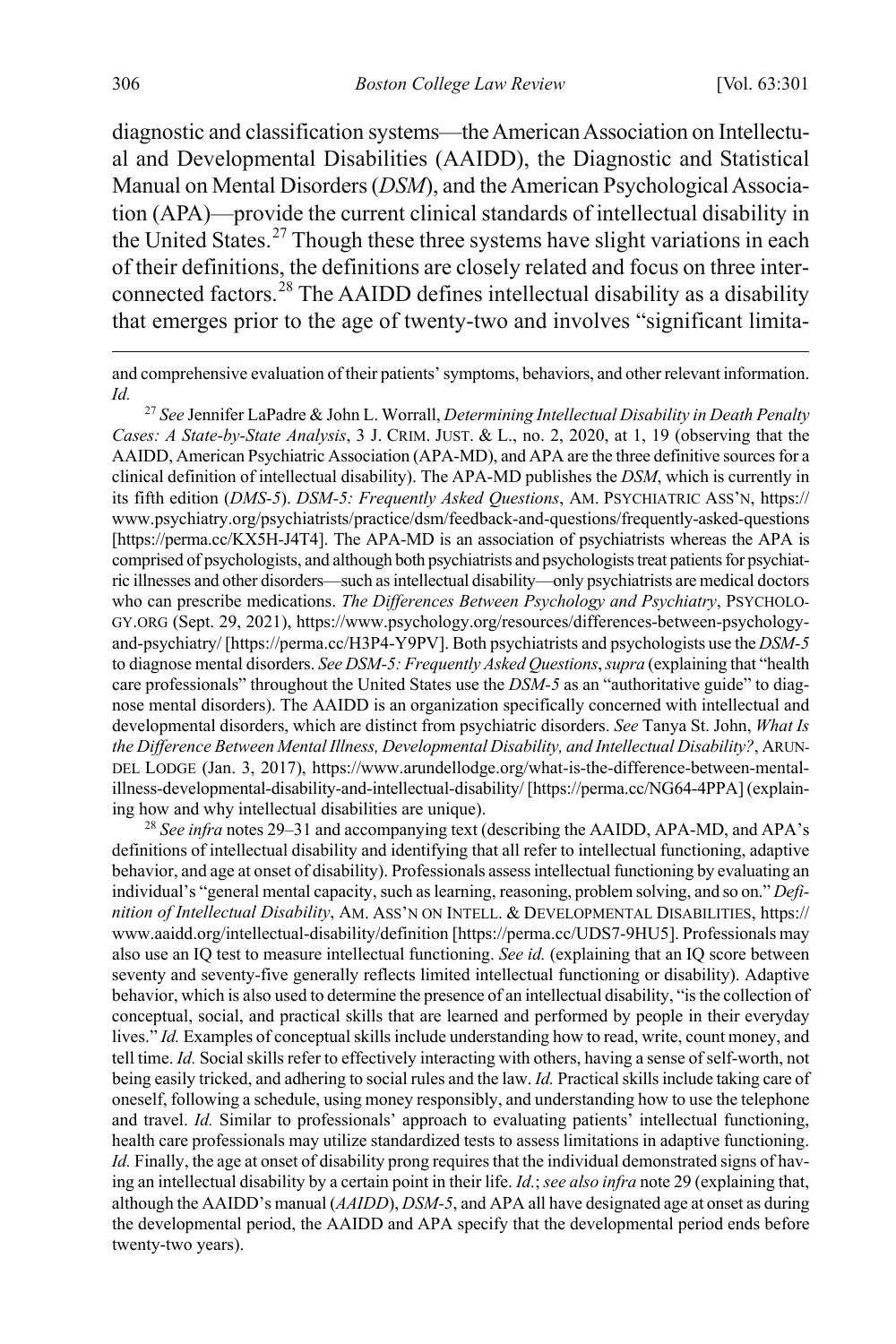tions" in "intellectual functioning" and "adaptive behavior."[29](#page-7-3) Similarly, the fifth version of the *DSM* (*DSM-5*) construes intellectual disability as a disorder that originates "during the developmental period" and that concerns "deficits" in "both intellectual and adaptive functioning."<sup>[30](#page-7-4)</sup> Finally, the APA defines intellectual disability as "a developmental disability" that develops before twenty-two years of age with "mild to profound limitations in cognitive function" and "adaptive behavior."[31](#page-7-5)

#### <span id="page-7-7"></span><span id="page-7-2"></span><span id="page-7-1"></span><span id="page-7-0"></span>*B. Consulting the Experts: Intellectual Disability Research*

Health care professionals utilize intellectual disability research to evaluate accurately whether an individual has an intellectual disability.<sup>[32](#page-7-6)</sup> Incorporating

<span id="page-7-4"></span><sup>30</sup> DSM-5, *supra* not[e 29,](#page-7-2) at 33. The APA-MD categorizes intellectual disability as a subset of neurodevelopmental disorders. *Id.* at 31. Intellectual disability may co-exist with other neurodevelopmental disorders, mental health disorders, and medical conditions. *What Is Intellectual Disability?*, *supra* not[e 2.](#page-2-3) Consequently, professionals face diagnostic challenges when an individual has multiple conditions. *Id.* Unlike the AAIDD and APA, the APA-MD further defines the condition of intellectual disability using a system of severity levels. DSM-5, *supra* not[e 29,](#page-7-2) at 33–36. The *DSM-5*'s levels of severity range from mild, moderate, severe, to profound. *Id.* Professionals determine how severe an intellectual disability is based on the extent of the individual's adaptive impairments, rather than on the individual's IQ scores, because the severity of adaptive deficits informs professionals of how much support the individual needs to function in their life. *Id.* at 33. There is no consensus as to when the developmental period, which lasts approximately from childhood to adolescence, ends, although the clinical community estimates that it may end when the person is around nineteen years of age. *Diagnostic Criteria for Intellectual Disabilities: DSM-5 Criteria*, MENTALHELP.NET, https://www. mentalhelp.net/intellectual-disabilities/dsm-5-criteria/ [https://perma.cc/HD5S-ZWCL]; Canadian Paediatric Soc'y, *Age Limits and Adolescents*, 8 PAEDIATRICS CHILD HEALTH 577, 577 (2003).

<span id="page-7-5"></span><sup>31</sup> *See Intellectual Disability*, *supra* not[e 29](#page-7-2) (categorizing intellectual disability as a developmental disability); *Developmental Disability*, *supra* note [29](#page-7-2) (explaining that developmental disabilities manifest before twenty-two years of age). An individual with an intellectual disability has a diminished ability "to acquire skills typical for one's age group as a child or necessary for one's later independent functioning as an adult." *Intellectual Disability*, *supra* not[e 29.](#page-7-2)

<span id="page-7-6"></span><sup>32</sup> *See infra* notes [32](#page-7-1)[–48](#page-10-0) and accompanying text (discussing how research complements the AAIDD, Diagnostic and Statistical Manual on Mental Disorders (*DSM*), and APA general definitions of intellectual disability).

<span id="page-7-3"></span><sup>&</sup>lt;sup>29</sup> Definition of Intellectual Disability, *supra* note [28](#page-6-0) (emphasis omitted). Notably, the AAIDD and APA's definitions necessitate that an individual's intellectual disability manifest before the individual turns twenty-two years old. *Compare id.* (defining age at onset of intellectual disability as appearing during the developmental period, specifically before twenty-two years of age), *and Intellectual Disability*, AM. PSYCH. ASS'N, https://dictionary.apa.org/intellectual-disability [https://perma.cc/ 86WH-RUCC] (categorizing intellectual disability as a developmental disability), *and Developmental Disability*, AM. PSYCH. ASS'N, https://dictionary.apa.org/developmental-disability [https://perma.cc/ 6ET2-L3MQ] (elaborating that developmental disabilities emerge before twenty-two years), *with* AM. PSYCHIATRIC ASS'N, DIAGNOSTIC AND STATISTICAL MANUAL OF MENTAL DISORDERS: DSM-5, at 33 (5th ed. 2013) [hereinafter DSM-5] (defining the age at onset of intellectual disability as during the "developmental period"). The AAIDD advises professionals to recognize that individuals with intellectual disabilities often have both limitations and strengths, and that their ability to function in life is enhanced with constant personalized support. *See Definition of Intellectual Disability*, *supra* not[e 28](#page-6-0) (emphasizing that professionals can only determine the presence of an intellectual disability after conducting a multifaceted evaluation).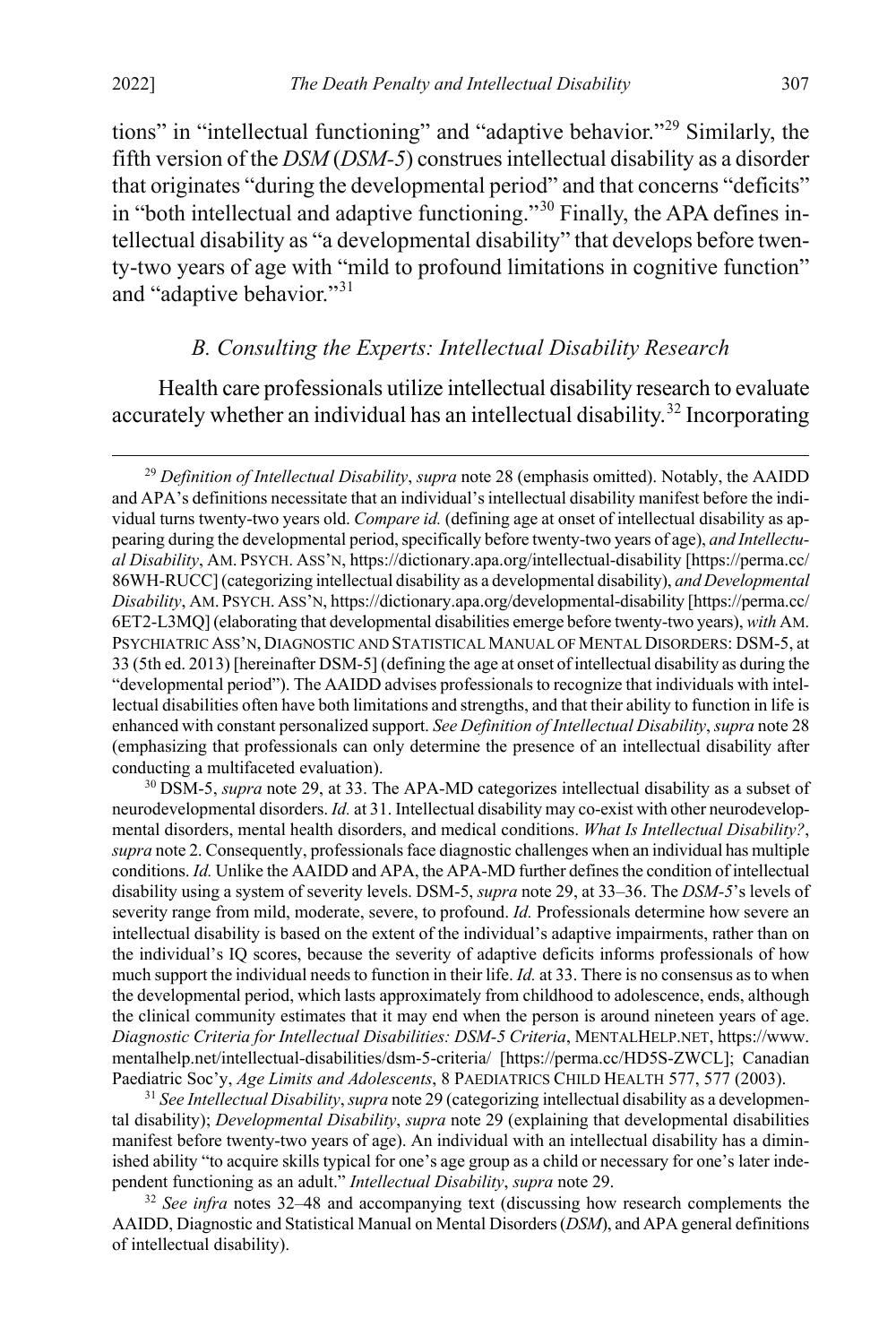<span id="page-8-0"></span>research into individualized clinical assessments is valuable because such research employs the scientific method, which allows evaluators to implement impartial, evidence-based approaches into their assessments.<sup>[33](#page-8-2)</sup> Clinicians also rely on findings from research for more context about what intellectual func-tioning, adaptive functioning, and age at onset of disability mean.<sup>[34](#page-8-3)</sup> Thus, research on intellectual disability guides clinicians to assess more accurately deficits in intellectual and adaptive functioning and to diagnose individual patients correctly. [35](#page-8-4) Clinicians concentrate on the intellectual and adaptive deficits associated with intellectual disability because such deficits impact the patient's ability to live independently and behave in a manner consistent with societal expectations.<sup>[36](#page-8-5)</sup> The *DSM-5* provides the most research-backed guid-

<span id="page-8-3"></span><sup>34</sup> *See* Robert L. Schalock, Ruth Luckasson, Marc J. Tassé & Miguel Angel Verdugo, *A Holistic Theoretical Approach to Intellectual Disability: Going Beyond the Four Current Perspectives*, 56 INTELL. & DEVELOPMENTAL DISABILITIES 79, 82, 84 (Apr. 2018) (characterizing the operational definition of intellectual disability as deficits in intellectual functioning and adaptive functioning that developed during the developmental period); *Definition of Intellectual Disability*, *supra* not[e 28](#page-6-0) (identifying problem-solving skills and compliance with the law as examples of intellectual and adaptive functioning, respectively); DSM-5, *supra* not[e 29,](#page-7-2) at 37 (labeling complex thinking and empathy as features of intellectual and adaptive functioning); *Intellectual Disability*, *supra* not[e 29 \(](#page-7-2)specifying that the ability to create plans and regulate emotions are illustrative of intellectual and adaptive functioning). 35 Schalock et al., *supra* not[e 34,](#page-8-0) at 85. Following a diagnosis, a clinician may classify someone

<span id="page-8-4"></span>with an intellectual disability into a sub-group to improve their understanding of what that individual needs to function in daily life. *See* SCHALOCK,*supra* not[e 26,](#page-5-1) at 3 (noting that the objective of classification is "to organize information to better understand a person"). To classify an individual into a sub-group, clinicians must describe the individual's intellectual and adaptive functioning with specificity. Schalock et al., *supra* not[e 34,](#page-8-0) at 85. This requires that clinicians take contextual factors into account because intellectual "disability is a multidimensional phenomenon influenced by risk factors or the interaction of risk factors." *See id.* (explaining that in the context of intellectual disability, a "multidimensional" approach involves considering the individual's "health status . . . legal status . . . [and] eligibility for services and supports").

<span id="page-8-5"></span><sup>36</sup> Schalock et al., *supra* note [34,](#page-8-0) at 79. "Contextual variables," such as health status and legal status, impact an individual's limitations in intellectual and adaptive functioning. *Id.* at 79, 85. A clinician can help their patient mitigate the disadvantages associated with having an intellectual disability by establishing a support system*. See* SCHALOCK ET AL., *supra* not[e 35,](#page-8-1) at 4 (describing a support system as an "interconnected network" of ideas, strategies, and solutions to stimulate the patient's growth, passions, and well-being). Additionally, clinicians will, at times, retrospectively evaluate a patient to determine whether the patient had an undiagnosed intellectual disability during their developmental period. *See id.* at 2 (instructing that, by carefully inspecting the patient's "educational, medical, and social history," a clinician may make a retrospective diagnosis of intellectual disability of a

<span id="page-8-2"></span><span id="page-8-1"></span> <sup>33</sup> *Science of Psychology*, AM. PSYCH.ASS'N, https://www.apa.org/action/science [https://perma. cc/7KFB-N2V9]. The scientific method requires researchers to make observations, develop questions, and form conclusions through controlled and recorded investigations. *Scientific Method*, BRITANNICA, https://www.britannica.com/science/scientific-method [https://perma.cc/B34T-WMJN] (Oct. 15, 2021). Throughout the process, scientists collect and analyze data to generate explanations and theories. *Id.* An "evidence-based practice" entails combining "the best available research with clinical expertise" so that a clinician can investigate their question, such as whether their patient has an intellectual disability. *Policy Statement on Evidence-Based Practice in Psychology*, AM. PSYCH. ASS'N (Aug. 2005), https://www.apa.org/practice/guidelines/evidence-based-statement [https://perma.cc/RLP2-GVYQ].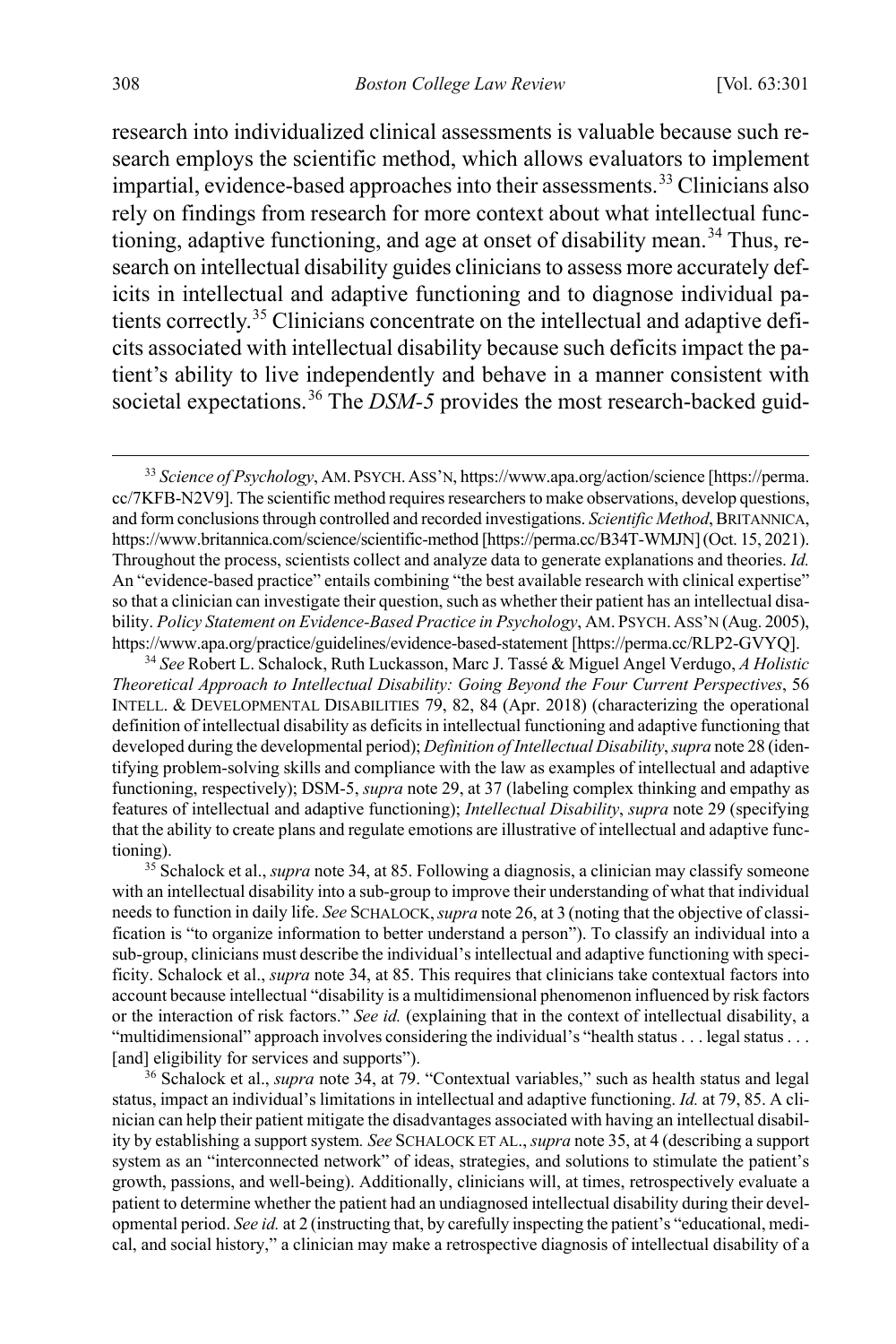ance to help professionals accurately assess individuals' intellectual limita-tions<sup>[37](#page-9-1)</sup>

<span id="page-9-0"></span>To measure an individual's intellectual functioning, clinicians focus on the individual's ability to rationalize, resolve problems, conceptualize, opine, learn from guidance or exposure, and understand.<sup>[38](#page-9-2)</sup> The patient's ability to comprehend verbal cues, remember information long enough to use it, interpret and use visual information, use basic math skills to solve real-world problems, think abstractly, and be confident in their ability to accomplish tasks successfully are also relevant to a clinician's diagnosis.[39](#page-9-3) Clinicians can measure these skills by administering intelligence tests.[40](#page-9-4) The *DSM-5* warns, however, that an IQ test score may be inaccurate if the tested individual has another disorder affecting their ability to communicate with others, understand language, or use sensory and motor skills.<sup>[41](#page-9-5)</sup>

<sup>38</sup> DSM-5, *supra* note [29,](#page-7-2) at 37.

<span id="page-9-3"></span><span id="page-9-2"></span><sup>39</sup> *See id.* (pinpointing "verbal comprehension, working memory, perceptual reasoning, quantitative reasoning, abstract thought, and cognitive efficacy" as significant aspects of intellectual functioning). 40 *Id.* IQ scores between sixty-five and seventy-five can fall within the realm of intellectual disa-

<span id="page-9-4"></span>bility. *Id.* Clinicians are hesitant, however, to rely too heavily on IQ scores as indicative of intellectual disability. *Id.* IQ tests are useful to approximate how well a patient understands language and the concepts of time and money, but IQ scores may not accurately reflect a patient's ability to apply their reasoning skills in real life or successfully complete practical activities. *See id.*(advising that verbal comprehension and quantitative reasoning are facets of intellectual functioning) (noting that "IQ test scores are approximations of" verbal comprehension and quantitative reasoning but cautioning that IQ tests "may be insufficient to assess reasoning in real-life situations and mastery of practical tasks"). There is at least a 95% chance that individuals who score at least two standard deviations below the mean on an IQ test have a below-average IQ. *See* Andy Kiersz, *Here's What Nerds Mean When They Say 'Standard Deviation*,*'* INSIDER (Dec. 2, 2014), https://www.businessinsider.com/standard-deviation-2014-12 [https:// perma.cc/S5KH-WJVE] (defining "[s]tandard deviation" as "a measure of how far away individual measurements tend to be from the mean value of a data set"); T.D.V. SWINSCOW & MICHAEL J CAMPBELL, STATISTICS AT SQUARE ONE 13 (9th ed. 1977) ("By putting one, two, or three standard deviations above and below the mean we can estimate the ranges that would be expected to include about 68%, 95%, and 99.7% of the observations.").

<span id="page-9-5"></span><sup>41</sup> DSM-5, *supra* not[e 29,](#page-7-2) at 37. Examples of disorders that often co-occur with intellectual disability include depression, bipolar disorder, anxiety, attention-deficit/hyperactivity disorder, and autism. *Id.* at 40.

patient who is older than twenty-two years and was not officially diagnosed with an intellectual disability in the past).

<span id="page-9-1"></span><sup>37</sup> *See infra* note[s 38–](#page-9-0)[48](#page-10-0) and accompanying text (discussing the *DSM-5*'s diagnostic features of intellectual disability). The *DSM-5* comments that the "essential features" of intellectual disability are deficits in intellectual and adaptive functioning that developed during the developmental period. DSM-5, *supra* not[e 29,](#page-7-2) at 37. Moreover, the *DSM-5* provides numerous specific features that are indicative of such deficits, such as inadequate memory or financial irresponsibility. *See id.* (referencing "working memory" and "money management" as features of intellectual functioning and adaptive functioning); Nelson Cowan, *Working Memory Underpins Cognitive Development, Learning, and Education*, 26 EDUC. PSYCH.REV. 197, 197 (2014) (describing working memory as necessary for the temporary collection and manipulation of information).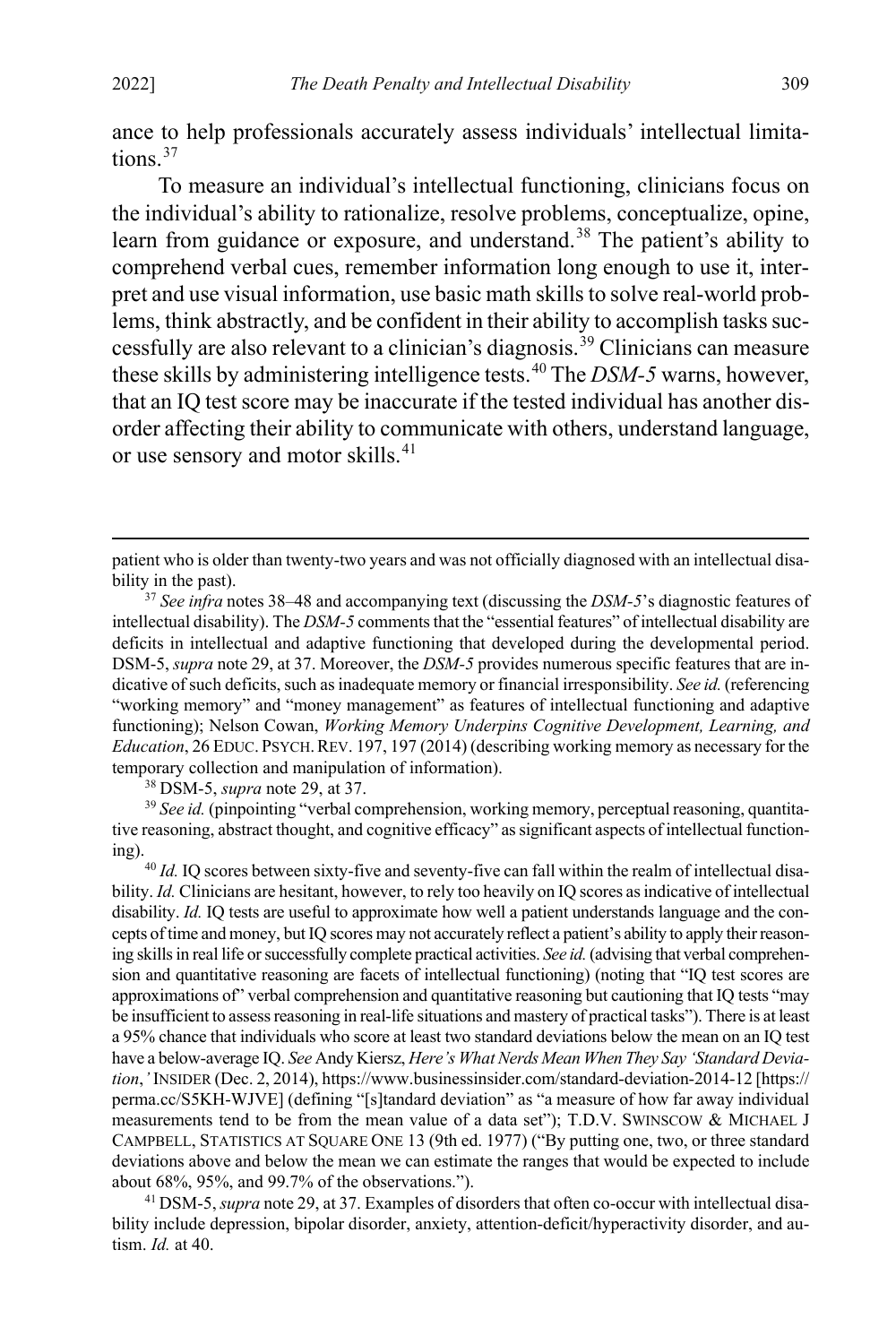An individual has typical adaptive functioning if they meet society's standards of independence and responsibility appropriate for their age and sociocultural background.[42](#page-10-2) Adaptive functioning deficits can affect a person's conceptual, social, and practical skills.[43](#page-10-3) Conceptual skills include, for example, having a solid memory and being able to speak, read, write, and solve problems, all of which are useful for academic pursuits.[44](#page-10-4) Social skills involve recognizing personal feelings, acknowledging the feelings of others, and fostering friendships.[45](#page-10-5) Finally, practical skills entail abilities such as taking care of oneself and financial responsibility.[46](#page-10-6)

A diagnosis of intellectual disability is proper if an individual has impaired intellectual and adaptive functioning during their developmental period, which spans across childhood and adolescence.<sup>[47](#page-10-7)</sup> Ultimately, the *DSM-5* and other clinical associations proscribe this three-pronged approach—replete with specific examples of deficits—to determine whether an individual has an intel-lectual disability.<sup>[48](#page-10-8)</sup>

#### <span id="page-10-0"></span>*C. A Survey of State Standards for Determining Intellectual Disability*

The twenty-seven states that permit the death penalty have centered their definitions of intellectual disability around three criteria: intellectual function-ing, adaptive functioning, and age at onset of disability.<sup>[49](#page-10-9)</sup> By constructing def-

<span id="page-10-6"></span><sup>46</sup> *See id.* (including "learning and self-management" skills throughout life, such as "personal care, job responsibilities, money management, recreation, self-management of behavior, and school and work task organization," as examples of practical skills).

<span id="page-10-1"></span> <sup>42</sup> *Id.* at 37.

<sup>43</sup> *Id.*

<span id="page-10-4"></span><span id="page-10-3"></span><span id="page-10-2"></span><sup>44</sup> *See id.* (identifying "competence in memory, language, reading, writing, math reasoning, acquisition of practical knowledge, problem solving, and judgement in novel situations" as examples of conceptual skills).

<span id="page-10-5"></span><sup>&</sup>lt;sup>45</sup> See id. (commenting that "awareness of others' thoughts, feelings, and experiences; empathy; interpersonal communication skills; friendship abilities; and social judgement" are social skills relevant to the intellectual disability inquiry).

<span id="page-10-8"></span><span id="page-10-7"></span><sup>&</sup>lt;sup>47</sup> *Id.* at 37–38<br><sup>48</sup> *See id.* at 37 (identifying intellectual functioning, adaptive functioning, and age at onset of disability as the three elements to determining the presence or absence of intellectual disability); *Definition of Intellectual Disability*, *supra* not[e 28](#page-6-0) (same); *Intellectual Disability*, *supra* not[e 29](#page-7-2) (same).

<span id="page-10-9"></span><sup>49</sup> *See infra* note[s 51](#page-11-0)[–82](#page-16-0) and accompanying text (outlining the three prongs that constitute states' definitions of intellectual disability); *State by State*, DEATH PENALTY INFO.CTR., https://deathpenalty info.org/state-and-federal-info/state-by-state [https://perma.cc/8HQ6-NEZA] (listing the twenty-seven states that continue to sentence defendants to death). States fashioned their definitions of intellectual disability based on the AAIDD, *DSM-5*, and APA's definitions. *See supra* note[s 29](#page-7-2)[–31](#page-7-0) and accompanying text (providing the AAIDD, *DSM-5*, and APA's definitions of intellectual disability based on intellectual functioning, adaptive functioning, and age at onset of intellectual disability). Recently, the Supreme Court overruled the Kentucky definition of intellectual disability, and Kentucky is waiting on proposed legislation. *See* Woodall v. Commonwealth, 563 S.W.3d 1, 2, 3 (2018) (holding that Kentucky Revised Statute § 532.130(2) was unconstitutional on its face because it contained an outdated standard requiring a defendant to have an IQ score no higher than seventy in order to qualify as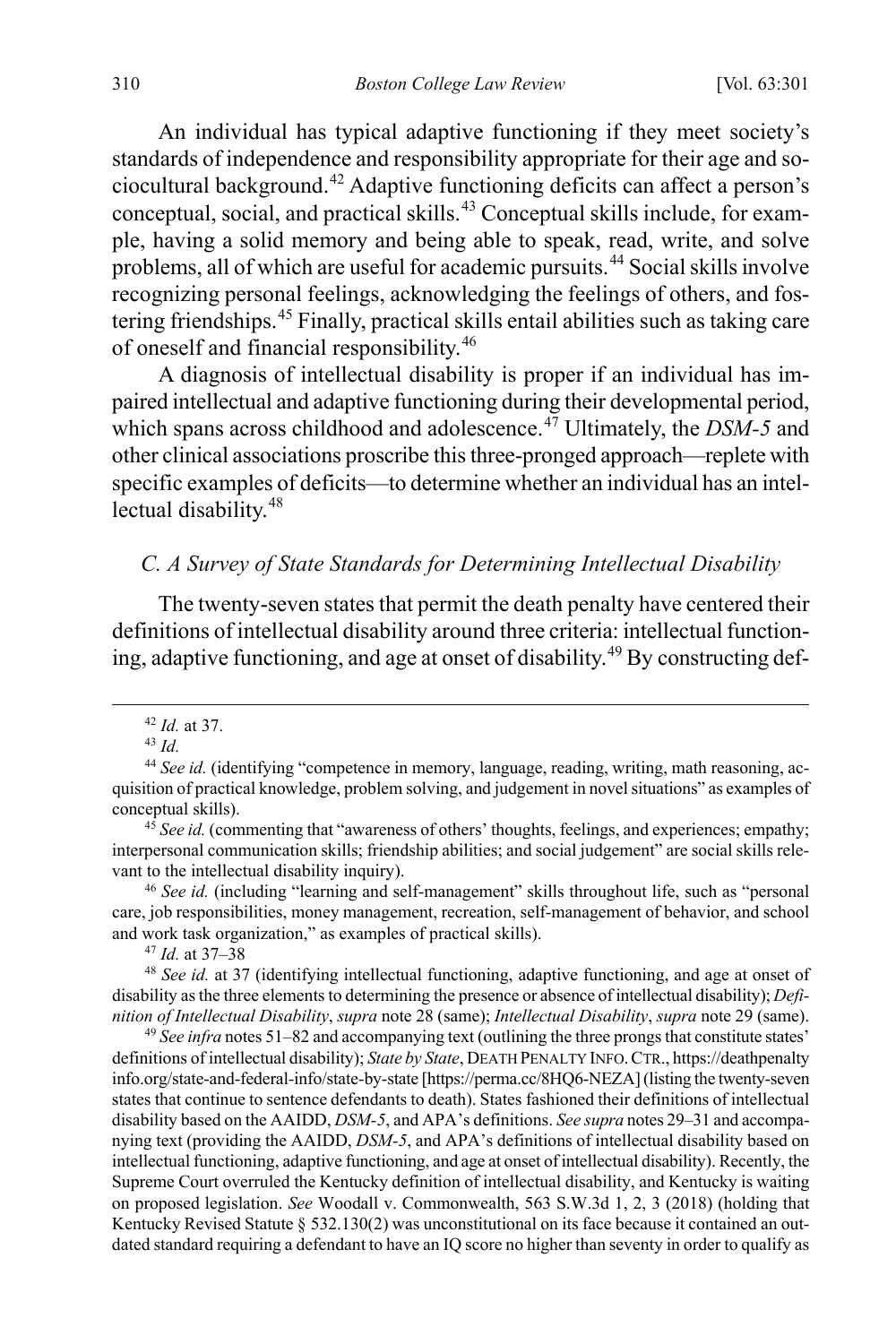<span id="page-11-5"></span> $\overline{a}$ 

initions around such criteria, the states purport to provide their courts with a clinical guideline for determining whether a defendant has an intellectual disa-bility and is therefore ineligible for the death penalty.<sup>[50](#page-11-1)</sup>

<span id="page-11-0"></span>The states have various definitions of intellectual functioning.<sup>[51](#page-11-2)</sup> Twentyfour of the state death penalty statutes use the phrase "significantly subaverage general intellectual functioning," or similarly broad language, to define intellectual functioning.[52](#page-11-3) Two states—Louisiana and Montana—use language that is distinct from that of other states.<sup>[53](#page-11-4)</sup> Louisiana is the only state to specify what

having an intellectual disability). The Supreme Court also recently found that the Florida definition of intellectual disability unconstitutional as applied. Hall v. Florida, 572 U.S. 701, 710, 711 (2014) (holding that Florida's interpretation of its statutory definition of intellectual disability was unconstitutional because the state utilized a fixed IQ score cutoff to evaluate defendants' intellectual disability claims). This Note does not review Kentucky's definition of intellectual disability. *See infra* note[s 49–](#page-10-1) [82](#page-16-0) and accompanying text (providing an overview of *constitutional* statutory standards of intellectual

<span id="page-11-1"></span>disability). 50 *See* LaPadre & Worrall, *supra* not[e 27,](#page-6-3) at 19 (explaining that "[t]he initial definitions of intellectual disability in the state statutes are similar and *seem to follow the clinical definitions closely, for the most part*") (emphasis added); *see also* Atkins v. Virginia, 536 U.S. 304, 308 n.3, 317 n.22 (2002) (noting that at the time, statutory definitions of intellectual disability were not uniform among states, but "generally conform[ed]" to AAIDD and APA clinical definitions).

<span id="page-11-2"></span><sup>51</sup> *Compare* ARK.CODE. ANN. § 5-4-618(a)(1)(A) (2021) (describing the intellectual functioning prong of intellectual disability merely as "[s]ignificantly below-average general intellectual functioning"), *with* LA.CODE CRIM. PROC. ANN. art. 905.5.1(H)(1)(a) (2021) (identifying specific deficits in intellectual functioning associated with intellectual disability), *and* MONT.CODE.ANN. §§ 46-19-201, 46-14-102, 53-20-202(3) (2021) (defining "developmental disability" as encompassing intellectual disability for the purpose of death penalty eligibility).

<span id="page-11-3"></span><sup>52</sup> *Ex parte* Briseno, 135 S.W.3d 1, 7 (Tex. Crim. App. 2004), *abrogated by* Moore v. Texas (*Moore I*), 137 S. Ct. 1039 (2017); ALA.CODE § 15-24-2(3) (2021); ARIZ.REV.STAT. § 13-753(K)(3) (2021); ARK. CODE. ANN. § 5-4-618(a)(1)(A) (2021); CAL. PEN. CODE § 1376(a)(1) (West 2021); FLA. STAT. § 921.137(1) (2021); GA. CODE ANN. § 17-7-131(a)(2) (2021); IDAHO CODE § 19- 2515A(1)(a) (2021); IND. CODE § 35-36-9-2(1) (2021); KAN. STAT. ANN. § 76-12b01(d) (2021); MISS.CODE ANN. § 41-21-61(g) (2021); MO.REV. STAT. § 565.030(6) (2021); NEB.REV. STAT. § 28- 105.01(3) (2021); NEV.REV.STAT. § 174.098(7) (2021); N.C.GEN.STAT. § 15A-2005(a)(1)(A)(2021); OHIO REV. CODE ANN. § 5123.01(N) (LexisNexis 2021); OKLA. STAT. tit. 21, § 701.10b(A)(1) (2021); OR. REV. STAT. § 427.005(10)(a) (2021); 50 PA. CONS. STAT. § 4102 (2021); S.C. CODE ANN. § 16-3-20(C)(b)(10) (2021); S.D.CODIFIED LAWS § 23A-27A-26.2 (2021); TENN.CODE ANN. § 39-13-203(a)(1) (2021); UTAH CODE ANN. § 77-15a-102(1) (2021); WYO. STAT. ANN. § 25-5- 102(b)(xx) (2021). States that require defendants' intellectual functioning to be significantly subaverage mirror the language from the AAIDD's definition of intellectual disability. *See Definition of Intellectual Disability*, *supra* note [28 \(](#page-6-0)"Intellectual disability is a disability characterized by *significant limitations* in both intellectual functioning and adaptive functioning.") (emphasis added).

<span id="page-11-4"></span> $53$  *Compare* ARK. CODE. ANN. §  $5-4-618(a)(1)(A)$  (characterizing the first prong of intellectual disability as "[s]ignificantly below-average general intellectual functioning"), *with* LA. CODE CRIM. PROC. ANN. art. 905.5.1(H)(1)(a) (specifying that limitations in intellectual functioning may appear in behaviors "such as reasoning, problem solving, planning, abstract thinking, judgment, academic learning, and learning from experience"), *and* MONT. CODE. ANN. §§ 46-19-201 (requiring that the "mental fitness" of a defendant sentenced to death be assessed if "there is good reason to suppose that the defendant lacks mental fitness"); *see also* § 46-14-102 ("Evidence that the defendant suffered from a mental disease or disorder or developmental disability is admissible to prove that the defendant did or did not have a state of mind that is an element of the offense.");  $\S$  53-20-202(3) (defining developmental disability as "attributable to intellectual disability, cerebral palsy, epilepsy, autism, or any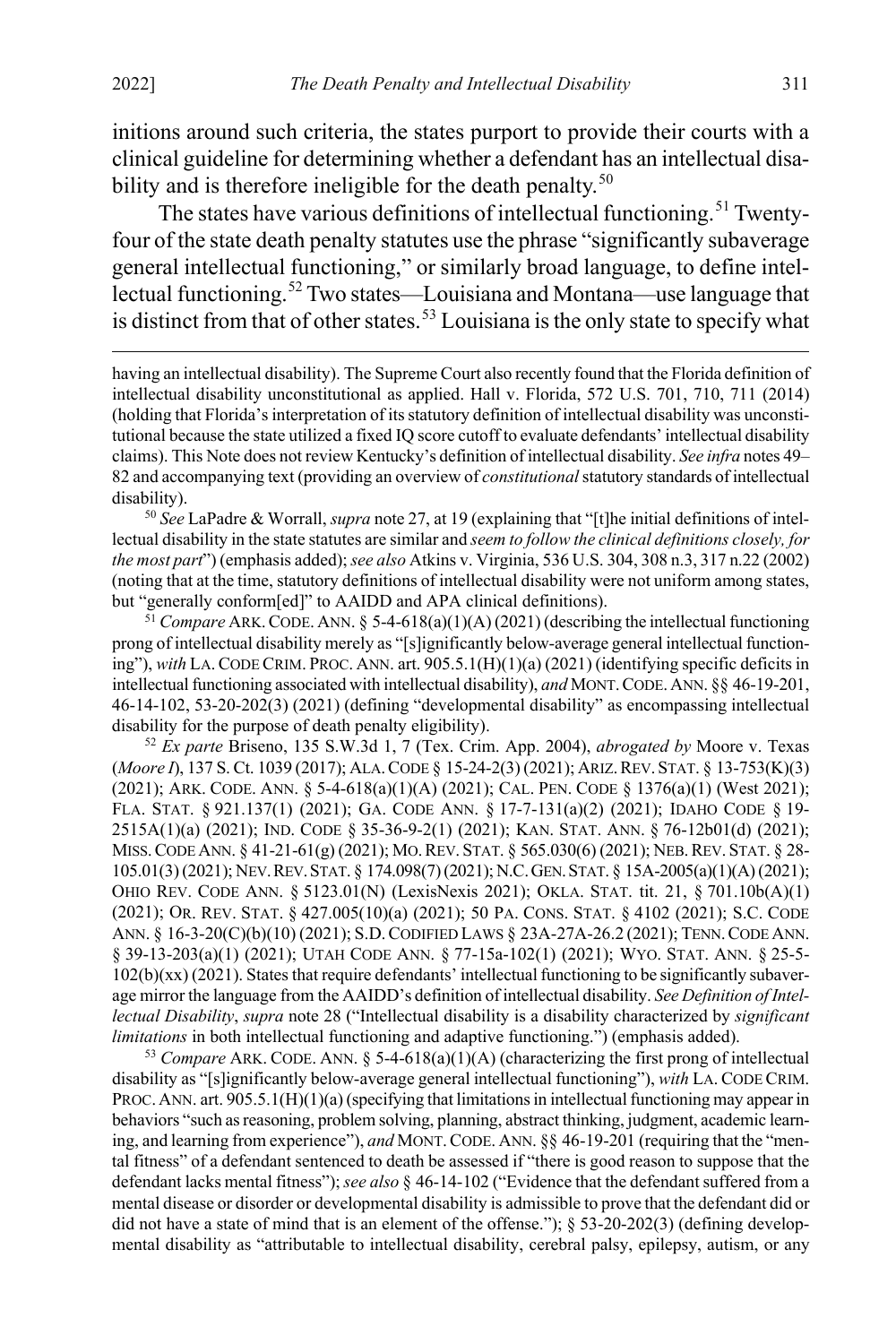kind of intellectual functioning deficits may indicate the presence of an intellectual disability, such as limitations in experiential learning, thinking about complex ideas in novel ways, and forethought.<sup>[54](#page-12-0)</sup> The Montana statute notes that the state may not seek a death sentence for defendants deficient in "mental fitness," which may be due to a developmental disability.<sup>[55](#page-12-1)</sup> Additionally, the Montana Code defines "developmental disability"—a disability attributable to intellectual disability, among others—in its title on social services rather than in its title on criminal procedure.<sup>[56](#page-12-2)</sup> This provision in Montana's social services title, which does not address intellectual functioning, is the only link between intellectual disability and the death penalty.<sup>[57](#page-12-3)</sup> Thus, as compared to the other states, Montana provides little guidance regarding what constitutes an intellec-tual disability or diminished intellectual functioning for criminal defendants.<sup>[58](#page-12-4)</sup>

<span id="page-12-7"></span>States take four approaches to supplementing their definitions of intellec-tual disability with IQ scores.<sup>[59](#page-12-5)</sup> First, many states utilize IQ scores as one of the various indicators of intellectual disability, although twelve do not.<sup>[60](#page-12-6)</sup> Sec-

<sup>55</sup> MONT. CODE. ANN. §§ 46-19-201, 46-14-102 .

<span id="page-12-2"></span><span id="page-12-1"></span><sup>56</sup> MONT. CODE. ANN. § 53-20-202(3). Developmental disability also encompasses "cerebral palsy, epilepsy, autism, or any other neurologically disabling condition related to intellectual disability." *Id.*

<span id="page-12-3"></span><sup>57</sup> *Id.* Moreover, the connection between the death penalty and defendants with intellectual disabilities in Montana's statutory scheme is already attenuated;  $\S$  46-19-201 instructs that when a capital defendant's mental fitness is in question, § 46-14-102 governs how courts evaluate the defendant's mental fitness. MONT.CODE. ANN. §§ 46-19-201, 46-14-102. In turn, § 46-14-102 directs the inquiry to § 53-20-202 based on a definition of developmental disability, which merely references intellectual disability without more. MONT. CODE. ANN. § 46-14-102; *see* MONT. CODE. ANN. § 53-20-202(3) (declining to further define intellectual disability as it relates to deficits in intellectual functioning and adaptive functioning).

<span id="page-12-4"></span><sup>58</sup> *Compare* MONT.CODE. ANN. § 46-19-201 (providing no context to define or guide the state's intellectual disability inquiry), *with* ARK.CODE.ANN. § 5-4-618(a)(1)(A) (explaining that intellectual disability includes diminished intellectual functioning), *and* LA. CODE CRIM. PROC. ANN. art. 905.5.1(H)(1)(a) (offering various examples of how deficits in intellectual functioning may manifest).

<span id="page-12-5"></span><sup>59</sup> Compare ARIZ. REV. STAT. § 13-753(K)(5) (instructing that an IQ score of seventy or below is evidence of subaverage intellectual functioning), *with* KAN.STAT.ANN. § 76-12b01(i) (relying on IQ scores at least two standard deviations below the mean to indicate intellectual disability), *and* ALA. CODE § 15-24-2(3) (referencing IQ scores as a valuable tool in the intellectual disability inquiry without specifying a fixed IQ score or range), *and* ARK. CODE. ANN. § 5-4-618(a)(2) (identifying an IQ score of sixty-five or below as demonstrative of deficits in intellectual functioning).

<span id="page-12-6"></span><sup>60</sup> *See* CAL. PEN.CODE § 1376 (West 2021) (declining to include an IQ cutoff); GA.CODE ANN. § 17-7-131 (2021) (same); IND.CODE § 35-36-9-2 (same); MISS.CODE ANN. § 41-21-61 (same); MO.

other neurologically disabling condition closely related to intellectual disability," and requiring that the disability manifested prior to eighteen years of age).

<span id="page-12-0"></span><sup>&</sup>lt;sup>54</sup> See LA. CODE CRIM. PROC. ANN. art. 905.5.1(H)(1)(a) (classifying "reasoning, problem solving, planning, abstract thinking, judgment, academic learning, and learning from experience" as aspects of intellectual functioning). Louisiana's definition of intellectual functioning is taken verbatim from the *DSM-5*. *Compare* DSM-5, *supra* note [29,](#page-7-2) at 33 ("Deficits in intellectual functions, such as reasoning, problem solving, planning, abstract thinking, judgement, academic learning, and learning from experience . . . "), *with Definition of Intellectual Disability*, *supra* not[e 28](#page-6-0) (commenting that intellectual functioning refers to skills such as "reasoning, problem solving, and so on").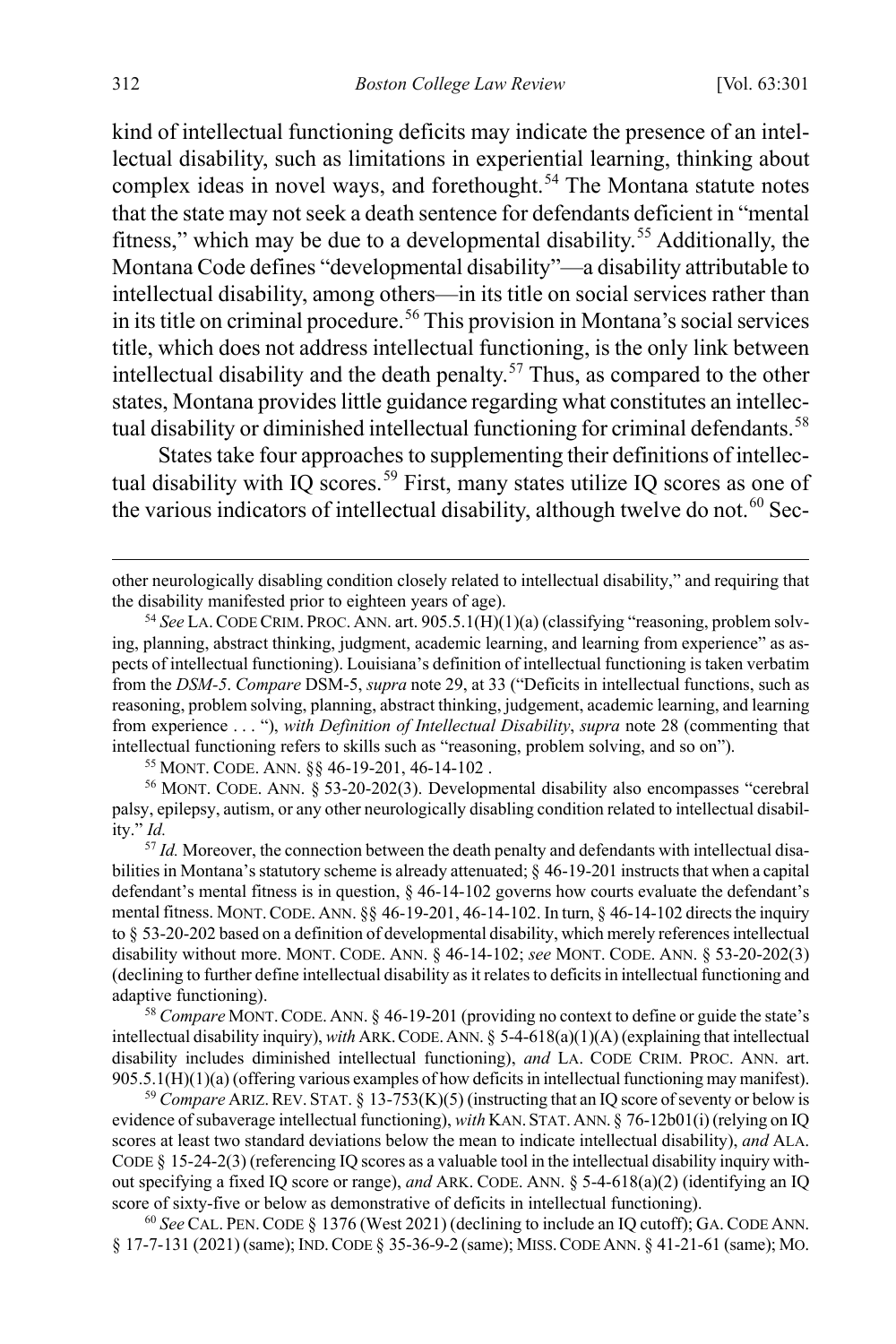$\overline{a}$ 

<span id="page-13-2"></span>ond, nine states suggest that an IQ score of seventy or below demonstrates a deficit in intellectual functioning.<sup>[61](#page-13-0)</sup> Third, two states—Kansas and Florida instruct that an IQ score at least two standard deviations below the mean IQ score is evidence of deficient intellectual functioning.<sup>[62](#page-13-1)</sup> These states utilize IO

REV. STAT. § 565.030 (same); MONT. CODE. ANN. § 53-20-202(3) (same); NEV. REV. STAT. § 174.098 (same); OHIO REV.CODE ANN. § 5123.01 (same); 50 PA.CONS. STAT. § 4102 (same); S.C. CODE ANN. § 16-3-20 (same); UTAH CODE ANN. § 77-15a-102 (same); WYO. STAT.ANN. § 25-5-102 (same). Although California does not include an IQ score cutoff for intellectual disability, the statute does require that the "results of a test measuring intellectual functioning shall not be changed or adjusted based on race, ethnicity, national origin, or socioeconomic status." CAL. PEN.CODE § 1376(g). In the past, many courts would upwardly adjust minority defendants' IQ scores based on experts' arguments that minority defendants do not perform as well on IQ tests as compared to non-minority defendants. *See* Robert M. Sanger, *IQ Intelligence Tests, "Ethnic Adjustments" and* Atkins, 65 AM.U. L.REV. 87, 111–12 (2015) (explaining that minority defendants were thus eligible for the death penalty solely due to IQ score adjustments). Notably, experts made claims about adjusting IQ scores for race without credible support and courts accepted these claims without discussing the merits. *See id.* at 111–12, 146 (concluding that adjusting IQ scores based on ethnicity and race "is logically, clinically, and constitutionally unsound"). States that rely on IQ scores to determine deficits resemble the AAIDD's approach to intellectual functioning because the AAIDD explains that IQ scores between seventy and seventy-five are one indicator of limited intellectual functioning. *Compare Definition of Intellectual Disability*, *supra* not[e 28](#page-6-0) (referring to IQ scores in its definition of intellectual functioning as a factor), *with* DSM-5, *supra* not[e 29,](#page-7-2) at 33 (determining the severity of intellectual disability based on the severity of an individual's adaptive functioning without relying on intellectual functioning or IQ scores), *and Intellectual Disability*, *supra* note [29](#page-7-2) (defining intellectual functioning without any mention of IQ scores).

<span id="page-13-0"></span><sup>61</sup> *Ex parte* Briseno, 135 S.W.3d 1, 7 n. 24 (Tex. Crim. App. 2004), *abrogated by* Moore v. Texas (*Moore I*), 137 S. Ct. 1039 (2017); ARIZ.REV. STAT. § 13-753(K)(5); IDAHO CODE § 19-2515A(1)(b); N.C. GEN. STAT. § 15A-2005(a)(1)(c); NEB. REV. STAT. § 28-105.01(3); OKLA. STAT. tit. 21, § 701.10b(A)(3); OR. REV. STAT. § 427.005(10)(a); S.D. CODIFIED LAWS § 23A-27A-26.2; TENN. CODE ANN. § 39-13-203(a)(1). States that use IQ scores of seventy or below resemble the AAIDD's approach to IQ scores, but are more restrictive than the AAIDD's definition because the AAIDD considers IQ scores up to seventy-five. *Definition of Intellectual Disability*, *supra* not[e 28.](#page-6-0) Notably, Arizona includes a provision that if a convicted defendant scored higher than seventy-five on a prescreening IQ test, the defendant is not barred from introducing other evidence of intellectual disability or deficits in intellectual functioning during the penalty phase at sentencing. ARIZ. REV. STAT. § 13- 753(C). Alternatively, the Nebraska statute establishes a presumption of intellectual disability if a defendant presents evidence of an IQ score of seventy or below. NEB. REV. STAT. § 28-105.01(3) (2021). Nebraska's standard therefore follows the medical community's understanding that an IQ score below seventy constitutes sufficient evidence of deficits in intellectual functioning. NAT'L ACADS. OF SCIS., ENG'G & MED.*, supra* not[e 26,](#page-5-1) at 169. The Oregon statute notes that a defendant scoring between seventy-one and seventy-five on an IQ test may still have deficits in intellectual functioning if they experience significant adaptive difficulty. OR.REV. STAT. § 427.005(10)(b). Conversely, the Oklahoma statute prohibits a court from finding that a defendant with an IQ test score of seventy-six or above has an intellectual disability. OKLA. STAT. tit. 21, § 701.10b(C). Similarly, South Dakota's statute provides a presumption that a defendant does not have an intellectual disability if the defendant has an IQ score above seventy. S.D. CODIFIED LAWS § 23A-27A-26.2.<br><sup>62</sup> FLA. STAT. § 921.137(1); KAN. STAT. ANN.§ 76-12b01(i). The mean of an IQ test, such as the

<span id="page-13-1"></span>Wechsler Adult Intelligence Scale or the Stanford-Binet test, refers to the average score on that particular IQ test. *See* Kendra Cherry, *How Average IQ Scores Are Measured*, VERYWELLMIND (June 4, 2020), https://www.verywellmind.com/what-is-the-average-iq-2795284 [https://perma.cc/M895- 9ZNG] (explaining that because the mean score on these tests is around one hundred, people who receive scores between ninety and one hundred nine have average intelligence).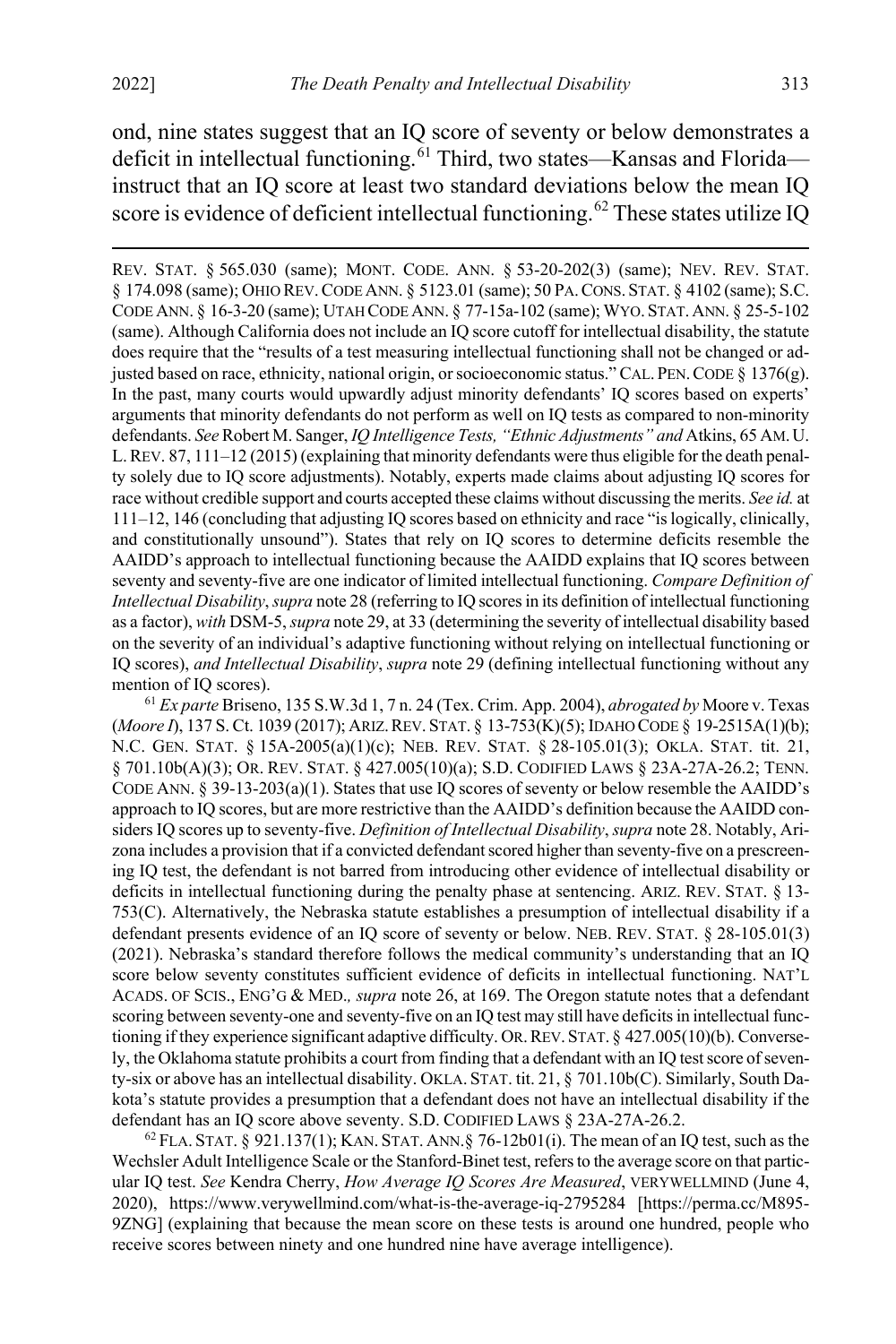scores to assess intellectual functioning, but do not rely on a particular score instead, whether an IQ score is indicative of deficits in intellectual functioning depends on the mean  $\overline{IQ}$  score.<sup>[63](#page-14-1)</sup> Alternatively, Alabama and Louisiana require standardized intelligence testing to measure whether a defendant has subaver-age intellectual functioning.<sup>[64](#page-14-2)</sup> These two states, however, do not explicitly ref-erence a required IQ score or range.<sup>[65](#page-14-3)</sup> Louisiana further states that "clinical" assessment[s]" are central to determining whether a defendant has a disability.[66](#page-14-4) Lastly, Arkansas is the only state that uses the lowest IQ score among the states—sixty-five—to satisfy the intellectual functioning prong of intellectual disability.[67](#page-14-5)

<span id="page-14-8"></span>State definitions of adaptive functioning are the most variable, as compared to their definitions of intellectual functioning and age at onset of disability.[68](#page-14-6) Seventeen states require generally that defendants have impairments in adaptive behavior to satisfy the second intellectual disability prong.<sup>[69](#page-14-7)</sup> Four of

<span id="page-14-3"></span>in *State v. Manning*, the Supreme Court of Louisiana acknowledged that the defendant's IQ score between seventy and eighty demonstrated that he had below average intelligence, but ultimately affirmed the defendant's death sentence because his IQ score did not indicate that he had serious deficits in intellectual functioning. 885 So. 2d 1044, 1075, 1107, 1114 (La. 2004). Thus, it is unclear under the Alabama and Louisiana standards how low an IQ score must be to suggest that a defendant has significant limitations in intellectual functioning. *See id.* (rejecting the position that an IQ score between seventy and eighty was low enough to provide evidence of an intellectual disability); ALA. CODE § 15-24-2(3) (2021) (instructing that intelligence tests are central to the intellectual disability inquiry, but declining to pinpoint a particular IQ score or range); LA. CODE CRIM. PROC. ANN. art. 905.5.1(H)(1)(a) (same).

<span id="page-14-4"></span> $^{66}$  LA. CODE CRIM. PROC. ANN. art. 905.5.1(H)(1)(a). This language closely mirrors the scientific community's directive that health care professionals ought to use their clinical judgment to conduct individualized clinical assessments. *See* SCHALOCK,*supra* not[e 26,](#page-5-1) at 5 (noting the necessity for clinicians to make individualized assessments of patients to determine the presence of intellectual disability).

<span id="page-14-5"></span><sup>67</sup> *See* ARK.CODE. ANN. § 5-4-618(a)(2) (stating that an IQ score of sixty-five creates a "rebuttable presumption of intellectual disabilit[y]").

<span id="page-14-6"></span><sup>68</sup> *See infra* note[s 69](#page-14-0)[–75](#page-16-1) and accompanying text (describing states' statutory descriptions of adaptive skills relevant to the intellectual disability inquiry)*.* As with intellectual functioning, Montana does not clarify whether intellectual disability entails impaired adaptive functioning. MONT. CODE. ANN. § 53-20-202(3). 69 *Ex parte* Briseno, 135 S.W.3d 1, 7 (Tex. Crim. App. 2004), *abrogated by* Moore v. Texas

<span id="page-14-7"></span>(*Moore I*), 137 S. Ct. 1039 (2017); ALA.CODE § 15-24-2(3) (2021); ARIZ.REV.STAT. § 13-753(K)(3) (2021); ARK.CODE. ANN. § 5-4-618(a)(1)(A) (2021); CAL. PEN.CODE § 1376(1) (West 2021); FLA. STAT. § 921.137(1) (2021); GA. CODE ANN. § 17-7-131(a)(2) (2021); IND. CODE § 35-36-9-2(2) (2021); KAN. STAT. ANN. § 76-12b01(d) (2021); NEB.REV.STAT. § 28-105.01(3) (2021); NEV.REV. STAT. § 174.098(7) (2021); OHIO REV.CODE ANN. § 5123.01(N) (LexisNexis 2021); OR.REV.STAT. § 427.005(10)(a) (2021); S.C.CODE ANN. § 16-3-20(C)(b)(10) (2021); S.D.CODIFIED LAWS § 23A-27A-26.2 (2021); TENN.CODE ANN. § 39-13-203(a)(2) (2021); WYO.STAT.ANN. § 25-5-102(b)(xx)

<span id="page-14-0"></span>

<span id="page-14-2"></span><span id="page-14-1"></span><sup>&</sup>lt;sup>63</sup> FLA. STAT. § 921.137(1); KAN. STAT. ANN. § 76-12b01(i).<br><sup>64</sup> ALA. CODE § 15-24-2(3); LA. CODE CRIM. PROC. ANN. art. 905.5.1(H)(1)(a). Both the Alabama and Louisiana codes provide that subaverage intellectual functioning must be "measured by appropriate standardized testing instruments," but neither statute specifies which standardized tests are suitable. ALA. CODE § 15-24-2(3); LA. CODE CRIM. PROC. ANN. art. 905.5.1(H)(1)(a). 65 ALA.CODE § 15-24-2(3); LA.CODE CRIM. PROC. ANN. art. 905.5.1(H)(1)(a) (2021). In 2004,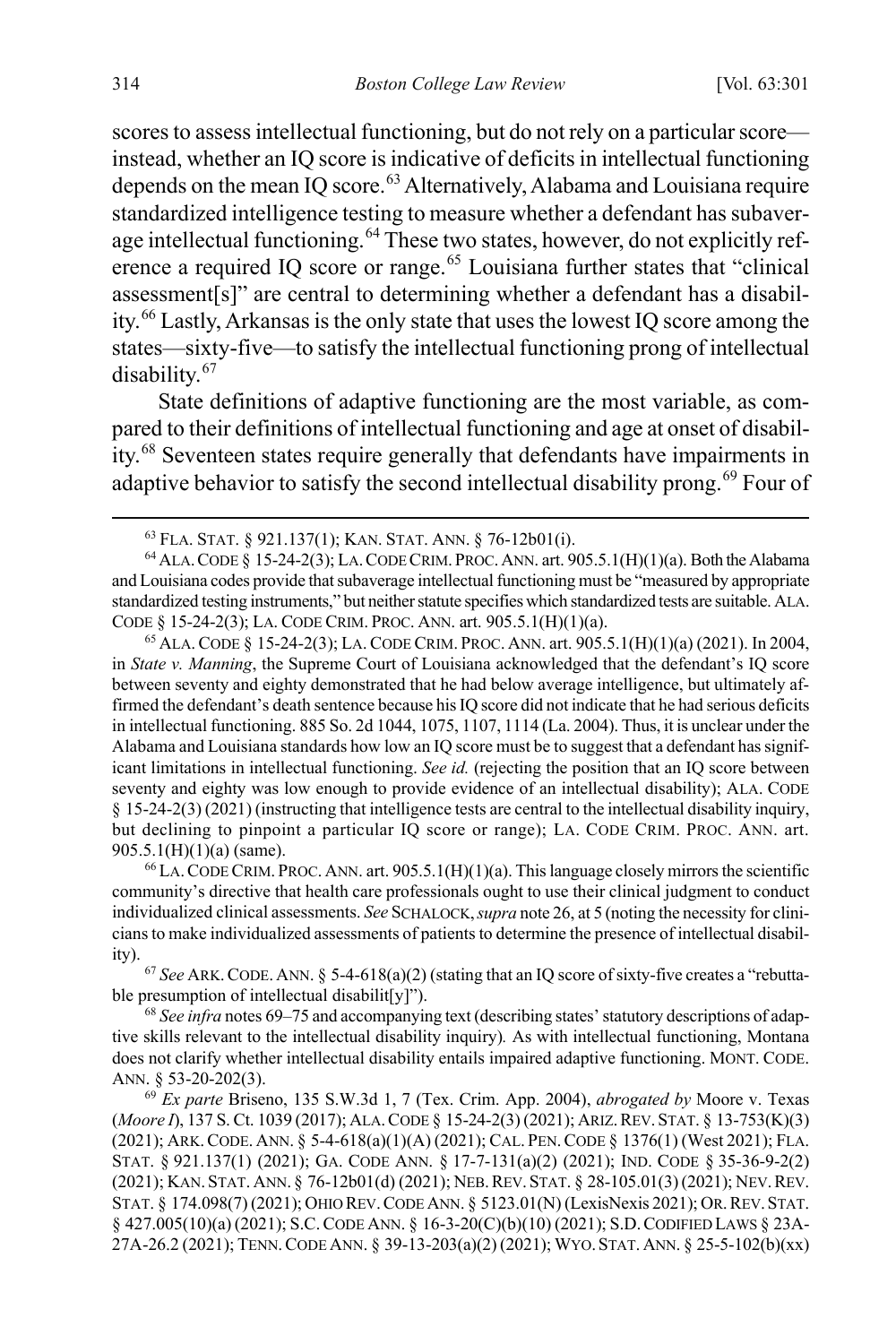$\overline{a}$ 

<span id="page-15-5"></span>these states explain that limitations in adaptive behaviors affect whether an individual can be self-sufficient while also acting in the best interests of socie-ty.<sup>[70](#page-15-0)</sup> Six states provide a list of adaptive behaviors in which a defendant must have substantial limitations to qualify as having an intellectual disability.<sup>[71](#page-15-1)</sup> These behaviors include the ability to communicate with others, function inde-pendently, and live safely.<sup>[72](#page-15-2)</sup> Separately, the Louisiana statute states that adaptive deficits must impact the defendant's ability to live independently and in-teract with others in various settings.<sup>[73](#page-15-3)</sup> Thus, Louisiana suggests that deficiencies in adaptive skills reflect an inability to live independently and socialize appropriately as expected for one's age and in one's culture.<sup>[74](#page-15-4)</sup> Lastly, Utah in-

<span id="page-15-1"></span><sup>71</sup> IDAHO CODE § 19-2515A(1)(a) (2021); MISS. CODE ANN. § 41-21-61(g) (2021); MO. REV. STAT. § 565.030(6) (2021); N.C. GEN. STAT. § 15A-2005(a)(1)(b) (2021); OKLA. STAT. tit. 21, § 701.10b(A)(2) (2021); 50 PA. CONS. STAT. § 4102 (2021).

<span id="page-15-2"></span><sup>72</sup> *See* IDAHO CODE § 19-2515A(1)(a) (2021) ("communication, self-care, home living, social or interpersonal skills, use of community resources, self-direction, functional academic skills, work, leisure, health and safety"); MISS. CODE ANN.  $\S$  41-21-61(g) (2021) (providing a similar set of adaptive behaviors but with different wording and organization); MO. REV. STAT. § 565.030(6) (2021) (same); N.C. GEN. STAT. § 15A-2005(a)(1)(b) (2021) (same); OKLA. STAT. tit. 21, § 701.10b(A)(2) (2021) (same); 50 PA. CONS. STAT. § 4102 (2021) (providing substantively similar statutory language). Mississippi's statute also states that the claimed deficits in adaptive functioning, as well as intellectual functioning, must "pose[] a substantial likelihood of physical harm to [the defendant] or others . . . ." MISS. CODE ANN.  $\S 41-21-61(f) (2021)$ . The adaptive behaviors provided in these statutes are the same skills listed in the AAIDD's definition of adaptive functioning. *Definition of Intellectual Disability*, *supra* not[e 28.](#page-6-0) Note that these states require defendants to present evidence of deficits in at least two areas, a qualification not necessitated by the AAIDD. *Compare* MISS.CODE ANN. § 41-21-61 (2021) (instructing that a defendant must demonstrate limitations in at least two adaptive behaviors to satisfy the adaptive functioning prong of intellectual disability), *with Definition of Intellectual Disability*, *supra* not[e 28](#page-6-0) (requiring substantial deficits in adaptive behavior without specifying how many deficits an individual must have).

<span id="page-15-3"></span><sup>73</sup> LA. CODE CRIM. PROC. ANN. art.  $905.5.1(H)(1)(b)$  (2021). Specifically, the statute instructs that subaverage adaptive skills must "limit functioning in one or more activities of daily life including . . . communication, social participation, and independent living, across multiple environments such as home, school, work, and community." *Id.* Consequently, a defendant's deficits in adaptive functioning must be pervasive. *See id.* (requiring that subaverage adaptive skills negatively affect multiple areas of a defendant's life).

<span id="page-15-4"></span><sup>74</sup> *See id.* ("Deficits in adaptive functioning . . . result in failure to meet developmental and sociocultural standards for personal independence and social responsibility . . . .").

<sup>(2021).</sup> Three of these states qualify that a defendant's deficits in adaptive skills must be significant to meet the requirement. *See* ARK. CODE. ANN.  $\S$  5-4-618(a)(1)(A) (2021) (requiring "significant ... impairment"); IND. CODE § 35-36-9-2(2) (2021) (specifying that the impairment must be "substantial"); OR. REV. STAT.  $\S$  427.005(10)(a) (2021) (noting that adaptive impairments must be "significant").

<span id="page-15-0"></span><sup>70</sup> *See* OR. REV. STAT. § 427.005(1) (2021) ("'Adaptive behavior' means the effectiveness or degree with which [the defendant] meets the standards of personal independence and social responsibility expected [of that defendant's] age and cultural group."); *see also* ARIZ. REV. STAT. § 13- 753(K)(1) (2021) (providing a similar explanation but with different wording and organization); KAN. STAT. ANN. § 76-12b01(a) (2021) (same); FLA. STAT. § 921.137(1) (2021) (same).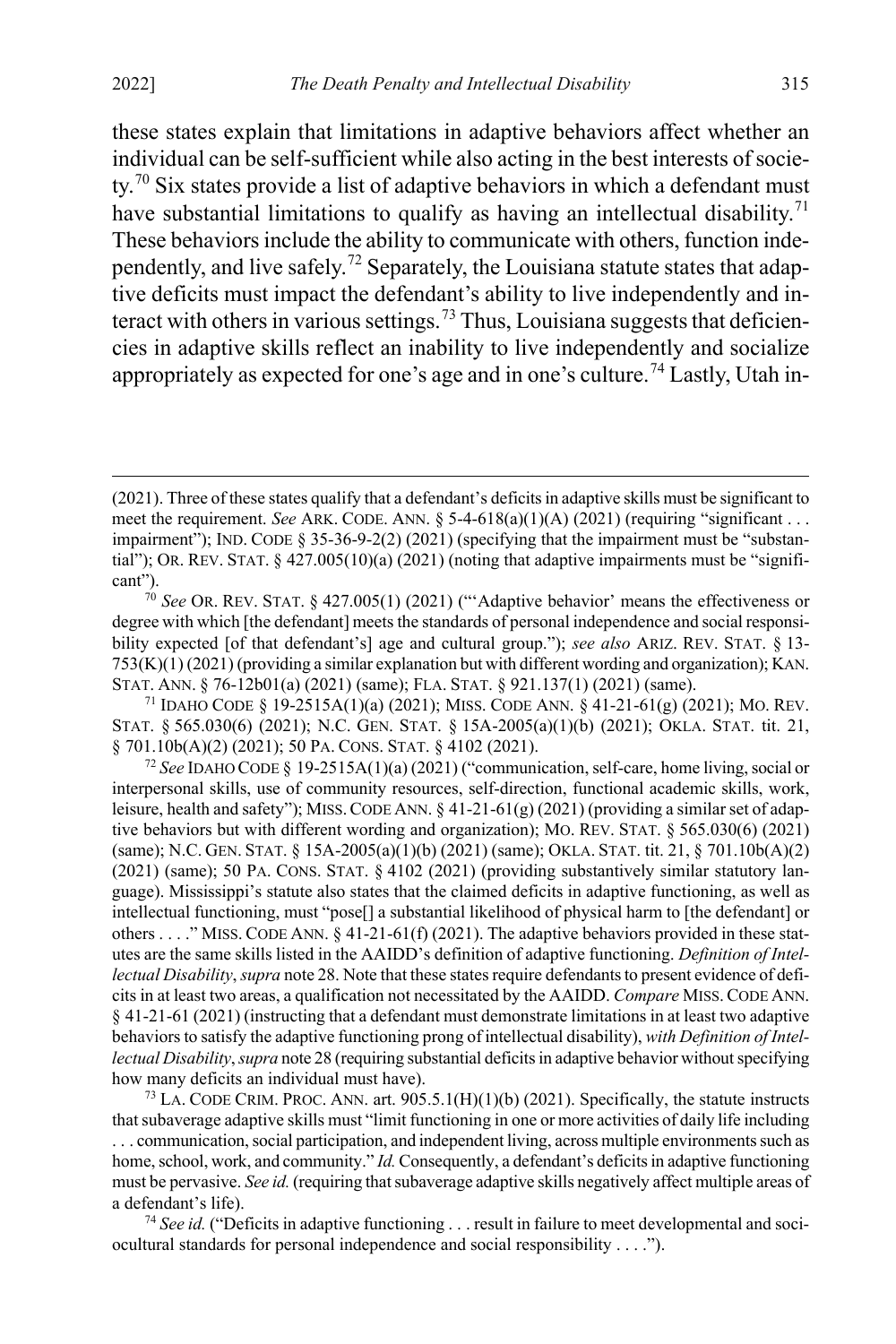<span id="page-16-1"></span>dicates that poor reasoning skills or an inability to control emotions and behaviors demonstrate deficits in adaptive functioning.[75](#page-16-3)

<span id="page-16-2"></span>The age by which a defendant's intellectual disability must have developed varies slightly across state statutes.<sup>[76](#page-16-4)</sup> Eleven death penalty state statutes require documentation that a defendant's intellectual disability had developed by the time they were eighteen years old.<sup>[77](#page-16-5)</sup> Eight statutes instruct that an intellectual disability must have manifested during a defendant's developmental period, though these states do not specify when the developmental period occurs.<sup>[78](#page-16-6)</sup> Two states require that a defendant's intellectual and adaptive deficiencies appeared during the developmental period but before eighteen years of age.<sup>[79](#page-16-7)</sup> These states seem to suggest that the developmental period ends before a person turns eight-een years old.<sup>[80](#page-16-8)</sup> Three states do not identify a specific point by which a defendant's deficits in intellectual functioning and adaptive skills must have developed.[81](#page-16-9) Finally, two states require that a defendant's deficits in intellectual and adaptive functioning developed prior to twenty-two vears of age.<sup>[82](#page-16-10)</sup>

<span id="page-16-5"></span><sup>77</sup> *Ex parte* Briseno, 135 S.W.3d 1, 7 (Tex. Crim. App. 2004), *abrogated by* Moore v. Texas (*Moore I*), 137 S. Ct. 1039 (2017); ARIZ.REV. STAT. § 13-753(K)(3) (2021); FLA. STAT. § 921.137(1) (2021); IDAHO CODE § 19-2515A(1)(a) (2021); IND. CODE § 35-36-9-2 (2021); MISS. CODE ANN. § 41-21-61(g) (2021); MO. REV. STAT. § 565.030(6) (2021); MONT. CODE. ANN. § 53-20-202(3) (2021); N.C. GEN. STAT. § 15A-2005(a)(1)(a) (2021); OKLA. STAT. tit. 21, § 701.10b(B) (2021); OR. REV. STAT. § 427.005(10)(a) (2021).

<span id="page-16-6"></span><sup>78</sup> ALA.CODE § 15-24-2(3) (2021); CAL. PEN.CODE § 1376(a)(1) (West 2021); GA.CODE ANN. § 17-7-131(a)(2) (2021); LA. CODE CRIM. PROC. ANN. art. 905.5.1(H)(1) (2021); NEV. REV. STAT. § 174.098(7) (2021); OHIO REV. CODE ANN. § 5123.01(N) (LexisNexis 2021); S.C. CODE ANN. § 16- $3-20(C)(b)(10)(2021)$ ; WYO. STAT. ANN. § 25-5-102(b)(xx) (2021). The age at onset requirement in these state statutes mirrors the *DSM-5*'s age at onset requirement. DSM-5, *supra* note [29,](#page-7-2) at 38. 79 ARK. CODE. ANN. § 5-4-618(a)(1)(A) (2021); TENN. CODE ANN. § 39-13-203(a)(3) (2021).

<span id="page-16-8"></span><span id="page-16-7"></span><sup>80</sup> *Compare* ARK.CODE. ANN. § 5-4-618(a)(1)(A) (2021) (indicating a specific age at which the developmental period ends), *and* TENN. CODE ANN. § 39-13-203(a)(3) (2021) (same), *with* ALA. CODE § 15-24-2(3) (2021) (declining to explain when the developmental period ends), *and* GA.CODE ANN. § 17-7-131(a)(2) (2021) (same), *and* LA. CODE CRIM. PROC. ANN. art. 905.5.1(H)(1) (2021) (same), *and* NEV.REV. STAT. § 174.098(7) (2021) (same), *and* OHIO REV.CODE ANN. § 5123.01(N) (LexisNexis 2021) (same).

<span id="page-16-9"></span><sup>81</sup> KAN. STAT. ANN. § 76-12b01 (2021); NEB. REV. STAT. § 28-105.01 (2021); S.D. CODIFIED LAWS § 23A-27A-26.2 (2021).

<span id="page-16-10"></span> $82$  50 PA. CONS. STAT. § 4102 (2021); UTAH CODE ANN. § 77-15a-102(2) (2021). The age at onset requirement in these statutes mirrors the AAIDD's requirement. *Definition of Intellectual Disability*, *supra* note [28.](#page-6-0) 

<span id="page-16-3"></span><span id="page-16-0"></span><sup>&</sup>lt;sup>75</sup> UTAH CODE ANN.  $\S 77$ -15a-102(1) (2021). Under Utah's statutory scheme, a defendant may offer evidence of deficits in "reasoning or impulse control" as evidence of subaverage adaptive functioning. *Id.*

<span id="page-16-4"></span><sup>76</sup> *See infra* note[s 77](#page-16-2)[–82](#page-16-0) and accompanying text (explaining how state statutes differ based on age at onset of intellectual disability)*.*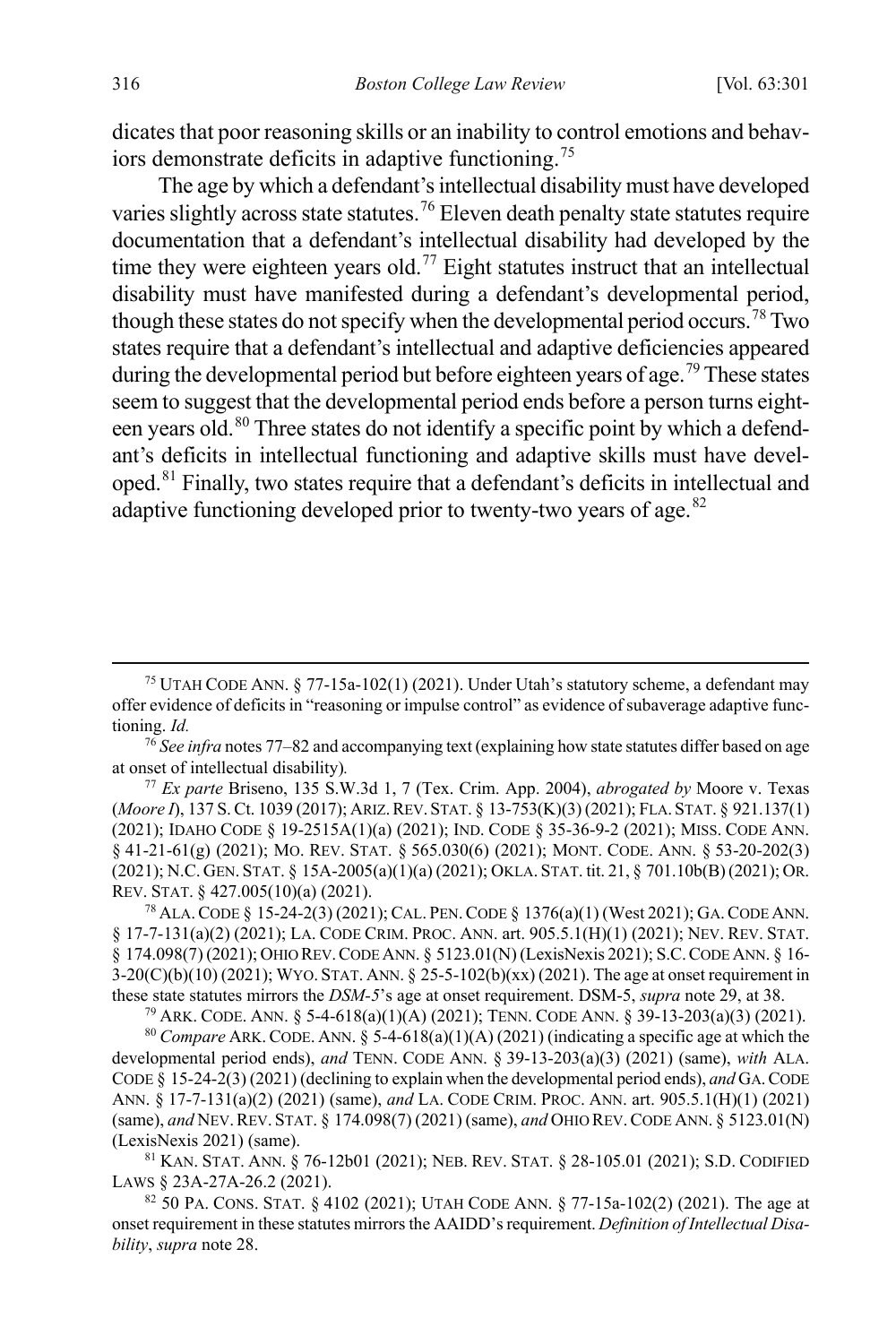### <span id="page-17-0"></span>*D. A Brief Overview of the Death Penalty*

A court may impose a death sentence, capital punishment, upon a defend-ant who has been convicted of a capital offense.<sup>[83](#page-17-1)</sup> The federal or state govern-ment is then authorized to execute that defendant.<sup>[84](#page-17-2)</sup> The most common capital offense for which a defendant receives the death penalty is first-degree murder.[85](#page-17-3) Currently, the United States military, United States federal government, and twenty-seven states authorize capital punishment.<sup>[86](#page-17-4)</sup> Governors of three of

<span id="page-17-1"></span> 83 *See* TRACY L. SNELL, U.S. DEP'T OF JUST., NCJ 300381, CAPITAL PUNISHMENT, 2019— STATISTICAL TABLES, at 3 (2021), https://bjs.ojp.gov/sites/g/files/xyckuh236/files/media/document/ cp19st.pdf [https://perma.cc/CR5W-SKQW] (defining "[s]entence of death" as "[a] sentence imposed by a court for a capital offense which authorizes the state to execute a convicted offender"). Legislatures prescribe which crimes constitute a capital offense. *See id.* at 2 (defining "[c]apital offense" as "[a] criminal offense punishable by death"). In 1976, in *Woodson v. North Carolina*, the Supreme Court ruled that a death sentence may not be made mandatory for defendants convicted of capital crimes. *See* 428 U.S. 280, 293, 295, 301 (1976) (holding unconstitutional a mandatory death sentence statute for first-degree murder because "evolving standards of decency" indicated that such a scheme was "unduly harsh and remarkably rigid"). The Court cited a 1949 study that recommended that juries have the option to choose between the death penalty and a life sentence. *Id.* at 299. Significantly, both the study and the Court in *Woodson* discussed how juries tended to not convict defendants for capital offenses for which the death penalty was mandatory based on the belief that many guilty defendants were not deserving of death. *Id.* Rather, a death sentence was appropriate only when the grievous circumstances of the particular crime outweigh circumstances that "excuse the crime or the [defendant's] behavior." CONST. RTS. FOUND., A HISTORY OF THE DEATH PENALTY IN AMERICA 2 (2012), https://www.crf-usa.org/images/pdf/HistoryoftheDeathPenaltyinAmerica.pdf [https://perma.cc/V4RA-SSPE] (defining "aggravating circumstances" as those facts "which ma[ke] the crime seem worse" and "mitigating circumstances" as those "which tend[] to excuse the crime or the criminal's behavior" (emphasis omitted)); *see Woodson*, 428 U.S. at 296–97 (citing Williams v. New York, 337 U.S. 241, 247 (1949) ("The belief no longer prevails that every offense in a like legal category calls for an identical punishment without regard to the past life and habits of a particular offender.")).

<span id="page-17-2"></span><sup>84</sup> *See* SNELL, *supra* not[e 83,](#page-17-0) at 2 (defining "[c]apital punishment" as "[t]he process of sentencing convicted offenders to death for the most serious crimes and carrying out that sentence"). Authorized methods of execution include lethal injection, electrocution, lethal gas, hanging, and firing squad. *Methods of Execution: Lethal Injection Is the Most Widely-Used Method of Execution, but States Still Authorize Other Methods, Including Electrocution, Gas Chamber, Hanging, and Firing Squad*, DEATH PENALTY INFO.CTR., https://deathpenaltyinfo.org/executions/methods-of-execution [https:// perma.cc/AC98-XRBZ]. The primary method of execution is lethal injection. *Id.* Executions by lethal injection often inflict extreme agony upon the executed defendant and are frequently botched. *See*  Julia Eaton, Note, *"Warning: Use May Result in Cruel and Unusual Punishment": How Administrative Law and Adequate Warning Labels Can Bring About the Demise of Lethal Injection*, 59 B.C. L. REV. 355, 357, 361 (2018) (explaining that when an executioner fails to administer the chemical drugs in accordance with protocol, the execution becomes botched because the execution is prolonged or the inmate experiences "immense pain and suffering" before dying).

<span id="page-17-3"></span><sup>85</sup> SNELL, *supra* not[e 83,](#page-17-0) at 2; *see id.* at 8–9 app. tbls. 2 & 3 (listing all state and federal offenses eligible for the death penalty, including "perjury resulting in execution of an innocent person," "[e]spionage," and "[g]enocide").

<span id="page-17-4"></span><sup>86</sup> *States and Capital Punishment*, NAT'L CONF. OF STATE LEGISLATURES (Aug. 11, 2021), https://www.ncsl.org/research/civil-and-criminal-justice/death-penalty.aspx [https://perma.cc/34JX-LPK5]. This Note discusses state capital punishment, rather than federal capital punishment, because state executions are more common than federal executions. *See Federal Death Penalty: The Federal Government Can Seek Death Sentences for a Limited Set of Crimes, but Federal Executions Are Much*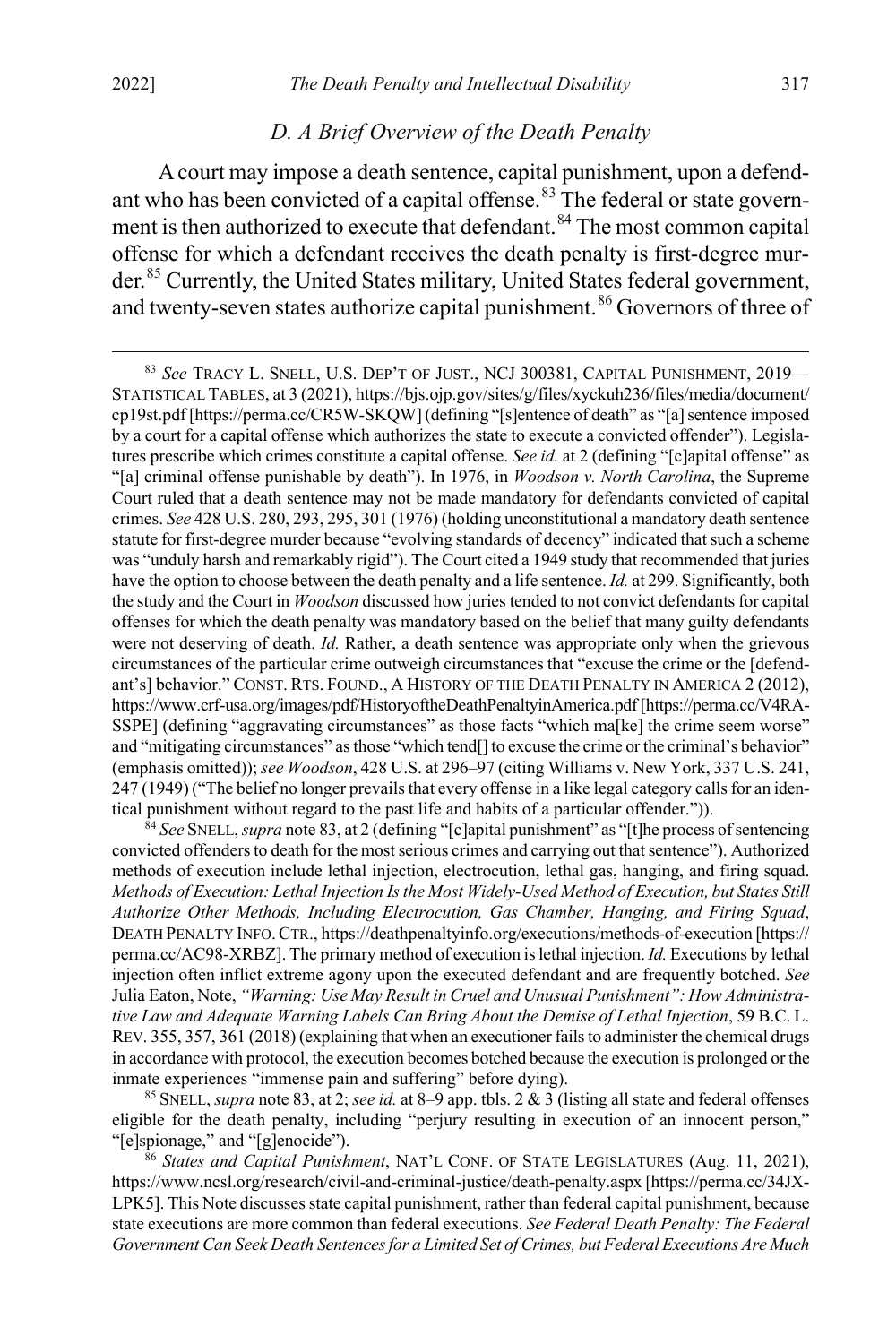those states—California, Oregon, and Pennsylvania—have placed moratoria on the death penalty, temporarily prohibiting the use of capital punishment in all cases.[87](#page-18-0)

The Sixth Amendment guarantees procedural rights to defendants and dictates the province of the jury in criminal prosecutions.<sup>[88](#page-18-1)</sup> Specifically, the Sixth Amendment provides that in criminal prosecutions, including capital punishment cases, the defendant is entitled to an impartial jury.<sup>[89](#page-18-2)</sup> The jury, not the judge, must make factual determinations to support the imposition of a death sentence.<sup>[90](#page-18-3)</sup> Additionally, the jury must explicitly impose a death sentence upon the defendant, rather than recommend capital punishment to the judge.<sup>[91](#page-18-4)</sup>

<span id="page-18-4"></span>*Rarer Than State Executions*, DEATH PENALTY INFO. CTR., https://deathpenaltyinfo.org/state-andfederal-info/federal-death-penalty [https://perma.cc/5AJ9-HSJM] (explaining that there have been only sixteen federal executions "in the modern era," thirteen of which took place between July 2020 and January 2021). This Note also does not discuss the United States military's use of the death penalty, as "[t]here have been no [military] executions in the modern era of the death penalty." *See Military: People Serving in the Military Are Subject to a Separate System of Laws, Courts, and Procedures—Including Those Regarding Capital Punishment*, DEATH PENALTY INFO. CTR., https://death penaltyinfo.org/state-and-federal-info/military [https://perma.cc/465W-X8AN]. This Note does not comment on whether the death penalty is unconstitutional, although there are many scholarly works exploring why the United States should abolish the death penalty completely. *See, e.g.*, John D. Bessler, *Revisiting Beccaria's Vision: The Enlightenment, America's Death Penalty, and the Abolition Movement*, 4 NW.J.L. & SOC. POL'Y 195, 327 (2009) (describing modern efforts to abolish the death penalty as "yet another step in the direction of a more civilized and humane world" and analogizing abolition to the United States' ratification of the United Nations "conventions barring genocide, slavery, torture, and other forms of cruel and degrading punishments"); Dan Markel, *State, Be Not Proud: A Retributivist Defense of the Commutation of Death Row and the Abolition of the Death Penalty*, 40 HARV. C.R.-C.L. L. REV. 407, 478 (2005) (arguing that "[c]apital punishment degrades dignity . . . because it unnecessarily extinguishes human life in the presence of viable alternatives").

<span id="page-18-0"></span><sup>87</sup> *See State by State*, *supra* not[e 49](#page-10-1) (noting that California, Oregon, and Pennsylvania currently have gubernatorial moratoria placed on the death penalty). 88 *See* U.S. CONST. amend. VI (mandating criminal jury trials and associated procedural rights).

<span id="page-18-1"></span>Procedural rights include the guarantee of a "speedy and public trial" in which the defendant knows "the nature and cause of the accusation," has the opportunity to confront witnesses, and is represented by an attorney. *Id.*

<span id="page-18-2"></span><sup>89</sup> *See id.* (providing that, "[i]n all criminal prosecutions, the accused shall enjoy the right to . . . an impartial jury"). An impartial jury must set aside their personal beliefs and resist outside influences in order to deliver a verdict consistent with the evidence offered at trial. *See* United States v. Orenuga, 430 F.3d 1158, 1162 (D.C. Cir. 2005) (considering whether jury selection was unconstitutional because the defendant was prohibited from asking potential jurors if they believed that the defendant's legal strategy was a permissible defense).

<span id="page-18-3"></span><sup>90</sup> Ring v. Arizona, 536 U.S. 584, 609 (2002). In 2002, in *Ring v. Arizona*, the Supreme Court considered a case in which the trial judge sentenced the defendant to death despite the jury's finding that the defendant was ineligible for the death penalty. *Id.* at 594, 597. The jury had declared that the defendant was ineligible for the death penalty because, although they found him guilty of felony murder, they did not conclude that it was premeditated murder. *Id.* at 592. Arizona law permitted the judge to conduct an additional hearing where the judge could sentence the defendant to death, regardless of the jury's finding, if the judge made a factual finding that there were aggravating circumstances warranting the death penalty. *Id.* at 589, 592–93; *see also* CONST. RTS. FOUND., *supra* note [83](#page-17-0) (defining "aggravating circumstances" as those "which ma[ke] the crime seem worse" (emphasis omitted)). The judge conducted the additional hearing and sentenced the defendant to death because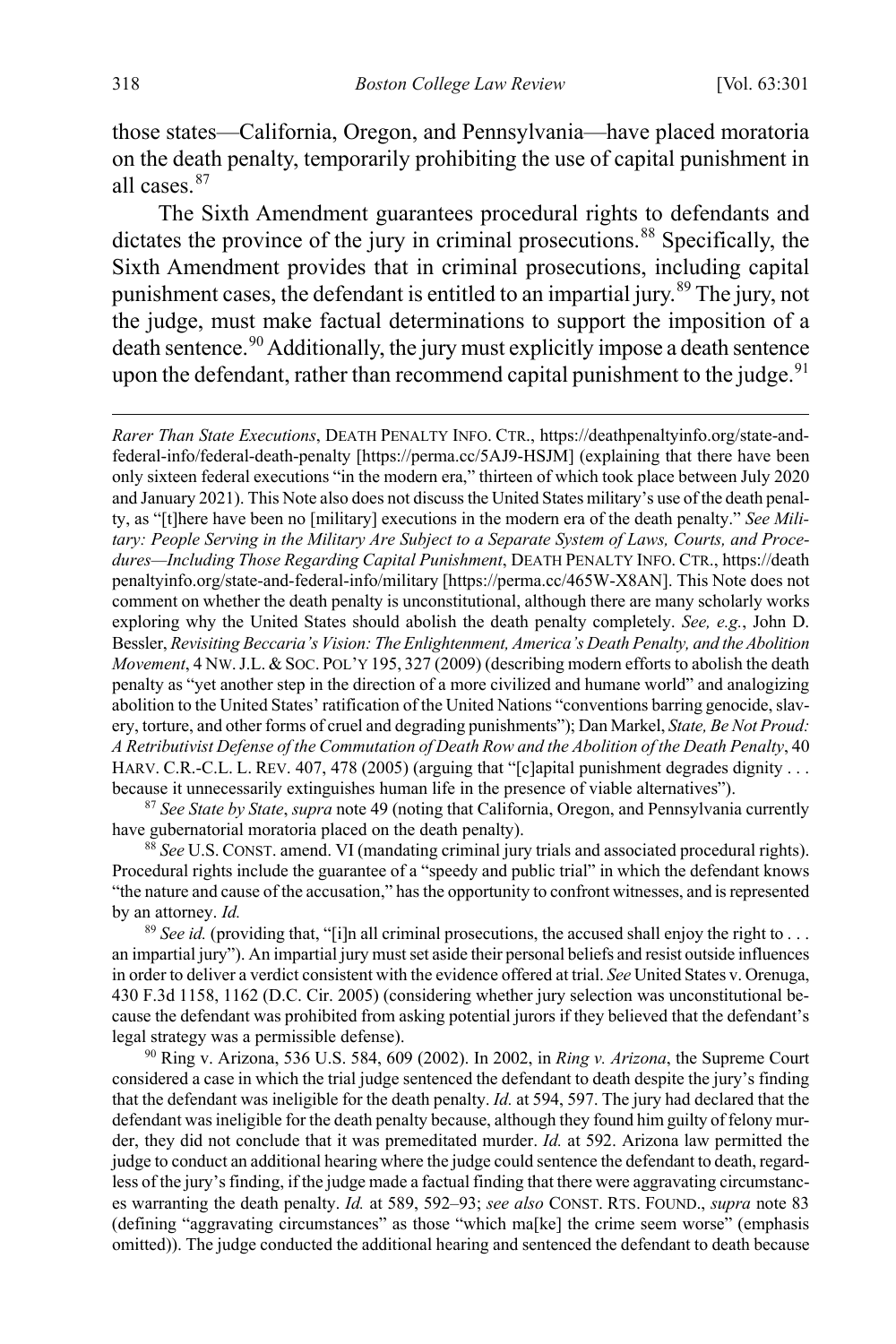$\overline{a}$ 

<span id="page-19-0"></span>The Eighth Amendment and its prohibition of cruel and unusual punish-ment governs substantive issues regarding capital punishment.<sup>[92](#page-19-1)</sup> In accordance with the Eighth Amendment, the death penalty is a legally appropriate punishment only if sentencing a particular defendant to death would not constitute cruel and unusual punishment.[93](#page-19-2) In 1958, in *Trop v. Dulles*, the Supreme Court held that the standard for determining whether a punishment is "cruel and unusual" depends on "the evolving standards of decency that mark the progress of a maturing society."[94](#page-19-3) Historically, the public's perception of whether a pun-

he found that the one present mitigating circumstance did not "call for leniency" given the two present aggravating circumstances. *See Ring*, 536 U.S. at 594–95 (explaining that the only mitigating circumstance included the defendant's "'minimal' criminal record," and that the aggravating circumstances included the fact that the defendant had murdered the driver of an armored bank van specifically to steal money and that the defendant's actions—particularly "expressing pride in his marksmanship" were abhorrent). The Court held that allowing a judge to make the factual determination of death penalty eligibility violated the Sixth Amendment. *Id.* at 607, 609 (noting that "[t]he founders of the American Republic" did not intend to leave the factfinding for death penalty eligibility to the discretion of a judge (quoting Apprendi v. New Jersey, 530 U.S. 466, 498 (2000) (Scalia, J., concurring))).

<sup>91</sup> Hurst v. Florida, 577 U.S. 92, 94 (2016). In 2016, in *Hurst v. Florida*, the Supreme Court reviewed a Florida sentencing scheme in which the jury could act in an advisory capacity and recommend the death penalty to the judge, but the judge was the ultimate decision-maker for whether the defendant could be sentenced to death after weighing the aggravating and mitigating factors. *Id.* at 95– 96. The Court held that such a scheme violated the Sixth Amendment because the jury's recommendation was not binding and it was the judge, not the jury, who conducted the specific factfinding of death penalty eligibility. *See id.* 98–99 (applying the *Ring* Court's analysis instructing that it is improper for states to require judges, rather than juries, to take on the role of factfinding in the death penalty eligibility inquiry).

<span id="page-19-1"></span><sup>92</sup> *See infra* note[s 93](#page-19-0)[–102](#page-21-0) and accompanying text (outlining various substantive Eighth Amendment issues with the death penalty, such as cruel and unusual punishment, moral culpability, and theories of punishment).

<span id="page-19-2"></span><sup>93</sup> *See* U.S.CONST. amend. VIII (prohibiting "cruel and unusual punishments"). "[U]nnecessary and wanton infliction of pain," physical or otherwise, constitutes "cruel and unusual punishment" under the Eighth Amendment. *See* Estelle v. Gamble, 429 U.S. 97, 102–03 (1976) (quoting Gregg v. Georgia, 428 U.S. 153, 173 (1976)) (holding that a prisoner was not subjected to cruel and unusual punishment because the prison doctors had exercised their medical judgement to not order additional X-rays or treatment after seeing the prisoner seventeen times across three months). The Eighth Amendment's prohibition of cruel and unusual punishment protects convicted defendants by establishing limits on the criminal process. Ingraham v. Wright, 430 U.S. 651, 667 (1977). The Eighth Amendment places different kinds of limitations on punishment:

First, it limits the kinds of punishment that can be imposed on those convicted of crimes, . . . second, it proscribes punishment grossly proportionate to the severity of the crime, . . . and third, it imposes substantive limits on what can be made criminal and punished as such.

#### *Id.* (citations omitted).

<span id="page-19-3"></span><sup>94</sup> Trop v. Dulles, 356 U.S. 86, 101 (1958). In 1958, in *Trop*, the Supreme Court noted that although the Court had not described "[t]he exact scope of the constitutional phrase 'cruel and unusual,' . . . [t]he basic concept underlying the Eighth Amendment is nothing less than the dignity of man." *Id.* at 99–100. Thus, the Court indicated that whether the death penalty is cruel and unusual may change over time. *See Capital Punishment*, THEFREEDICTIONARY, https://legal-dictionary.thefreedictionary. com/Evolving+Standards+of+Decency [https://perma.cc/T8GZ-WPFP] ("[W]hat may have been constitutionally permissible when the Eighth Amendment was ratified in 1791 might be cruel and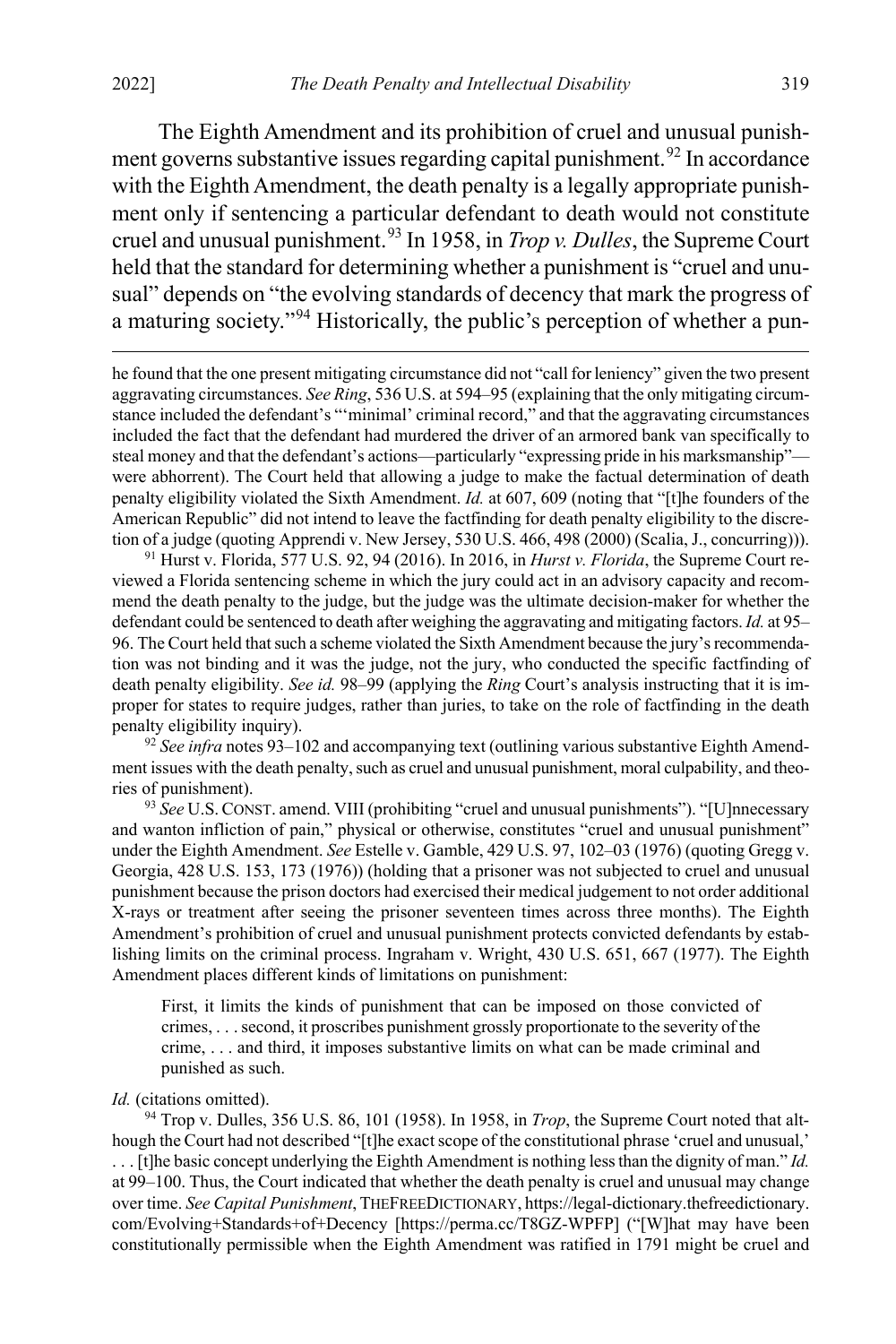ishment is acceptable informs courts' evaluations of whether a punishment is cruel and unusual.<sup>[95](#page-20-1)</sup> Generally, the public places value in punishment that is proportionate to a defendant's crime.<sup>[96](#page-20-2)</sup> Accordingly, a defendant's punishment must match the public's assessment of their moral culpability for the crime committed.<sup>[97](#page-20-3)</sup>

<span id="page-20-0"></span>Two theories of punishment also inform courts as to whether the death penalty is an appropriate punishment.<sup>[98](#page-20-4)</sup> First, capital punishment serves a retributive purpose if the death penalty is the only suitable response to a defendant's actions.[99](#page-20-5) Second, capital punishment serves a deterrent purpose if the threat of death discourages would-be offenders from committing a particular crime.<sup>[100](#page-20-6)</sup> Thus, if the death penalty does not further the goals of either of these theories of punishment in a particular case, then the death penalty is theoreti-

<span id="page-20-2"></span><sup>96</sup> *Id.* at 173. The Court stated that the severity of punishment should be comparable to the severity of the crime and should not be "random or arbitrary." *Id.* at 206.

<span id="page-20-3"></span><sup>97</sup> *See* Enmund v. Florida, 458 U.S. 782, 801 (1982) (stating that "punishment must be tailored to . . . personal responsibility and moral guilt"). In 1982, in *Enmund v. Florida*, the Supreme Court held that sentencing the defendant to death was excessive because the defendant had neither committed nor intended to commit the two killings that transpired during the robbery he had committed. *Id.*

<span id="page-20-4"></span><sup>98</sup> *See Gregg*, 428 U.S. at 183 (observing that the two primary punishment rationales behind the death penalty are retribution and deterrence); *infra* note[s 99](#page-20-0)[–101](#page-21-2) and accompanying text (explaining the rationales that justify use of the death penalty).

<span id="page-20-5"></span><sup>99</sup> *See Gregg*, 428 U.S. at 183, 184 (noting that retribution is not inconsistent with the Eighth Amendment's goal of protecting human dignity). Retribution is based in proportionality and calls for serious punishments in response to serious crimes. *See Retribution*, BLACK'S LAW DICTIONARY (11th ed. 2019) ("In a more neutral sense, something justly deserved."). Under retributive theory, the death penalty is an appropriate response to severe crimes because "certain crimes are themselves so grievous an affront to humanity that the only adequate response may be the penalty of death." *Gregg*, 428 U.S. at 184.

<span id="page-20-6"></span><sup>100</sup> *Gregg*, 428 U.S. at 183, 184. Deterrence is "the prevention of criminal behavior by fear of punishment." *Deterrence*, BLACK'S LAW DICTIONARY, *supra* note [99.](#page-20-0) Although the effect of the death penalty as a deterrent is a subject of active debate, the Supreme Court concluded that courts "may nevertheless assume safely that there are murderers . . . for whom . . . the death penalty undoubtedly is a significant deterrent." *Gregg*, 428 U.S. at 184, 185; *see also* Michael Vitiello, *A Healthy Dose of Agnosticism About the Death Penalty*, 51 TEX. TECH. L. REV. 57, 60 (2018) (noting that reasons to be skeptical of the deterrent effect of the death penalty include: most criminology experts do not believe that the death penalty functions as a substantial deterrent of crime, homicide rates in non-death penalty states are not higher than rates in death penalty states, and crime has declined over the past two decades despite the Supreme Court's narrowing of circumstances in which the death penalty is an appropriate punishment).

unusual now, if application of the death penalty in particular cases offends the 'evolving standards of decency' test."). Courts determine whether the death penalty is a cruel and unusual punishment by "examin[ing] prevailing opinions among state legislatures, sentencing juries, judges, scholars, the American public, and the international community." *Id.*

<span id="page-20-1"></span><sup>95</sup> *Gregg*, 428 U.S. at 173. In 1976, in *Gregg*, the Supreme Court held that sentencing a defendant to death does not always constitute cruel and unusual punishment, declining an opportunity to declare all capital punishment unconstitutional. *Id.* at 187. The Court emphasized that courts should defer to the legislature on the matter because the legislature reflects "the judgment of the representatives of the people" as well as "contemporary standards." *Id.* at 175.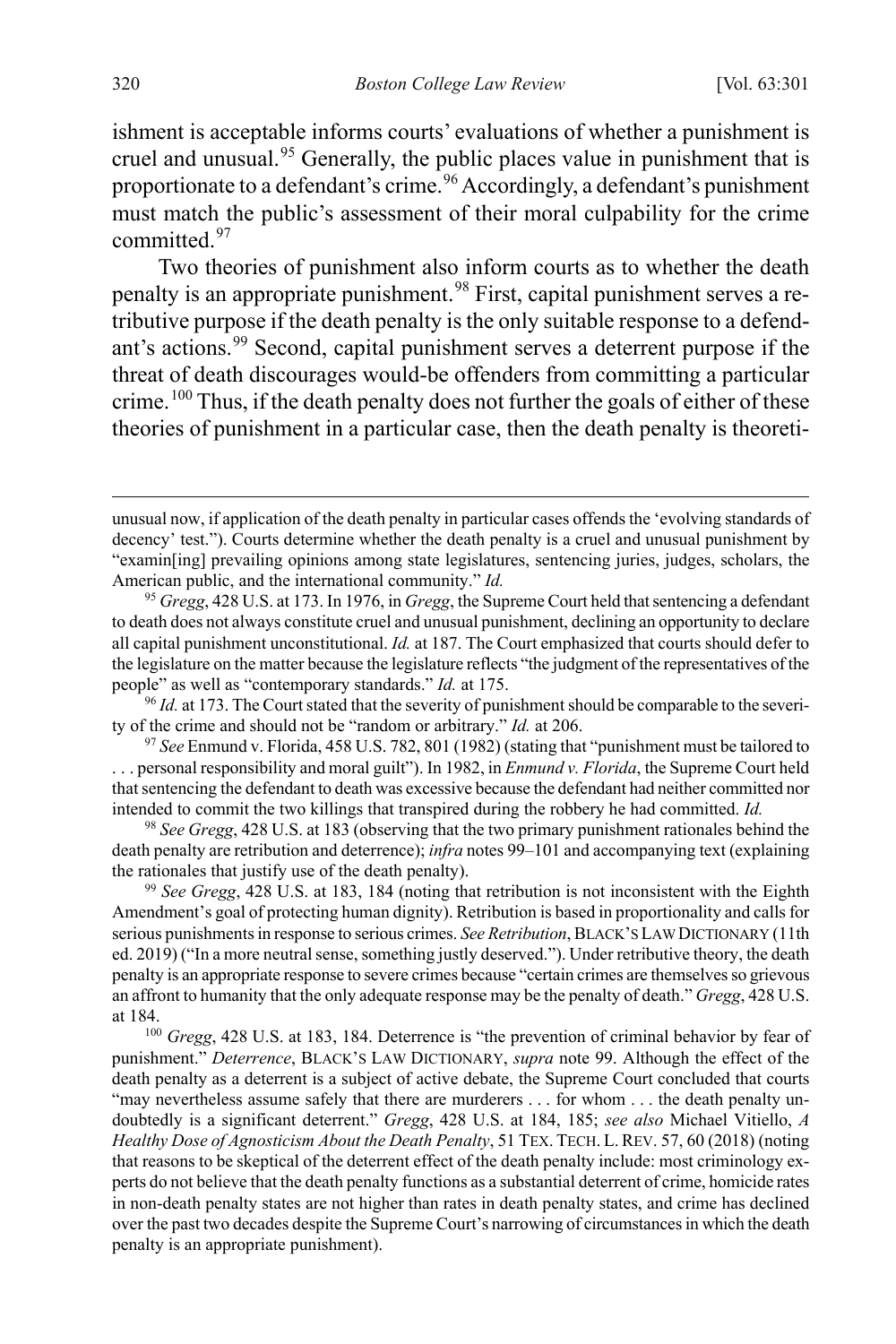<span id="page-21-2"></span>cally improper.<sup>[101](#page-21-3)</sup> With these considerations in mind—cruel and unusual punishment, moral culpability, and the theories of retribution and deterrence—the Supreme Court abolished the death penalty for two categories of people: juve-niles and defendants with intellectual disabilities.<sup>[102](#page-21-4)</sup>

#### <span id="page-21-1"></span><span id="page-21-0"></span>*E.* Atkins v. Virginia*: A Seminal Decision*

Executing defendants with intellectual disabilities was permissible in the United States until 2002.[103](#page-21-5) For example, in 1989, in *Penry v. Lynaugh*, the Supreme Court considered the case of a defendant in his early twenties convicted of capital murder and sentenced to death.[104](#page-21-6) The defense argued that the death penalty constituted cruel and unusual punishment because of the defendant's intellectual disability—evidenced by expert testimony that the defendant had brain damage, a low IQ, limited mental capacity, and limited social aware-ness.<sup>[105](#page-21-7)</sup> The defendant further argued that *all* defendants with such impairments do not have the requisite moral culpability to justify the death penalty as a proportional punishment for the crimes they committed.<sup>[106](#page-21-8)</sup> The state present-

<span id="page-21-3"></span> <sup>101</sup> *See Gregg*, 428 U.S. at 183–86 (explaining that the death penalty is warranted in cases in which the penalty serves the goals retribution and deterrence). Because "it is essential in an ordered society that . . . citizens . . . rely on legal processes rather than self-help to vindicate their wrongs," the death penalty functions as "an expression of society's moral outrage at particularly offensive conduct." *Id.* at 183.

<span id="page-21-4"></span><sup>102</sup> *See* Roper v. Simmons, 543 U.S. 551, 574 (2005) (abolishing the death penalty for juvenile offenders); Atkins v. Virginia, 536 U.S. 304, 321 (2002) (abolishing the death penalty for defendants with intellectual disabilities); *see also infra* note[s 114](#page-23-0)[–125](#page-25-0) (providing an in-depth examination of the Court's decision in *Atkins*).

<span id="page-21-5"></span><sup>103</sup> *Compare* Penry v. Lynaugh, 492 U.S. 302, 338 (1989) (holding that the Eighth Amendment did not prohibit executing defendants with intellectual disabilities), *abrogated by Atkins* 536 U.S. 304, *with Atkins*, 536 U.S. at 321 (abolishing the death penalty for defendants with intellectual disabilities as cruel and unusual punishment).

<span id="page-21-6"></span><sup>104</sup> *Penry*, 492 U.S. at 308, 310, 311. The defendant raped, hit, and used scissors to stab the victim, who, before dying, provided the local sheriffs with a description of her assailant, leading to the defendant's arrest and confession. *Id.* at 307.

<span id="page-21-7"></span><sup>105</sup> *Id.* at 307–08, 311. A clinical psychologist testified at a pre-trial competency hearing that the defendant had an intellectual disability. *Id.* at 307. Specifically, the psychologist stated that the defendant's neural function was impacted by brain damage that he sustained at birth. *Id.* Additionally, the defendant had previously scored between fifty and sixty-three on IQ tests and scored fifty-four during the psychologist's testing. *Id.* at 307–08. Because of the defendant's limited mental capacity, the psychologist concluded that he had the level of "learning [and] the knowledge" comparable to a typical six-and-a-half-year-old child. *Id.* at 308. Additionally, because of the defendant's limited social awareness, the psychologist opined that his "social maturity, or ability to function in the world, was that of a 9 or 10-year-old." *Id.*

<span id="page-21-8"></span><sup>&</sup>lt;sup>106</sup> *Id.* at 328–29. Moral culpability is the "[m]oral blameworthiness" of a defendant or "[t]he mental state that must be proved for a defendant to be held liable for a crime." *Culpability*, BLACK'S LAW DICTIONARY, *supra* not[e 99.](#page-20-0)

<sup>[</sup>B]ecause of "disability in the areas of cognitive impairment, moral reasoning, control of impulsivity, and the ability to understand basic relationships between cause and effect," [defendants with intellectual disabilities] cannot act with the level of moral cul-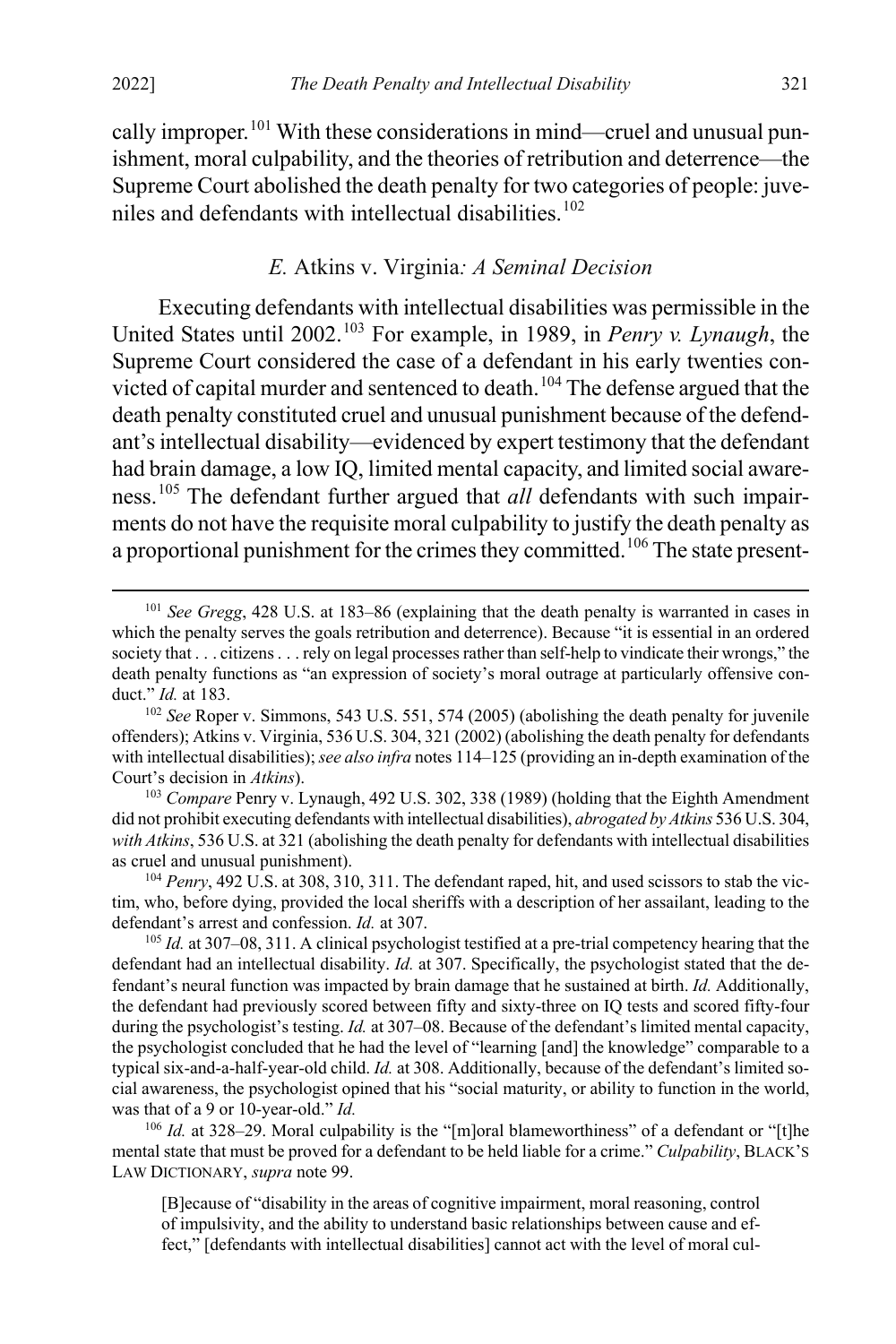ed dueling expert testimony that, although the defendant did have mental limitations, he also had the ability to understand his actions when he committed the  $c$ rime. $107$ 

In *Penry*, the Court held that the Eighth Amendment did not prohibit states from executing defendants with intellectual disabilities.<sup>[108](#page-22-1)</sup> The Court explained that despite the expert evidence, the defendant's demonstrated ability to consult rationally with his lawyer and understand the court proceedings indicated that the defendant possessed the mental capacity to understand the consequences of his actions.<sup>[109](#page-22-2)</sup> Additionally, the Court concluded that the jury's determination that the defendant was not insane suggested that the defendant could distinguish between right and wrong and change his behavior to follow the law.[110](#page-22-3) Moreover, the Court rejected the defendant's argument that the nation had come to an agreement that executing defendants with intellectual disabilities constituted cruel and unusual punishment.<sup>[111](#page-22-4)</sup> At the time, only the

 pability that would justify imposition of the death sentence. Thus, . . . execution of [defendants with intellectual disabilities] convicted of capital offenses serves no valid retributive purpose.

*Penry*, 492 U.S. at 336–37 (citations omitted) (recounting clinical associations' arguments in support of the defendant's ineligibility for the death penalty).

<span id="page-22-0"></span><sup>107</sup> *Penry*, 492 U.S. at 309. The state offered expert testimony from a psychiatrist who opined that although the defendant had a low IQ score, that did not mean that the defendant was unable to understand his surroundings or the consequences of his actions. *Id.* In doing so, the expert implied that the defendant had the requisite moral culpability to receive the death penalty. *Id.*; *see* Enmund v. Florida, 458 U.S. 782, 801 (1982) (instructing that "personal responsibility and moral guilt" dictate which punishments are appropriate for a given defendant). The expert psychiatrist also testified that the defendant "was not suffering from any mental illness or defect at the time of the crime, and that he knew the difference between right and wrong and had the potential to honor the law." *Penry*, 492 U.S. at 309. Here, the expert's opinion discussed standards relevant to insanity but not intellectual disability. *Compare Insanity Defense*, BLACK'S LAW DICTIONARY, *supra* not[e 99](#page-20-0) (noting that insanity is "[a]n affirmative defense alleging that a mental disorder caused the accused to commit the crime"), *and Appreciation Test*, *id.* (explaining that one test for insanity entails determining whether the defendant's mental disorder rendered them unable to "appreciat[e] the wrongfulness of the[ir] conduct" while committing the crime), *with Definition of Intellectual Disability*, *supra* not[e 28 \(](#page-6-0)characterizing intellectual disability as involving deficits in intellectual and adaptive functioning, rather than a question of recognizing right from wrong).<br><sup>108</sup> *Penry*, 492 U.S. at 338. The Court declined to create a categorical exemption from capital

<span id="page-22-1"></span>punishment for defendants with intellectual disabilities because although such defendants share common deficits, they also differ in how their deficits impact their "cognitive, volitional, and moral capacity to act with the degree of culpability associated with the death penalty." *Id*.<br><sup>109</sup> *Id.* at 333. The Court indicated that because the defendant was able to contribute to the crimi-

<span id="page-22-2"></span>nal process, the defendant was competent and therefore had the ability to understand both the wrongfulness and the consequences of his actions. *Id.*

<span id="page-22-3"></span><sup>110</sup> See id. (explaining that the jury had concluded the defendant "knew that his conduct was wrong and was capable of conforming his conduct to the requirements of the law" and therefore the death sentence was acceptable under the Eighth Amendment).

<span id="page-22-4"></span><sup>111</sup> *Id.* at 333–34. The defendant argued that because both the federal Anti-Drug Abuse Act of 1988 and the state of Georgia prohibited executing defendants with intellectual disabilities, "there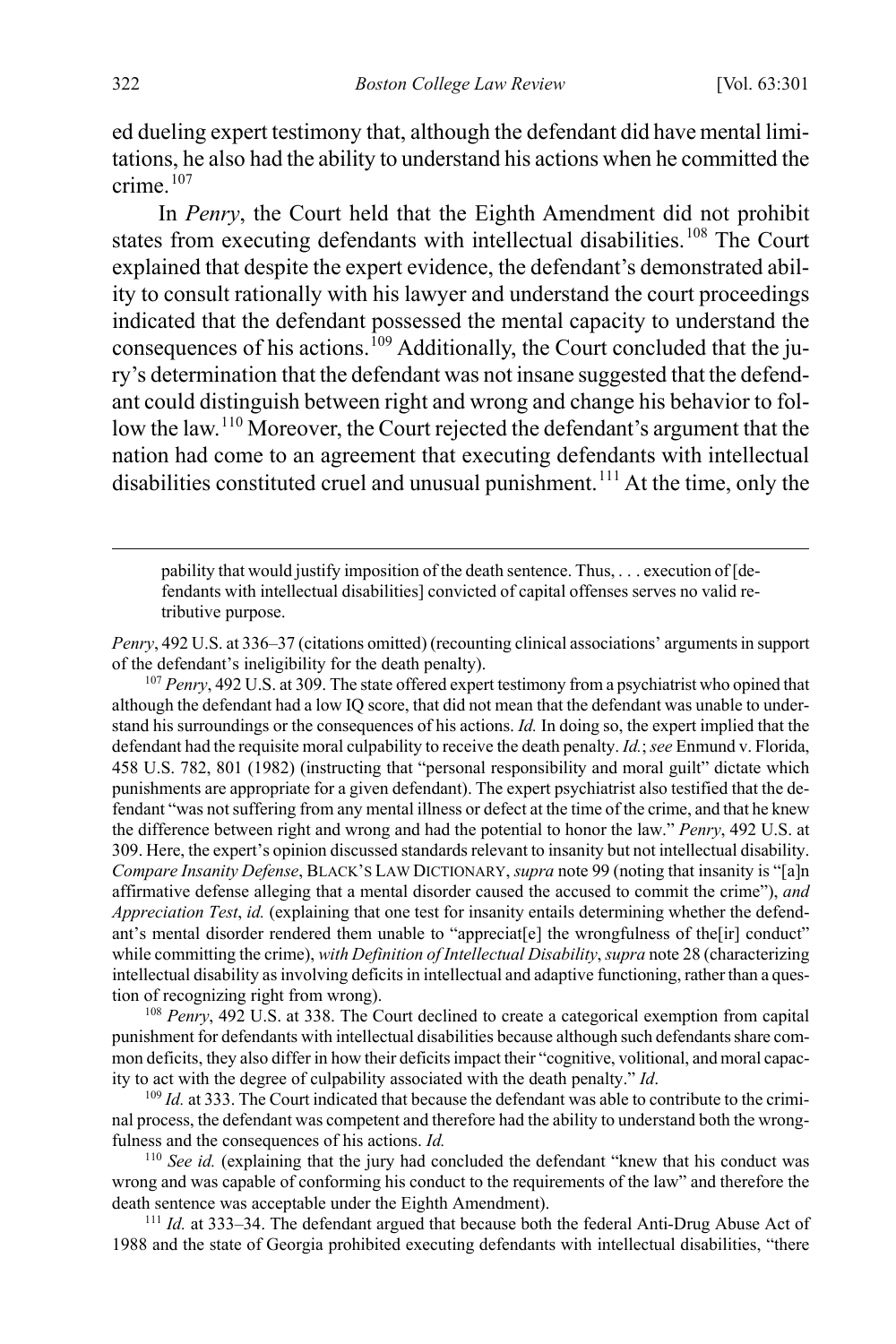federal government and a single state had passed an act prohibiting individuals with intellectual disabilities from being sentenced to death, so there was no indication that society no longer classified the death penalty as cruel and unu-sual punishment for that category of defendants.<sup>[112](#page-23-1)</sup> Therefore, the Court concluded, it could not categorically ban the death penalty for defendants with intellectual disabilities. $113$ 

<span id="page-23-0"></span>In 2002, in *Atkins v. Virginia*, the Supreme Court revisited whether executing defendants with intellectual disabilities constituted cruel and unusual punishment in violation of the Eighth Amendment.[114](#page-23-3) In *Atkins*, the Court considered the case of a defendant who had robbed a store with a weapon, abduct-ed and killed one victim, and was subsequently sentenced to death.<sup>[115](#page-23-4)</sup> The defense argued that the defendant was ineligible for the death penalty because he had an intellectual disability.<sup>[116](#page-23-5)</sup> At trial, the defense offered expert testimony that the defendant had a low IQ score and a mild intellectual disability.<sup>[117](#page-23-6)</sup> The

<span id="page-23-1"></span><sup>112</sup> *See id.* at 334 (concluding that there were no "evolving standards of decency . . . [to] mark the progress of a maturing society" regarding the death penalty and intellectual disability) (quoting Trop v. Dulles, 356 U.S. 86, 101 (1958)). The Court compared the defendant's evidence of a national consensus concerning defendants with intellectual disabilities to the evidence offered regarding defendants with insanity in *Ford v. Wainwright*. *Id.* at 334; *see* 477 U.S. 399, 408 & n.2 (1986). In 1986, in *Ford*, the Supreme Court held that executing defendants deemed insane violated the Eighth Amendment because such defendants do not possess the requisite moral culpability justifying the death penalty and therefore a death sentence would constitute cruel and unusual punishment. *See* 477 U.S. at 410 (remarking that whatever the reason, the Eighth Amendment undoubtedly prohibited the execution of defendants with insanity). The *Ford* Court found evidence of a consensus based on the fact that not one state permitted executing defendants who were insane, and that twenty-six states "ha[d] statutes explicitly requiring the suspension of a prisoner who meets the legal test for incompetence." *Id.* at 408 & n.2.

<span id="page-23-2"></span><sup>113</sup> *Penry*, 492 U.S. at 335. The Court noted that evidence of two laws prohibiting execution of defendants with intellectual disabilities and fourteen states prohibiting the death penalty did not constitute "sufficient evidence . . . of a national consensus." *Id.* at 334. The Court also concluded that although the defendant presented public polls that indicated public opposition to executing defendants with intellectual disabilities, "[t]he public sentiment expressed in th[ose] and other polls and resolutions may ultimately find expression in legislation, which is an objective indicator of contemporary values." *Id.* at 335.

<span id="page-23-4"></span><span id="page-23-3"></span><sup>114</sup> 536 U.S. 304, 321 (2002).<br><sup>115</sup> *Id.* at 307. The defendant, along with one other individual, abducted the victim and brought him to an automated teller machine where they forced him to take out cash. *Id.* The defendant then took the victim to an "isolated location" and shot him eight times, killing him. *Id.*

<sup>116</sup> *Id.* at 310.

<span id="page-23-6"></span><span id="page-23-5"></span><sup>117</sup> *Id.* at 308–09. The defense's forensic psychologist testified that he believed the defendant had an intellectual disability after interviewing people familiar with the defendant, reading educational and legal documents relating to the defendant, and considering the defendant's IQ score of fifty-nine. *Id.* The forensic psychologist explained that the defendant's IQ score "would automatically qualify for Social Security disability income." *Id.* at 309 n.5 (citations omitted). Additionally, the expert testified that the defendant had consistently demonstrated limitations in intellectual functioning during his life and that the defendant's IQ score of fifty-nine was an accurate score. *Id.* The forensic psychologist concluded that the defendant had the "mental age of a child between the ages of 9 and 12." *See* Atkins

<sup>[</sup>wa]s objective evidence . . . of an emerging national consensus against execution of" defendants with intellectual disabilities. *See id.* (rejecting the defendant's argument of a national consensus).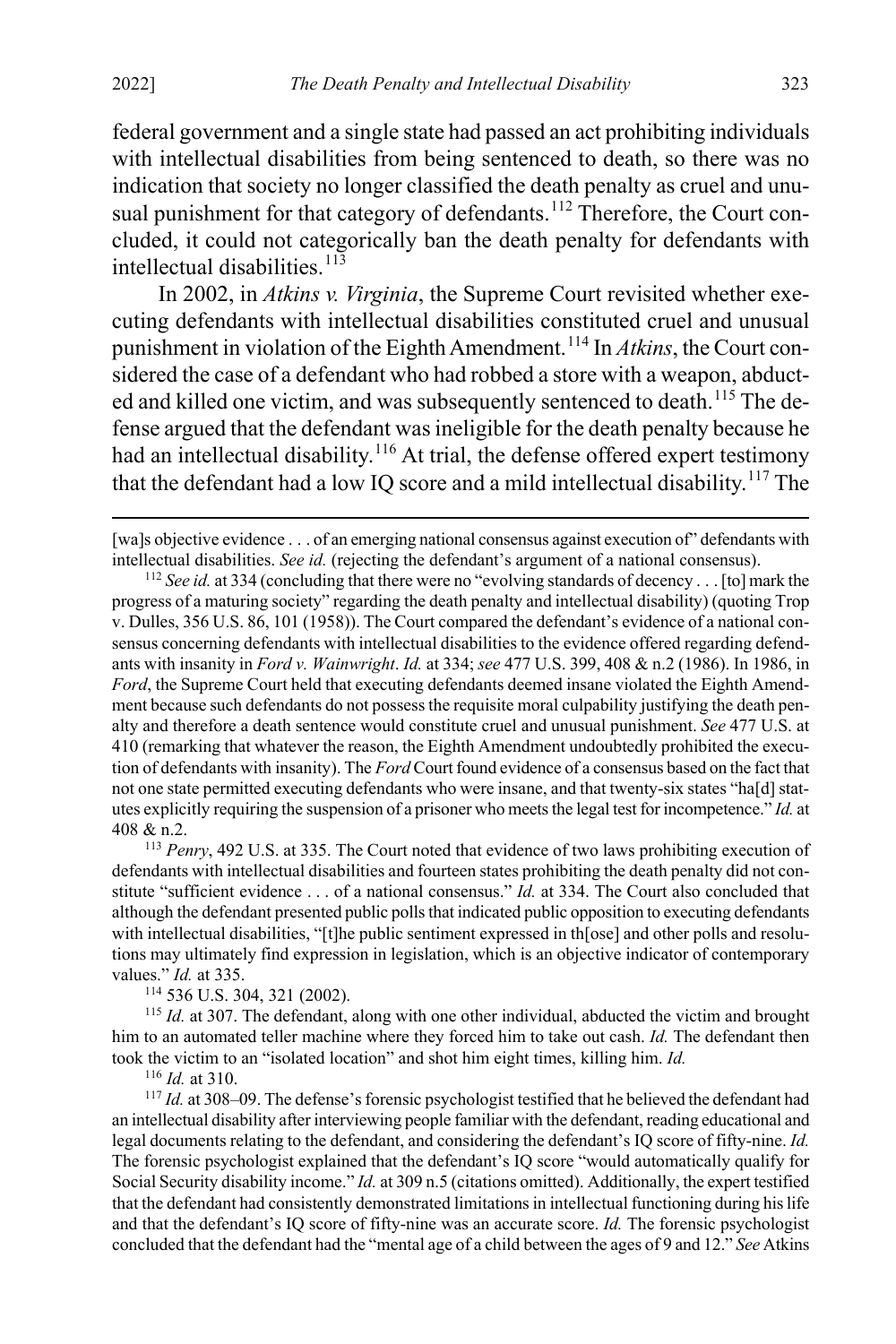state then presented contrasting expert testimony that the defendant had average intelligence and no intellectual disability. $118$ 

In *Atkins*, the Court ruled that sentencing defendants with intellectual dis-abilities to death violated the Eighth Amendment.<sup>[119](#page-24-1)</sup> The Court noted that determining whether a punishment is cruel and unusual requires an objective review of "the evolving standards of decency" according to society.[120](#page-24-2) The Court cited numerous statutes banning the death penalty for defendants with intellectual disabilities, passed in many states following the Court's 1989 decision in

<span id="page-24-0"></span><sup>118</sup> *Atkins*, 534 S.E.2d at 319. At trial, the state's forensic clinical psychologist testified that the defendant demonstrated his average intelligence during two interviews via his vocabulary and knowledge of world events. *Id.* The expert witness described how the defendant could use "sophisticated words," including "orchestra," "decimal," and "parable," repeat aloud particular facts at the psychologist's request, and craft a narrative using "cause and effect." *See id.* (recounting the expert witness's conclusion that the defendant had the ability to reason at an average level); *Definition of Intellectual Disability*, *supra* note [28](#page-6-0) (detailing that examples of conceptual skills associated with adaptive functioning include "language and literacy"). Additionally, the state's forensic psychologist testified that the defendant "knew that John F. Kennedy was the president in 1961" and "also correctly identified the last two presidents, as well as Virginia's current governor." *Atkins*, 534 S.E.2d at 319.

<sup>119</sup> *Atkins*, 536 U.S. at 321.

<span id="page-24-2"></span><span id="page-24-1"></span><sup>120</sup> See id. at 311-12 (quoting Trop v. Dulles, 356 U.S. 86, 78 (1958)) ("Proportionality review under those evolving standards should be informed by 'objective factors to the maximum possible extent.'" (citing Harmelin v. Michigan, 501 U.S. 957, 1000 (1991) (quoting Rummel v. Estelle, 445 U.S. 263, 274–75 (1980)))). In 1991, in *Harmelin v. Michigan*, the Supreme Court evaluated the constitutionality of a mandatory life sentence for a defendant convicted of possession of cocaine. 501 U.S. at 961. The defendant argued that his sentence constituted cruel and unusual punishment because it was disproportionate to the crime that he had committed. *See id.* (considering the defendant's appeal of his life sentence for possessing nearly seven hundred grams of cocaine). The Court noted that although mandatory life imprisonment may be a severe punishment, it is not necessarily an unconstitutionally unusual punishment. *See id.* at 994–95 (acknowledging that severe but not unusual punishments were common throughout history). The defendant also objected to the lower courts' refusal to consider the mitigating circumstance that he did not have any prior felony convictions at sentencing. *Id.* at 994. Considering this, the Court recognized that its death penalty jurisprudence did lend some support to the defendant's "required mitigation claim" in the life imprisonment context. *See id.* at 995 (internal quotation omitted) (citing Woodson v. North Carolina, 428 U.S. 280, 301 (1976)) (acknowledging that in *Woodson*, the Court held that the death penalty is a cruel and unusual punishment when it is mandatorily imposed). The Court reiterated that it had previously held that "a capital sentence is cruel and unusual under the Eighth Amendment if it is imposed without an individualized determination that punishment is 'appropriate'—whether or not the sentence is 'grossly disproportionate.'" *Id.* The Court declined to extend that reasoning to the context of life sentences, however, because the "cases creating and clarifying the 'individualized capital sentencing doctrine' ha[d] repeatedly suggested that there is no comparable requirement outside the capital context, because of the qualitative difference between death and all other penalties." *Id.*

v. Commonwealth, 534 S.E.2d 312, 323, 324 (Va. 2000) (Hassel, J., concurring in part and dissenting in part) ("I believe that the imposition of the sentence of death upon a criminal defendant who has the mental age of a child between the ages of 9 and 12 is excessive, considering both the crime and the defendant."), *rev'd*, 536 U.S. 304. Despite the forensic psychologist's conclusion that the defendant had a mild intellectual disability, the expert "admitted that [the defendant's] capacity to appreciate the criminal nature of his conduct was impaired, but not destroyed; that [the defendant] understood that it was wrong to shoot [the victim] and that [the defendant met] the general criteria for the diagnosis of antisocial personality disorder." *Id.* at 319 (majority opinion).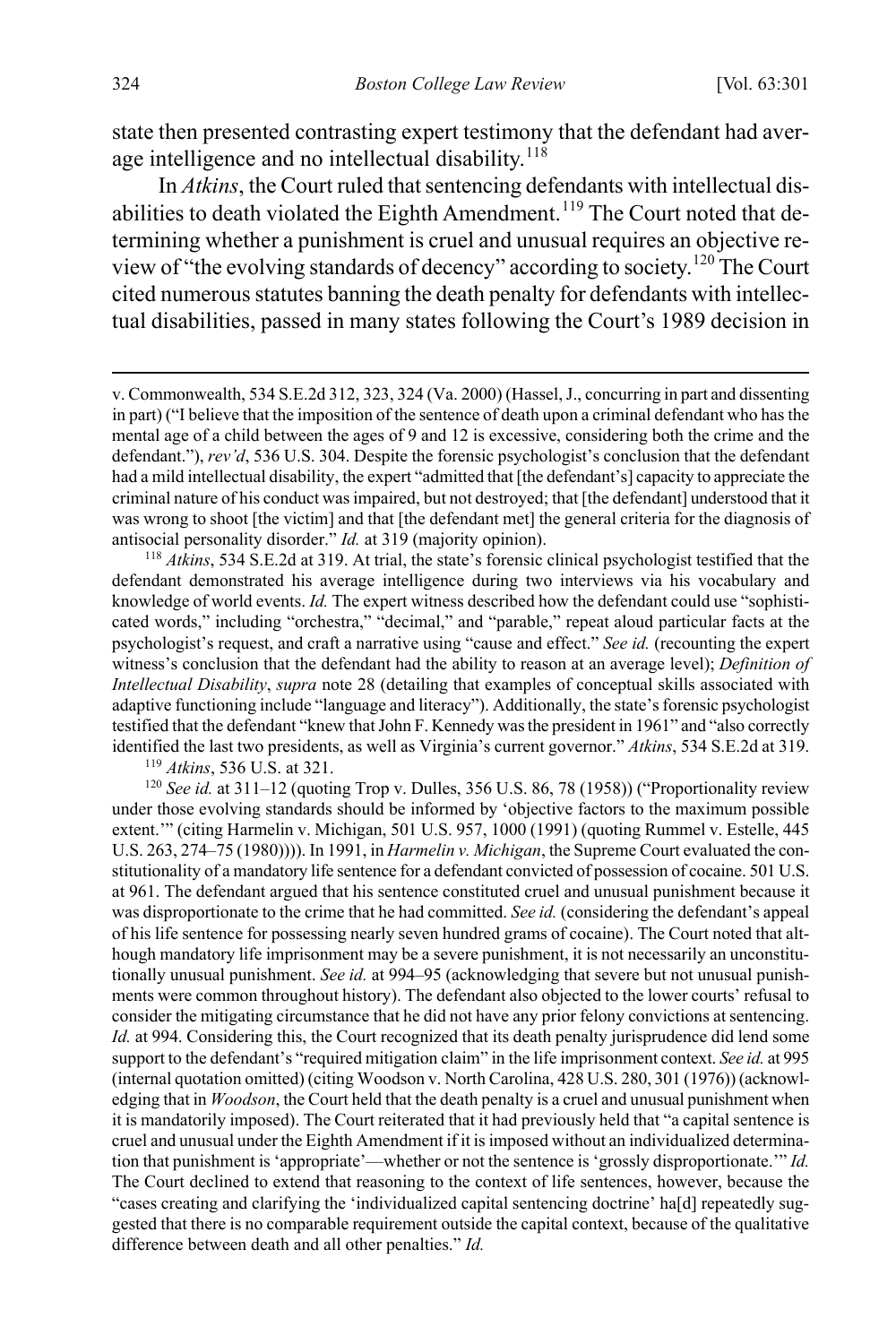*Penry*. [121](#page-25-1) More significant than the sheer number of states that had exempted defendants with intellectual disabilities from the death penalty was the fact that each state had adopted nearly identical legislation.<sup>[122](#page-25-2)</sup> The Court acknowledged, however, that the objective evidence of the evolving standard was not dispositive because the appropriateness of a sentence also depends on the individual defendant's culpability.<sup>[123](#page-25-3)</sup> Nonetheless, the Court acknowledged that defendants with limitations in intellectual and adaptive functioning have less culpa-bility due to their deficits.<sup>[124](#page-25-4)</sup> In light of objective evidence that society no longer subscribed to the death penalty as an appropriate punishment for defendants with intellectual disabilities, and that executing defendants without the requisite moral culpability would not serve the goals of retribution or deterrence, the Court ultimately concluded that such a practice was unconstitutional.<sup>[125](#page-25-5)</sup>

#### <span id="page-25-0"></span>II. DEFYING DISABILITY: COURTS CONTINUE TO SENTENCE DEFENDANTS WITH INTELLECTUAL DISABILITIES TO DEATH POST-*ATKINS V. VIRGINIA*

In *Atkins v. Virginia*, in 2002, the Supreme Court ruled that states may not execute defendants with intellectual disabilities, but left to the states the task of

<span id="page-25-3"></span><sup>123</sup> *See id*. at 312 ("We also acknowledged in *Coker* that the objective evidence, though of great importance, did not 'wholly determine' the controversy, 'for the Constitution contemplates that in the end our own judgment will be brought to bear on the question of the acceptability of the death penalty under the Eighth Amendment." (quoting Coker v. Georgia, 433 U.S. 584, 597 (1977))).

<sup>124</sup> *Id.* at 318.

<span id="page-25-1"></span> <sup>121</sup> *Atkins*, 536 U.S. at 314–15. Between 1990 and 1998, Arkansas, Colorado, Indiana, Kansas, Kentucky, Nebraska, New Mexico, New York, Tennessee, and Washington enacted statutes exempting defendants with intellectual disabilities from the death penalty. *Id.* In 2000 and 2001, Arizona, Connecticut, Florida, Missouri, South Dakota, North Carolina, and Texas did the same. *Id.* Thus, between the Court's decisions in *Penry* and *Atkins*, seventeen states created legislative categorical exceptions from the death penalty for defendants with intellectual disabilities. *Id.*

<span id="page-25-2"></span><sup>&</sup>lt;sup>122</sup> *See id.* at 315, 316 (emphasizing that the state legislation prohibiting the death penalty for defendants with intellectual disabilities had passed with substantial support, reinforcing the notion that society no longer believed that defendants with intellectual disabilities had the requisite moral culpability to justly impose the death penalty). The Court offered various objective reasons as evidence that society now perceived defendants with intellectual disabilities "as categorically less culpable than the average criminal" and that sentencing such offenders to death had become unusual in practice. *Id.* First, the Court noted that a greater amount of legislation intended to prevent or discourage crime than to protect people who had committed crimes. *Id.* at 315. Second, no state with anti-death penalty statutes for defendants with intellectual disabilities had passed subsequent legislation to restore the court's power to sentence such defendants to death. *Id.* at 315–16. Third, some states that did authorize the death penalty for such defendants did not often carry out such executions. *Id.* at 316. Fourth, only five states that frequently executed defendants with intellectual disabilities did so to defendants with IQ scores lower than seventy. *Id.*

<span id="page-25-5"></span><span id="page-25-4"></span><sup>&</sup>lt;sup>125</sup> *Id.* at 319–21. The Court pointed out that the retribution theory of punishment does not justify the death penalty for defendants with intellectual disabilities because such defendants' limitations render them underserving of execution. *Id.* at 319. The Court also explained that executing defendants with intellectual disabilities does not deter similar potential defendants from committing crimes because such defendants are unable to understand how criminal conduct could result in the death penalty. *Id.* at 320.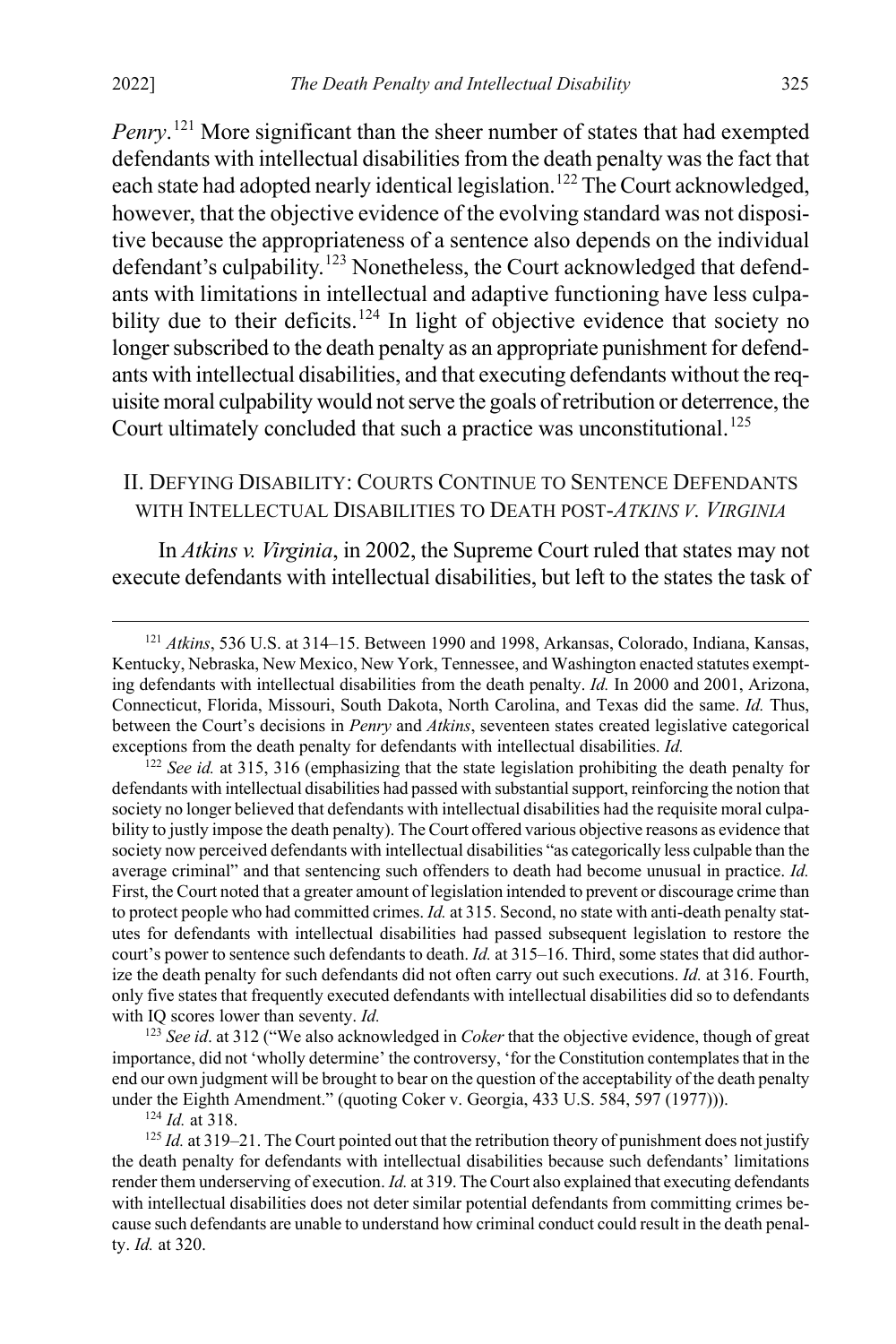<span id="page-26-0"></span>constructing definitions of intellectual disability for the purpose of death penalty eligibility.[126](#page-26-2) Numerous post-*Atkins* cases reveal, however, that states continue to sentence death penalty exempt defendants to death despite evidence that those defendants likely have intellectual disabilities.[127](#page-26-3) Section A reviews *Hall v. Florida*. [128](#page-26-4) Section B discusses *Ex parte Briseno*. [129](#page-26-5) Section C explores *Moore v. Texas* (*Moore I*).<sup>[130](#page-26-6)</sup> Finally, Section D examines *Moore v. Texas* (*Moore II*).<sup>[131](#page-26-7)</sup>

#### <span id="page-26-11"></span><span id="page-26-1"></span>*A.* Hall*: Intellectual Disability Is More Than an IQ Score*

In 2014, in *Hall*, the Supreme Court considered whether Florida's definition of intellectual disability properly included considerations from the medical community in accordance with *Atkins*. [132](#page-26-8) The Court decreed that states should define intellectual disability based on the medical community's judgments.<sup>[133](#page-26-9)</sup> The Court acknowledged that, at first glance, Florida's statute appeared to be in compliance with the medical community and *Atkins*. [134](#page-26-10) In practice, however, Florida's statutory requirement that defendants demonstrate intellectual function-

<span id="page-26-5"></span><span id="page-26-4"></span><span id="page-26-3"></span><span id="page-26-2"></span><sup>127</sup> *See infra* note[s 132](#page-26-1)[–183](#page-37-0) and accompanying text (discussing cases in which defendants with intellectual disabilities were found eligible for the death penalty).

- <sup>128</sup> *See infra* notes [132–](#page-26-1)[139](#page-27-0) and accompanying text.
- <sup>129</sup> *See infra* notes [140–](#page-28-0)[146](#page-30-0) and accompanying text.
- <sup>130</sup> *See infra* notes [147–](#page-30-1)[168](#page-33-0) and accompanying text.
- <sup>131</sup> *See infra* notes [169–](#page-34-0)[183](#page-37-0) and accompanying text.

<span id="page-26-8"></span><span id="page-26-7"></span><span id="page-26-6"></span><sup>132</sup> Hall v. Florida, 572 U.S. 701, 710, 711 (2014). At the time, Florida courts interpreted the state's definition of intellectual disability to require defendants to provide initial evidence of an IQ score of no greater than seventy in order to be allowed to provide further evidence of intellectual disability. *Id.* at 711.

<span id="page-26-9"></span><sup>133</sup> *See id.* at 710, 719 (noting that, following *Atkins*, "it is proper for [courts] to consult the medical community's opinions" regarding intellectual disability). The Florida Supreme Court observed that although the Supreme Court in *Atkins* gave states discretion to define intellectual disability, states do not have "unfettered discretion to define the full scope of the constitutional protection." *See id.* at 719 (acknowledging that it is essential for states to facilitate protections for defendants and guide courts' understanding of how to evaluate intellectual disability); *see also* Atkins v. Virginia, 536 U.S. 304, 317 (2002). Consulting the work of health care professionals is crucial to the determination of intellectual disability because, unlike the legal community, health care professionals utilize their expertise to research intellectual disability and propose methods of diagnosis. *See Hall*, 572 U.S. at 710 (discussing how health care professionals use their scientific backgrounds to study and diagnose intellectual disability and subsequently explain the intricacies of the disability to society and other professions, such as the legal profession). Moreover, the scientific community's expertise extends to situations beyond the death penalty because how professionals define intellectual disability affects individuals' "education, access to social programs, and medical treatment plans." *Id.* Courts should "not disregard informed assessments" of defendants' intellectual abilities, though the scientific community's opinions "do not dictate [courts'] decision[s]." *Id.* at 721.<br><sup>134</sup> *Hall*, 572 U.S. at 711. Florida defined intellectual disability as significant deficits in intellec-

<span id="page-26-10"></span>tual functioning and adaptive functioning that developed within the first eighteen years of life. *Id.* The Florida statute further explained that an IQ score at least two standard deviations below the mean was evidence of significantly deficient intellectual functioning. *Id.* Such a qualifying IQ score, as the Court noted, would be seventy or below. *See id.* (explaining that because the mean score is one hundred and the standard deviation is fifteen, a score of seventy is two standard deviations below the mean)*.*

 <sup>126</sup> 536 U.S. 304, 317, 321 (2002).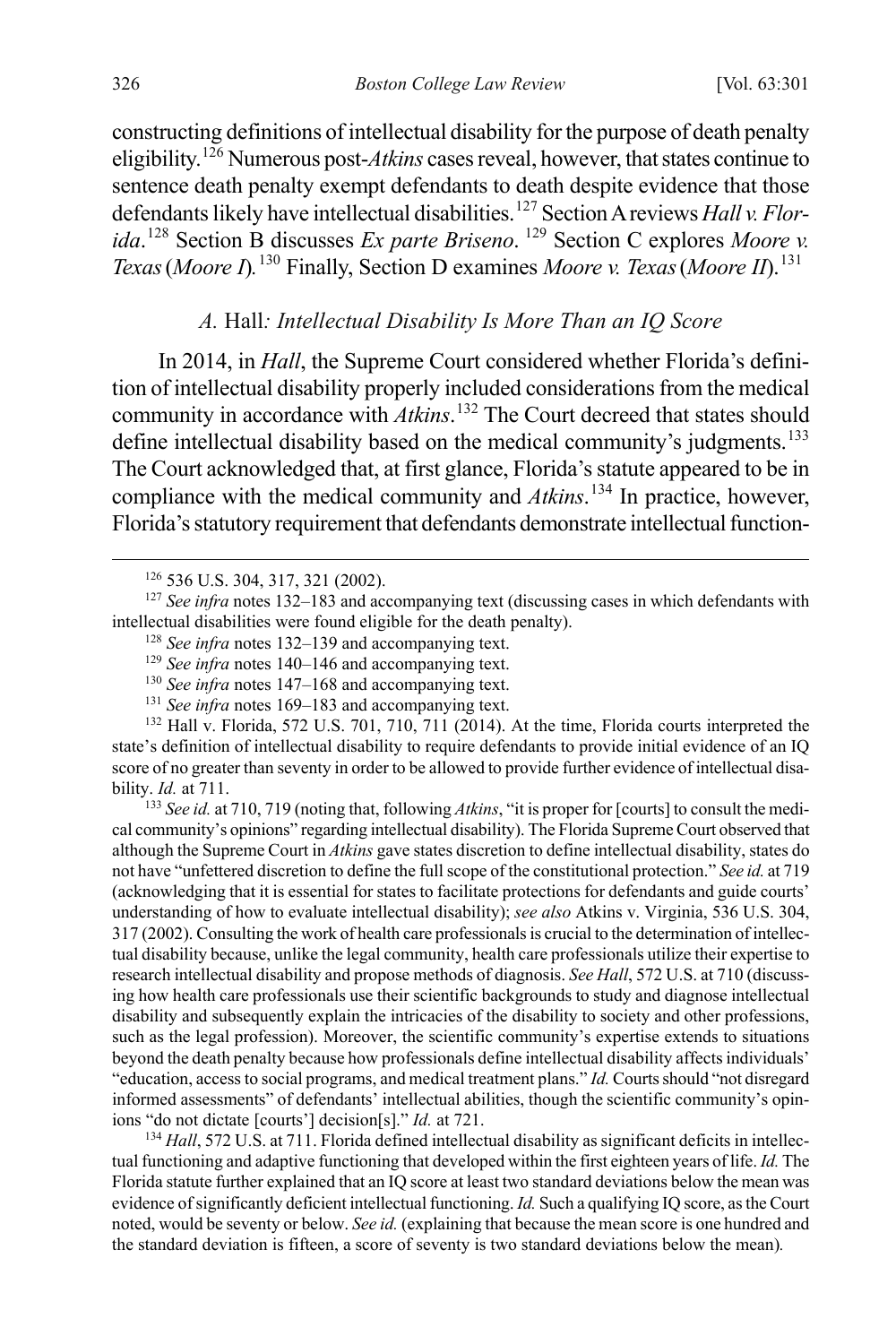ing deficits was undermined by Florida's highest court's narrow interpretation of the statute.<sup>[135](#page-27-1)</sup> Under this reading, Florida courts precluded defendants from presenting additional evidence of deficits in intellectual functioning, or of intellectual disability in general, unless the defendants first introduced evidence of an IQ score of seventy or below.[136](#page-27-2) In *Hall*, the Supreme Court elaborated that the Florida standard addressed IQ scores as exclusive evidence of disability, even though the clinical community takes other indicators into account.<sup>[137](#page-27-3)</sup> The Court suggested that Florida's rule thus conflicted with the clinical diagnostic framework mandated by *Atkins* because it prevented defendants from offering other-wise admissible evidence.<sup>[138](#page-27-4)</sup> Consequently, the Court ruled that states may not stipulate a fixed IQ cutoff in its definition of intellectual disability such that a defendant's IQ score is the sole determiner of intellectual disability.<sup>[139](#page-27-5)</sup>

<span id="page-27-3"></span><sup>137</sup> *Id.* Clinicians consider other factors when attempting to detect intellectual disability, such as an individual's performance on previous IQ tests and upbringing, even if the individual scored above seventy on an IQ test because one IQ score is not determinative of the presence of an intellectual disability. *Id.* at 714. Additionally, it is standard practice for professionals to interpret one IQ score to indicate a possible range of scores rather than as one fixed number. *See id.* at 712 (explaining that a "score of 71, for instance, is generally considered to reflect a range between 66 and 76"). A single IQ score does not definitively indicate whether an individual has an intellectual disability because IQ tests have standard errors of measurement (SEM) that indicate the inaccuracies innate to intelligence tests. *Id.* at 713. Individuals may receive different IQ scores as they take multiple IQ tests, and such fluctuation can occur for multiple reasons. *See id.* (observing that reasons for variable scores include "the test-taker's health; practice from earlier tests; the environment or location of the test; the examiner's demeanor; the subjective judgment involved in scoring certain questions on the exam; and simple lucky guessing"). Because IQ scores alone cannot reliably indicate whether an individual has an intellectual disability, clinicians must also consider other factors in their evaluations. *Id.* at 714.

<span id="page-27-4"></span><sup>138</sup> *See id.* at 712 (noting that the clinical diagnostic framework for evaluating whether an individual has an intellectual disability consists of measuring both intellectual functioning and adaptive functioning). Because of the Florida Supreme Court's narrow interpretation, "sentencing courts [could not] consider even substantial and weighty evidence of intellectual disability as measured and made manifest by the defendant's failure or inability to adapt to his social and cultural environment, including medical histories, behavioral records, school tests and reports, and testimony regarding past behavior and family circumstances." *Id.*

<span id="page-27-5"></span><sup>139</sup> *See id.* at 721 (stating that Florida's interpretation of its statute is unconstitutional);*supra* note [134](#page-26-11) (explaining that Florida interpreted its standard for intellectual disability to require proof of an IQ

<span id="page-27-1"></span><span id="page-27-0"></span> <sup>135</sup> *Id.* Previously, in 2007, in *Cherry v. Florida*, the Supreme Court of Florida held that Florida's statute clearly required a finding of intellectual disability only if the defendant scored seventy or below on an IQ test. 959 So. 2d 702, 712–13 (Fla. 2007) (per curiam), *abrogated by Hall*, 572 U.S. 701. In direct opposition to the Supreme Court's later decision in *Hall*, the defendant, whose IQ was seventy-two, was barred from presenting other evidence that he had an intellectual disability. *Id.* at 713.

<span id="page-27-2"></span><sup>136</sup> *Hall*, 572 U.S. at 711–12. In *Hall*, the lower court precluded the defendant from presenting additional evidence of intellectual disability because he had an IQ score of seventy-one. *Id.* at 707. If the defendant had satisfied Florida's IQ cutoff requirement, the defendant would have had the opportunity to offer additional evidence of disability, including school records suggesting that his teachers believed he had an intellectual disability, a prior prosecution for an unrelated crime during which his attorney stated he was unable to understand him, and his trial attorney's opinion that the defendant's mental capacity was no greater than that of the attorney's four-year-old daughter. *Id.* at 705. Additionally, had the defendant met the IQ threshold, the court would have had to consider testimony regarding the defendant's abusive upbringing, which impacted his adaptive functioning. *Id.* at 706.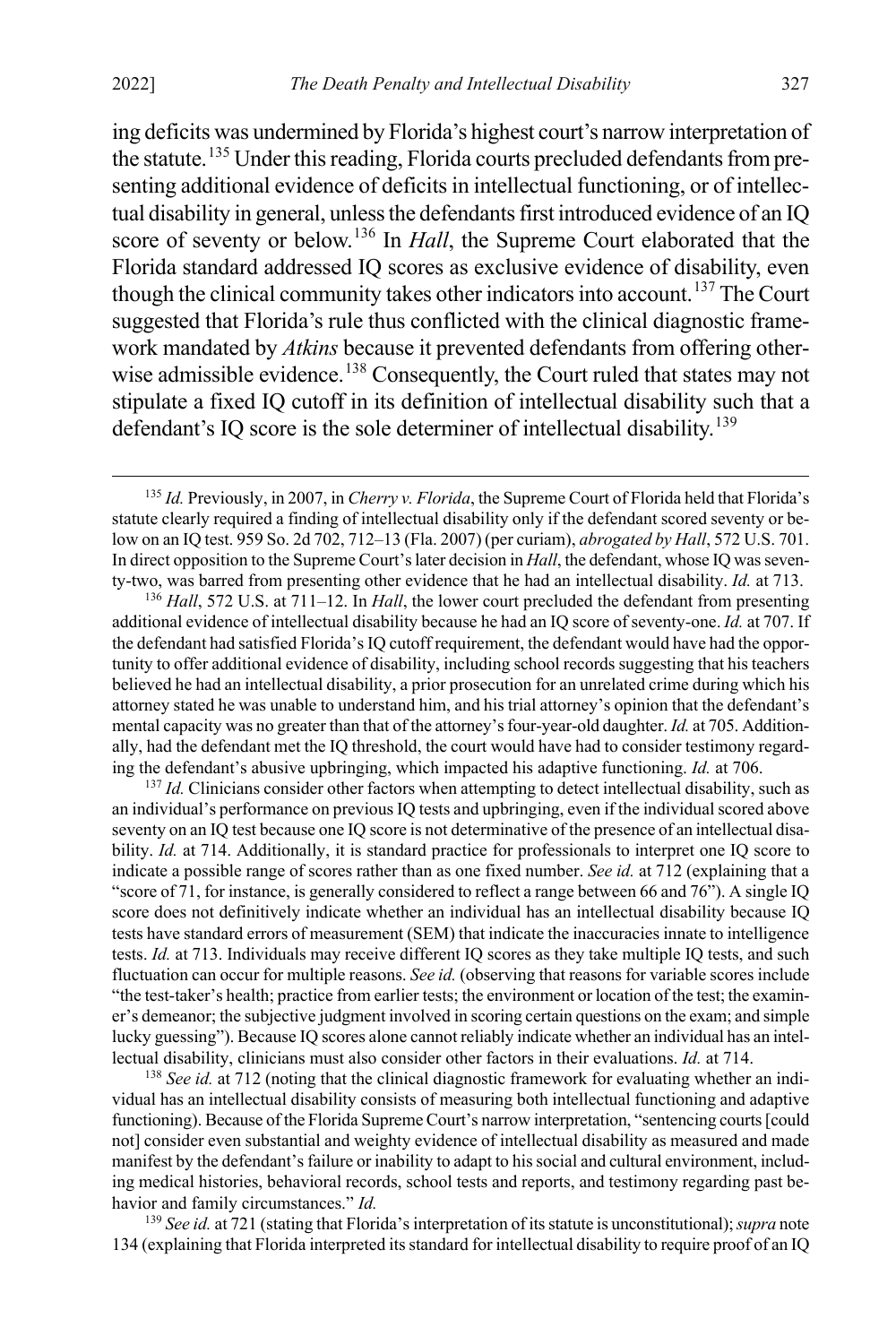#### <span id="page-28-0"></span>*B. Ex parte* Briseno*: The Factfinder's Role in Diagnosing Intellectual Disability*

In 2004, in *Ex parte Briseno*, Texas's highest criminal court, the Court of Criminal Appeals, reviewed a defendant's eligibility for the death penalty based on intellectual disability.<sup>[140](#page-28-1)</sup> At the time, Texas had yet to enact a statutory framework for determining intellectual disability in accordance with *Atkins*, prompting the court to establish a judicial standard instead.<sup>[141](#page-28-2)</sup> The court enumerated seven evidentiary factors for the factfinder to consider when evaluating a defendant's adaptive skills: (1) whether those most familiar with the defendant during the defendant's developmental period believed that the defendant had an intellectual disability; (2) whether the defendant could prepare and execute plans, or acted impulsively; (3) whether the defendant displayed quali-

<span id="page-28-1"></span><sup>140</sup> 135 S.W.3d 1, 7 (Tex. Crim. App. 2004), *abrogated by* Moore v. Texas (*Moore I*), 137 S. Ct. 1039 (2017). The police arrested the defendant for murdering a sheriff's officer inside the officer's home. *Id.* While the defendant was in jail awaiting trial, he organized and executed an escape plan with other inmates. *Id.* at 3. After being recaptured, the trial court convicted the defendant and sentenced him to death. *Id.* at 4. He then filed three writs of habeas corpus—the third on the date of his execution—claiming that his death sentence was unconstitutional under *Atkins* because he had an intellectual disability. *Id.*; *see Habeas Corpus*, BLACK'S LAW DICTIONARY, *supra* not[e 99](#page-20-0) (explaining that a habeas court evaluates the legality of a defendant's sentence or imprisonment). The Texas Court of Criminal Appeals issued a stay of execution and ordered "the convicting court to conduct an evidentiary hearing on [the defendant's] *Atkins* claim." *Ex parte Briseno*, 135 S.W.3d at 4. After a fiveday evidentiary hearing, the trial court found that the defendant did not have an intellectual disability and was eligible for the death penalty. *Id.* The court then "forwarded the habeas record to [the Texas Court of Criminal Appeals] for a final determination on whether to grant or deny relief under *Atkins*." *Id.*

<span id="page-28-2"></span><sup>141</sup> *Ex parte* Briseno, 135 S.W.3d at 5. In 2001, the Texas legislature introduced a bill to define intellectual disability as deficits in intellectual functioning and adaptive functioning that manifested during the developmental period. *Id.* at 6. The governor vetoed the bill, however, claiming that Texas already refrained from executing "murderers" with disabilities. *Id.*; *see* Gov. Rick Perry, Veto Proclamation of H.B. 236, 77th Leg., Reg. Sess. (June 17, 2001) (asserting that the legislature's proposal was misleading and was actually about "who determines whether a defendant [has an intellectual disability] . . . in the Texas justice system"). Thus, the Texas Court of Criminal Appeals recognized that although it "does not, under normal circumstances, create law," the issue in *Ex parte Briseno* required it to create guidance to avoid delaying justice. 135 S.W.3d at 4–5.

score of seventy or below before defendants are allowed to offer additional evidence of an intellectual disability). Similar to the Supreme Court's reasoning in *Atkins*, the *Hall* Court noted that only one other state interpreted its definition of intellectual disability for the purpose of death penalty eligibility as Florida did. *See Hall*, 572 U.S. at 718 (indicating that Virginia's interpretation of its IQ score provision mirrored that of Florida's). The majority of states recognized that enacting a strict IQ cutoff without considering SEM was neither "proper [n]or humane." *Id.* Moreover, the Court acknowledged that its prior decision in *Atkins* was premised on the fact that "clinical definitions of intellectual disability . . . take into account that IQ scores represent a range, not a fixed number, . . . [and that] those clinical definitions have long included the SEM." *Id.* at 720. In September 2016, "[t]he Florida Supreme Court vacated Hall's death sentence for killing and raping" his victim, who had been twentyone years old and pregnant. *2016: Death Sentence Set Aside in Case of Freddie Lee Hall*, TAMPA BAY TIMES (Dec. 28, 2016), https://www.tampabay.com/news/courts/criminal/2016-death-sentence-setaside-in-case-of-freddie-lee-hall/2307662/ [https://perma.cc/SJE6-B45E]. Instead, the defendant received a life sentence. *See id.* (indicating that the defendant was imprisoned for life).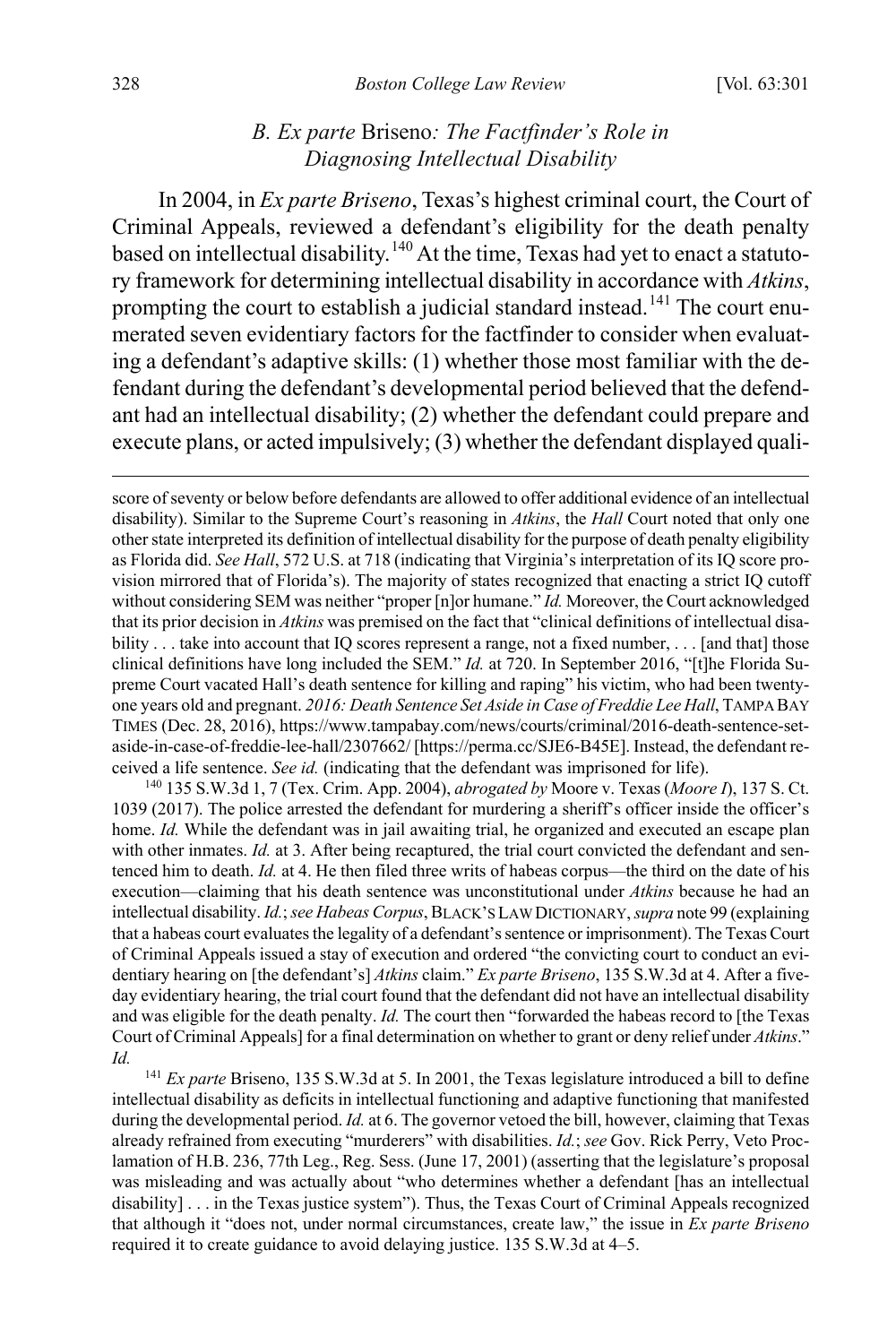ties of leadership, or was a follower; (4) whether the defendant could react logically to stimulation, even if those reactions were not socially acceptable; (5) whether the defendant's responses to oral or written questions were rational and intelligible, or rambling; (6) whether the defendant could successfully lie; and (7) whether the defendant's capital offense necessitated advance planning and complex implementation.<sup>[142](#page-29-2)</sup>

<span id="page-29-0"></span>The court identified various concerns justifying its composition of the *Briseno* factors.<sup>[143](#page-29-3)</sup> First, the court noted that Texas citizens might not believe that defendants with clinical diagnoses of intellectual disability are less moral-ly accountable than people without professional diagnoses.<sup>[144](#page-29-4)</sup> Second, the court suggested that because a defendant's eligibility for the death penalty is an issue of fact, the factfinder's understanding of the evidence holds more weight than an expert's clinical assessment of intellectual disability.<sup>[145](#page-29-5)</sup> For these rea-

<span id="page-29-3"></span><sup>143</sup> *Ex parte Briseno*, 135 S.W.3d at 6–9 (using fictional literature, a vetoed bill that would have exempted defendants with intellectual disabilities from the death penalty, and the roles of experts and factfinders in criminal trials to substantiate the legitimacy of the *Briseno* factors); *see infra* note[s 144–](#page-29-0) [145](#page-29-1) and accompanying text (explaining what information the court considered when establishing its judicial standard of intellectual disability).

<span id="page-29-4"></span><sup>144</sup> *Ex parte Briseno*, 135 S.W.3d at 6–9. The court suggested that Texas citizens may not believe that all defendants with intellectual disabilities should be exempt from the death penalty. *Id.* at 6. Rather, the court explained that Texas citizens may agree that an individual with an intellectual disability qualifies for assistance from social services, but not be morally exempt from "an otherwise constitutional penalty." *Id.* Continuing this line of reasoning, the court pointed out that "[m]ost Texas citizens might agree that Steinbeck's Lennie should, by virtue of his lack of reasoning ability and adaptive skills, be exempt." *Id.* at 6 (citing JOHN STEINBECK, OF MICE AND MEN (1937)) (citations omitted).

<span id="page-29-5"></span><sup>145</sup> *See id.* at 9 ("Although experts may offer insightful opinions [regarding] whether a particular person meets the psychological diagnostic criteria for [intellectual disability,] . . . the ultimate issue of [death penalty eligibility] . . . is one for the finder of fact, based upon all of the evidence and determinations of credibility."). The court concluded that because the scientific community's assessment of adaptive deficits is subjective and expert witnesses would likely offer opposing opinions, the factfind-

<span id="page-29-2"></span><span id="page-29-1"></span> <sup>142</sup> *Ex parte Briseno*, 135 S.W.3d at 8–9. The Court of Criminal Appeals cited neither legal nor clinical authority to support these factors. *See id.* at 9 n.30 (citing only cases noting that scientific research and expert testimony do not control the legal determination of intellectual disability). Although the court referred to the fourth edition of the *DSM* (*DSM-4*) at the start of its opinion, the court did not rely on the *DSM-4* to construct the *Briseno* factors other than to highlight an aspect of intellectual disability that, according to the medical community, is insignificant for the purpose of diagnosis. *Compare id.* at 5–6 (noting that the *DSM-4* characterizes intellectual disability as a disorder that may not be lifelong because "those who are at the margin . . . might well become mentally-unimpaired citizens if given additional social services support"), *with Definition of Intellectual Disability*, *supra* not[e 28](#page-6-0) (defining intellectual disability as a disorder characterized by deficits in intellectual functioning and adaptive functioning that developed by twenty-two years of age), *and* DSM-5, *supra* not[e 29,](#page-7-2) at 33 (explaining that intellectual disability consists of limitations in intellectual and adaptive functioning that manifested during the developmental period), *and Intellectual Disability*, *supra* note [29](#page-7-2) (characterizing intellectual disability as involving subaverage intellectual and adaptive functioning that began during the developmental period). Rather, the court concluded that it was compelled to define the "level and degree of [intellectual disability] at which a consensus of Texas citizens would agree that a person should be exempted from the death penalty." *Ex parte Briseno*, 135 S.W.3d at 6.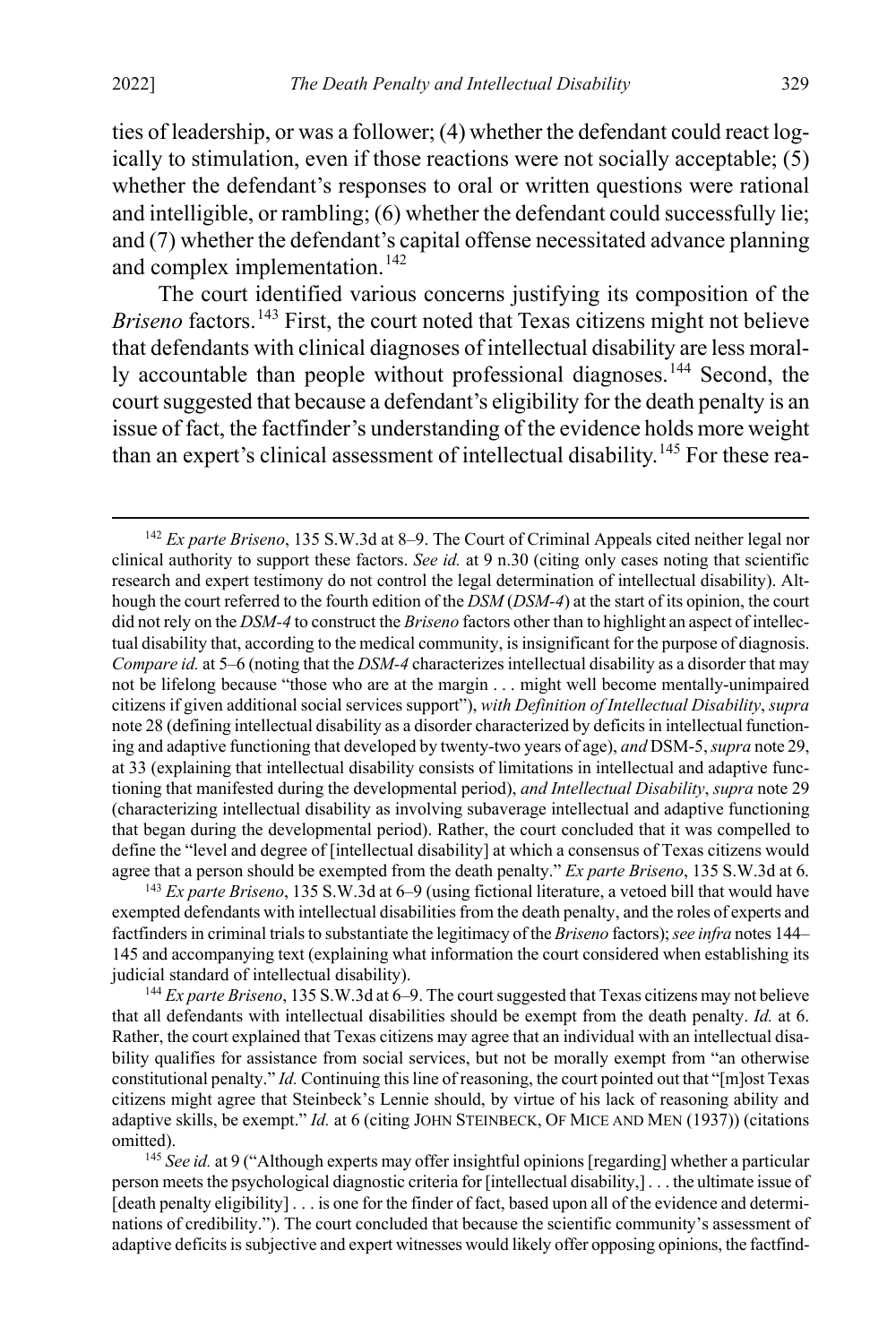sons, the court deferred to the trial court's finding that the defendant had failed to prove by a preponderance of the evidence that he suffered from an intellec-tual disability.<sup>[146](#page-30-2)</sup>

#### <span id="page-30-1"></span><span id="page-30-0"></span>*C.* Moore I*: Current Medical Standards, not Stereotypes, Define Intellectual Disability*

Until the Supreme Court reconsidered the *Briseno* factors in 2017, factfinders were permitted to utilize Texas's judicially-imposed standard to determine whether a defendant had an intellectual disability.[147](#page-30-3) In 2017, in *Moore I*, the Court reviewed the Texas Court of Criminal Appeals'rejection of a habeas court's recommendation to reduce the defendant's death sentence to a life sen-

<span id="page-30-3"></span><sup>147</sup> *See* Moore v. Texas (*Moore I*), 137 S. Ct. 1039, 1044 (2017) (abrogating *Ex parte Briseno*). *Compare* Lizcano v. State, No. AP-75879, 2010 WL 1817772, at \*15 (Tex. Crim. App. May 5, 2010) (unpublished table decision) (noting that the jury could rely on the *Briseno* factors for its intellectual disability finding that the defendant did not have an intellectual disability), *with Ex parte* Lizcano, No. WR-68348-03, 2020 WL 5540165, at \*1 (Tex. Crim. App. Sept. 16, 2020) (per curiam) (unpublished table decision) (explaining that reducing the defendant's death sentence without parole was proper because on remand, the convicting court revisited the intellectual disability issue without using the *Briseno* factors and recommended granting the defendant relief). The *Briseno* factors functioned as a mechanism for juries to set aside expert opinions and find defendants who likely had intellectual disabilities eligible for the death penalty, despite the Supreme Court's ruling to the contrary. *See* Hensleigh Crowell, Note, *The Writing Is on the Wall: How the* Briseno *Factors Create an Unacceptable Risk of Executing Persons with Intellectual Disability*, 94 TEX. L. REV. 743, 754 (2016) (contending that the court could rely on jurors' application of the *Briseno* factors to overcome expert testimony that the defendant did have an intellectual disability).

er would benefit from the *Briseno* factors to determine whether the evidence was indicative of an intellectual disability or another mental disorder, such as a personality disorder. *Id.* at 8–9. <sup>146</sup> *Id.* at 18. The court noted that the defendant's tendency to run away after being abused by his

<span id="page-30-2"></span>great-grandmother could indicate either "poor decision-making" or "good survival skills," and qualified as a symptom of conduct disorder and antisocial personality disorder. *See id.* at 14, 15 & n.56 (recounting how the defendant's great-grandmother would tether him to the bed and whip him). The defense argued that running away, as opposed to asking an adult for help, demonstrated deficient adaptive functioning. *Id.* at 15. The prosecution countered that running away illustrated adaptive skills because "stay[ing] and accept[ing] the beatings . . . would show less intelligence and less adaptive conduct." *Id.* The court also acknowledged the defense and state experts' differences of opinion regarding whether the defendant's impulsive acts were indicative of intellectual disability or a conduct disorder. *Id.* at 15, 16. The court emphasized, however, that there was no suggestion in the record that anyone familiar with the defendant believed that he had an intellectual disability. *Id.* at 16–17. Thus, although the court recognized that the expert testimony could support a finding of intellectual disability, the court denied the defendant's claim that it would be unconstitutional to carry out his death sentence. *Id.* at 4, 18. Just days before the state was set to execute the defendant in 2009, a judge called for new sentencing trial. Diane Jennings, *Death Sentence of Man Who Killed Sheriff Changed*  to Life, DALL. MORNING NEWS (May 3, 2013), https://www.dallasnews.com/news/crime/2013/05/03/ death-sentence-of-man-who-killed-sheriff-changed-to-life [https://perma.cc/J6V5-3YUB]. The jurors in the original sentencing trial had not been adequately instructed on the relevance of the defendant's possible intellectual disability as a mitigating factor for sentencing. *Id.* During the new sentencing phase, the defendant agreed to a life sentence in a plea bargain. *Id.*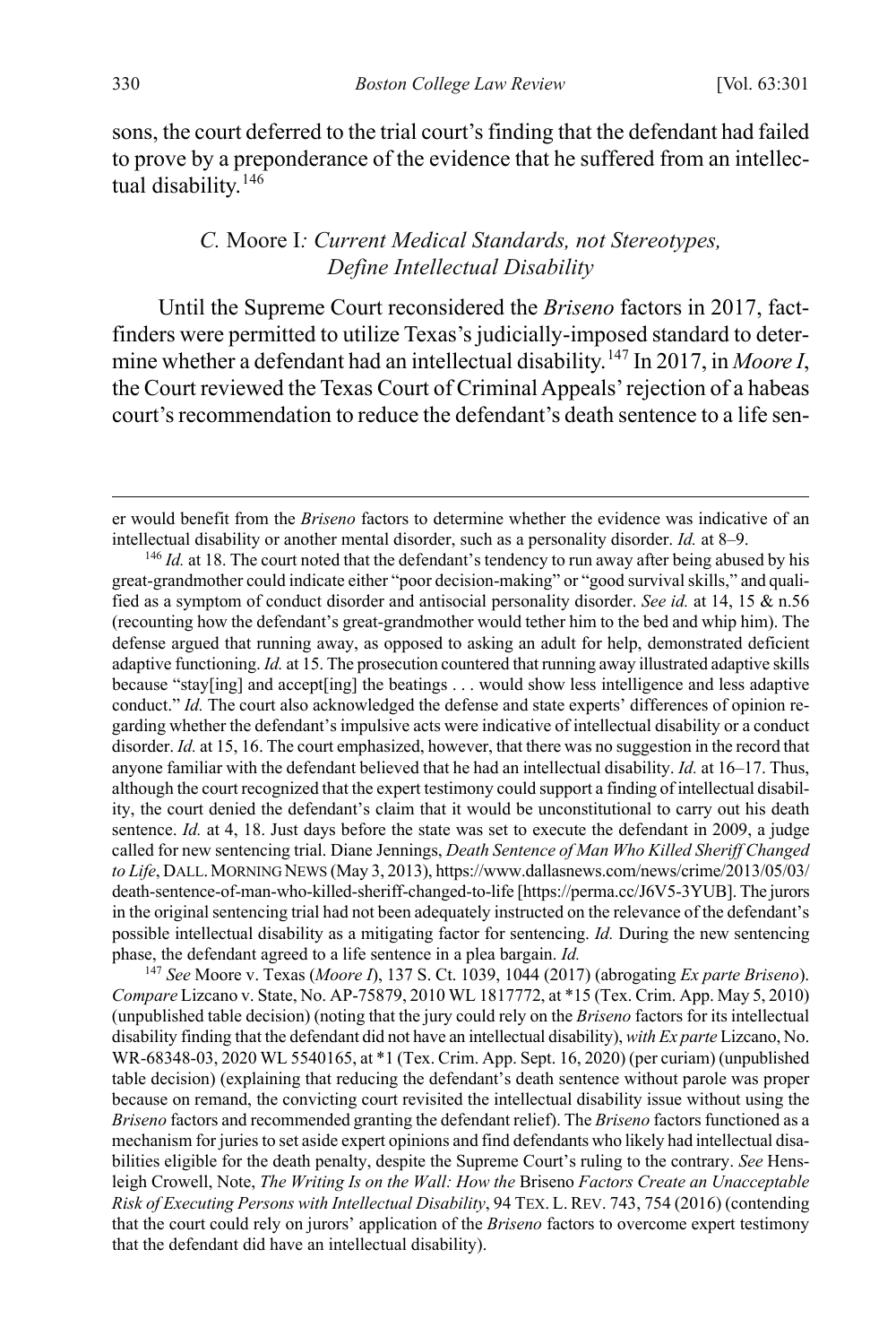tence or grant a new trial on the intellectual disability issue.<sup>[148](#page-31-0)</sup> The court denied the defendant relief despite the habeas court's recommendation because the habeas court had relied on the most recent clinical standards rather than the *Briseno* factors.<sup>[149](#page-31-1)</sup> Even though the scientific community had reformed its analysis of intellectual disability since the court's decision in *Ex parte Briseno*, the court concluded that it was proper to rely on the *Briseno* factors.<sup>[150](#page-31-2)</sup>

Because the court upheld the *Briseno* factors as appropriate, the court also determined that the habeas court had erred by focusing on the defendant's adaptive weaknesses rather than strengths, as dictated by clinical standards.<sup>[151](#page-31-3)</sup> By failing to evaluate the defendant's adaptive deficits in relation to the defendant's intellectual functioning deficits, the court concluded that the habeas court had also erred.<sup>[152](#page-31-4)</sup> The court paid special attention to the fact that the defendant's adaptive behaviors had improved while he was in prison as proof that any adaptive weaknesses were not due to deficits in intellectual functioning.<sup>[153](#page-31-5)</sup> The court also noted that the defendant's adaptive deficits could be due to ei-

<span id="page-31-2"></span><sup>150</sup> *See id.* at 1046–47 (concluding that the *Briseno* factors continued to be "adequately 'informed by the medical community's diagnostic framework'" despite the contemporary changes to the referenced sources (quoting Hall v. Florida, 572 U.S. 701, 721 (2014))). The court stated that it could continue to require courts to use the *Briseno* factors because the Supreme Court, in *Atkins*, instructed the states to develop standards of intellectual disability for the purpose of death penalty eligibility. *Id.* at 1046; *see* Atkins v. Virginia, 536 U.S. 304, 317, 321 (2002). Based on the *Briseno* factors, the court determined that the defendant had failed to prove deficits in intellectual functioning and adaptive functioning. *Moore I*, 137 S. Ct. at 1047.

<span id="page-31-3"></span><sup>151</sup> *Moore I*, 137 S. Ct. at 1047. The court stressed that the defendant displayed his adaptive strengths "by living on the streets, playing pool and mowing lawns for money, committing the crime in a sophisticated way and then fleeing, testifying and representing himself at trial, and developing skills at prison." *Id.* The court concluded that such strengths "undercut the significance of [the defendant's] adaptive limitations." *Id.*

<span id="page-31-0"></span> <sup>148</sup> *Moore I*, 137 S. Ct. at 1046; *see Habeas Corpus*, *supra* not[e 140](#page-28-0) (explaining that habeas courts determine whether a defendant's imprisonment is legal). When the defendant was twenty years old, he fatally shot a grocery store clerk while robbing the store. *Moore I*, 137 S. Ct. at 1044. On a habeas petition, the court found that the defendant had deficits in intellectual functioning and adaptive functioning. *Id.* at 1045, 1046. Because the age at which the defendant's deficits had developed was not at issue in the case, the habeas court subsequently found that the defendant had an intellectual disability for the purpose of death penalty eligibility. *Id.* at 1044, 1045 n.3.

<span id="page-31-1"></span><sup>&</sup>lt;sup>149</sup> *Id.* at 1046. Specifically, the habeas court used the eleventh edition of the AAIDD Definition Manual, published in 2010, and the *DMS-V*, published in 2013. *Id.* at 1045. Significantly, the habeas court relied on current clinical standards of intellectual disability to assess the defendant's claim. *See id.* at 1048, 1049 (taking issue with the court's use of outdated standards of intellectual disability).

<span id="page-31-4"></span> $152$  *Id.* Specifically, the court noted that the habeas court did not consider that the defendant's adaptive deficits were caused not by his deficits in intellectual functioning, but by other issues. *Id.* These issues included being abused as a child, having "undiagnosed learning disorders," transferring from numerous elementary schools, suffering "racially motivated harassment and violence" while at school, and consistently failing in school and using drugs. *See id.* (adopting the position that none of these issues constituted an intellectual disability rendering the defendant ineligible for the death penalty).

<span id="page-31-5"></span><sup>&</sup>lt;sup>153</sup> *Id.* The court took the defendant's "significant improvement in prison" as confirmation "that his academic and social difficulties were not related to intellectual-functioning deficits." *Id.*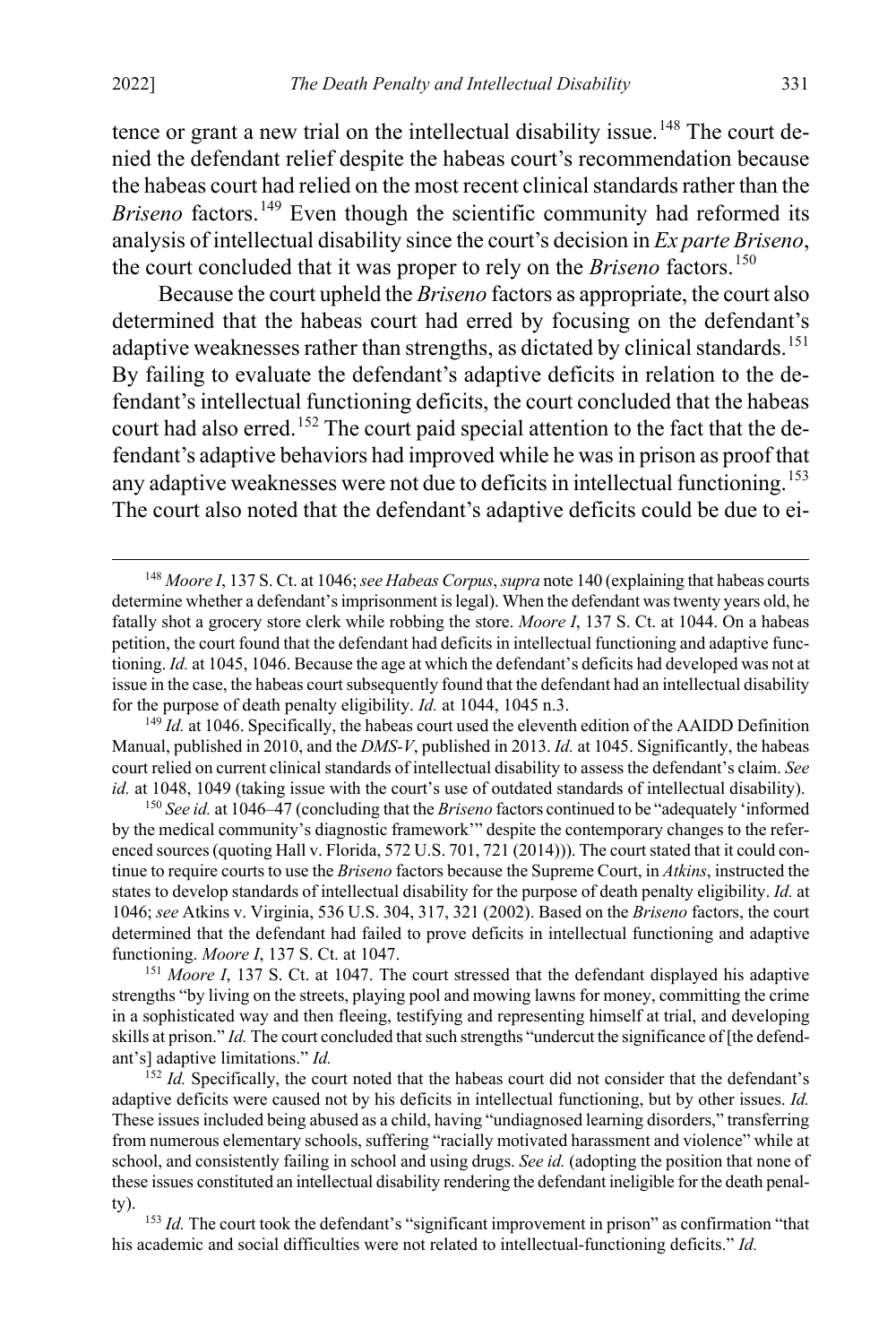<span id="page-32-12"></span>ther his intellectual functioning deficits or his traumatic past experiences, the latter of which would not qualify as an intellectual disability.<sup>[154](#page-32-0)</sup>

<span id="page-32-10"></span><span id="page-32-9"></span>In *Moore I*, the Supreme Court held that the Texas Court of Criminal Appeals had violated the Eighth Amendment and Supreme Court precedent by relying on outdated medical standards.[155](#page-32-1) The Court found fault with the court's emphasis on the defendant's adaptive strengths to determine that he did not have an intellectual disability.<sup>[156](#page-32-2)</sup> By doing so, the court explicitly contradicted the clinical community's guideline that the adaptive functioning inquiry focus on adaptive deficits.<sup>[157](#page-32-3)</sup> The Court also took issue with the court's reliance on the defendant's improvement in adaptive functioning while he was imprisoned.[158](#page-32-4) The clinical community explicitly warns against evaluating peo-ple's behaviors in a controlled setting rather than in a natural environment.<sup>[159](#page-32-5)</sup> Furthermore, the Court determined that the court erroneously concluded that the defendant's adaptive functioning deficits could have been due to previous traumatic experiences rather than intellectual functioning deficits, despite medical guidance to the contrary.[160](#page-32-6) The clinical community considers traumatic experiences as *risk factors*that may lead to intellectual disability, rather than a separate source of limitations.[161](#page-32-7) In response to the various ways in which the court erred, the Court reiterated that although *Atkins* left it to the states to establish standards to determine intellectual disability for the purpose of death penalty eligibility, the states did not have unrestrained discretion and were re-quired take the scientific community's "diagnostic framework" into account.<sup>[162](#page-32-8)</sup>

<span id="page-32-0"></span><sup>&</sup>lt;sup>154</sup> *Id.* By failing to consider the defendant's previous traumatic experiences as alternative causes of his adaptive functioning deficits, the court concluded that the habeas court erred in its intellectual disability determination. *Id.*

<span id="page-32-11"></span><sup>155</sup> *Id.* at 1048, 1049.

<sup>156</sup> *Id.* at 1050.

<span id="page-32-3"></span><span id="page-32-2"></span><span id="page-32-1"></span><sup>157</sup> *Id.* The eleventh edition of the AAIDD's classification system manual (*AAIDD-11*) specifies that "significant limitations in conceptual, social, or practical adaptive skills [are] not outweighed by the potential strengths in some adaptive skills." *Id.* (quoting ROBERT L.SCHALOCK ET AL.,AM.ASS'N ON INTELL. &DEVELOPMENTAL DISABILITIES,INTELLECTUAL DISABILITY: DEFINITION,CLASSIFI-CATION, AND SYSTEMS OF SUPPORTS 47 (11th ed. 2010) [hereinafter AAIDD-11]). The *DSM-5* instructs that the deficit-centered adaptive functioning inquiry is satisfied when there are "deficits in only one of the three adaptive-skills domains." *Id.* (citing DSM-5, *supra* not[e 29,](#page-7-2) at 33, 38).

<sup>158</sup> *Id.*

<span id="page-32-5"></span><span id="page-32-4"></span><sup>&</sup>lt;sup>159</sup> *Id.* The scientific community instructs that changes in behavior occurring in controlled settings, such as a prison, are unreliable for diagnostic purposes because such settings are tightly regulated and are not conducive toward assessment of adaptive functioning. DSM-5, *supra* not[e 29,](#page-7-2) at 38; *see Moore I*, 137 S. Ct. at 1050 (noting that the diagnostic frameworks caution clinicians to not rely on behavior-related data collected from controlled settings).

<sup>160</sup> *Moore I*, 137 S. Ct. at 1051.

<span id="page-32-7"></span><span id="page-32-6"></span><sup>&</sup>lt;sup>161</sup> *Id.* The Court indicated that the court misconstrued the role of traumatic experiences for clinical diagnoses. *Id.* ("Clinicians rely on such factors as cause to explore the prospect of intellectual disability further, not to counter the case for a disability determination.").

<span id="page-32-8"></span><sup>&</sup>lt;sup>162</sup> *Id.* The Supreme Court recognized that "being informed by the medical community does not demand adherence to everything stated in the latest medical guide." *Id.* at 1049. The Court acknowl-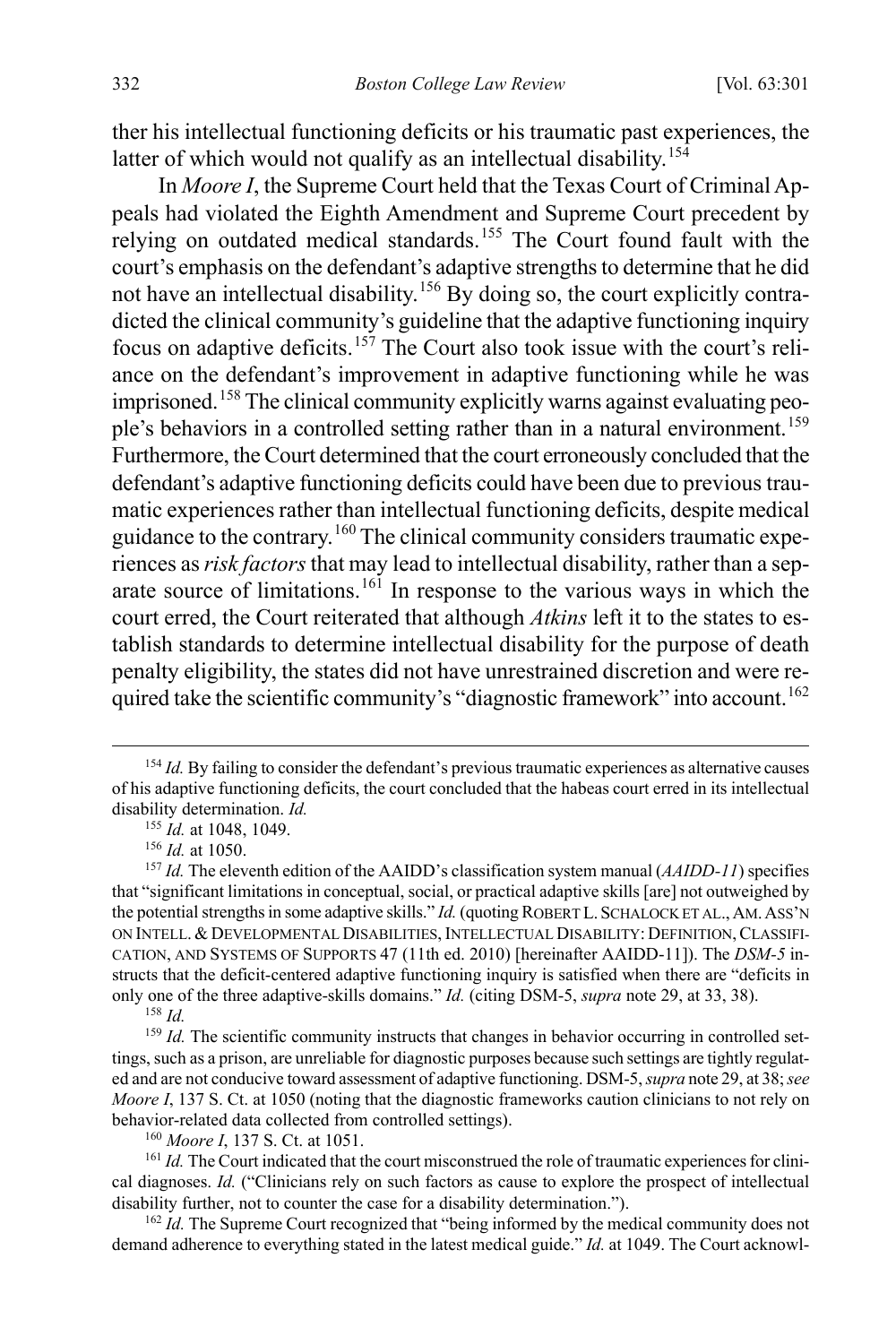<span id="page-33-0"></span> $\overline{a}$ 

The Court in *Moore I* also held that the court's reliance on the *Briseno* factors violated the Eighth Amendment and prior Court precedent.<sup>[163](#page-33-1)</sup> The Court pointed out that the court incorrectly considered Texas citizens'potential perception that a defendant with a mild intellectual disability should still receive the death penalty when creating the *Briseno* factors.<sup>[164](#page-33-2)</sup> The Court emphasized that *Atkins* prohibits states from executing anyone who qualifies as having an intellectual disability, regardless of public opinion.<sup>[165](#page-33-3)</sup> Moreover, the Court found that the *Briseno* factors themselves inappropriately promoted a perception of intellectual disability that was not grounded in expert knowledge.<sup>[166](#page-33-4)</sup> Instead, the Court indicated, state standards of intellectual disability should mirror the clinical profession's efforts to resist stereotypes about individuals with intellectual disabilities.[167](#page-33-5) Thus, the Court vacated the court's judgment and remanded the case.[168](#page-33-6)

<span id="page-33-1"></span><sup>163</sup> Moore I, 137 S. Ct. at 1048, 1053. Additionally, the Court took issue with Texas courts' tendency to "appl[y] current medical standards for diagnosing intellectual disability in other contexts, yet cling[] to superseded standards when an individual's life is at stake." *Id.* at 1052. To determine intellectual disability in the death penalty context, Texas courts often applied the outdated *Briseno* factors, whereas the juvenile justice system and education system applies current medical standards. *See id.* (observing that Texas courts instruct the juvenile justice system to determine whether a juvenile has an intellectual disability "based on 'the latest edition of the DSM'" (citing 37 TEX. ADMIN. CODE § 380.8751(e)(3) (2016))). Texas Administrative Code § 380.8751(e)(3) provides methods by which the state's Juvenile Justice Department is to assess juveniles for "specialized treatment," including for intellectual disability. 37 ADMIN. § 380.8751(e)(3).<br><sup>164</sup> *Moore I*, 137 S. Ct. at 1051. The Court emphasized that the *Briseno* factors "creat[e] an unac-

<span id="page-33-2"></span>ceptable risk that persons with intellectual disability will be executed" despite the prohibition on capital punishment for such individuals. *Id.* (quoting Hall v. Florida, 572 U.S. 701, 704 (2014)).

<span id="page-33-3"></span><sup>165</sup> *Id.* The Court declared that "[m]ild levels of intellectual disability, although they may fall outside Texas citizens' consensus, nevertheless remain intellectual disabilities." *Id.*

<span id="page-33-4"></span><sup>166</sup> *Id.* The Court commented that in *Briseno*, the court advocated for a nonscientific understanding of intellectual disability due to the court's skepticism that the scientific community's standards of intellectual disability were "exceedingly subjective." *Id.* (quoting *Ex parte* Briseno, 135 S.W.3d 1, 8 (Tex. Crim. App. 2004), *abrogated by Moore I*, 137 S. Ct. 1039). The Court was particularly concerned about the first *Briseno* factor, regarding the opinions of those most familiar with the defendant's adaptive skills and deficits, because those familiar with the defendant would base their opinions on stereotypes of intellectual disability rather than clinical standards. *Id.* at 1051–52. The Court was also troubled that the court placed "undue emphasis on adaptive strengths" and interpreted "risk factors for intellectual disability" as indicative that the defendant did not have an intellectual disability. *Id.* at 1052 n.9.

<span id="page-33-6"></span><span id="page-33-5"></span><sup>167</sup> See id. at 1052 ("Those stereotypes, much more than medical and clinical appraisals, should spark skepticism.").

<sup>168</sup> *Id.* at 1053.

edged, however, that the Court's precedent does not "license disregard of current medical standards." *Id.* Rather, if the medical community adjusts its standards of intellectual disability, courts' analyses must also adjust to conform to those updates. Alexander H. Updegrove, Michael S. Vaughn & Rolando V. del Carmen, *Intellectual Disability in Capital Cases: Adjusting State Statutes After* Moore v. Texas, 32 NOTRE DAME J.L. ETHICS, & PUB. POL'Y 527, 541 (2018).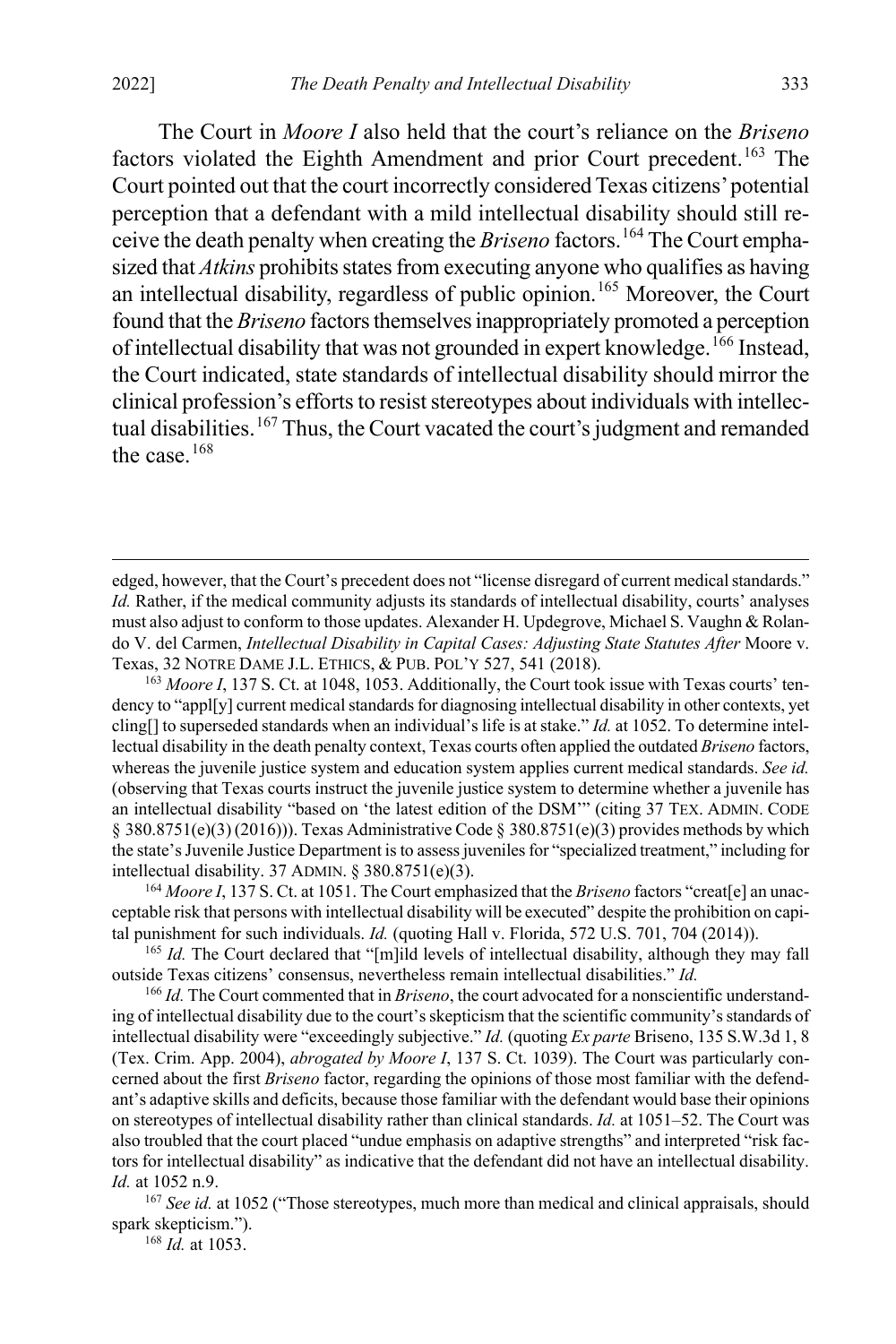#### <span id="page-34-0"></span>*D.* Moore II*: Using Adaptive Deficits Rather Than Strengths to Measure Adaptive Functioning*

In 2019, in *Moore II,* the Supreme Court once again assessed the Texas Court of Criminal Appeals' methods of determining whether a defendant had an intellectual disability rendering him ineligible for the death penalty.<sup>[169](#page-34-1)</sup> Following *Moore I*, the court reconsidered the defendant's appeal, and, even after claiming to discard the *Briseno* factors and relying on current clinical standards, found once again that the defendant had failed to prove that he had an intellectual disability.[170](#page-34-2) Following this decision, the defendant petitioned for certiorari, arguing that evidence in the trial court record reflected his intellec-tual disability.<sup>[171](#page-34-3)</sup>

On review, the Supreme Court detailed how the lower court essentially repeated the analysis that the Court had rejected in *Moore I*. [172](#page-34-4) Specifically, the court once again focused improperly on the defendant's adaptive skills rather

 <sup>169</sup> Moore v. Texas (*Moore II*), 139 S. Ct. 666, 667 (2019) (per curiam).

<span id="page-34-2"></span><span id="page-34-1"></span><sup>&</sup>lt;sup>170</sup> *Id.* at 670. The court declined to find that the defendant had an intellectual disability despite the abundance of evidence from the defendant's family, previous attorneys, and court-appointed mental health professionals supporting a finding of intellectual disability. *See id.* at 667–68 (detailing the evidence presented at trial of the defendant's condition, including trouble with telling time, difficulty writing, and dropping out of school, that led the trial court to find that the defendant had an intellectual disability). The trial court noted that the defendant had significant limitations in intellectual functioning and adaptive functioning when he was young. *Moore I*, 137 S. Ct at 1045. Additionally, the defendant was unable to grasp the concept of time, such as days and seasons, when he was thirteen years old. *Id.* At that age, the defendant could not tell time, understand units of measurement, or comprehend the relationship between subtraction and addition. *Id.* While the defendant was in school, he was unable to follow lessons because he could not read or write at the necessary level. *Id.* The defendant's teachers often removed him from class, instructing him to draw pictures instead. *Id.* Many people—including the defendant's classmates, teachers, and own father—branded him as "stupid" because of his limitations. *Id.* The defendant ultimately dropped out from school after he failed the entire ninth grade. *Id.* "Cast out of his home, he survived on the streets, eating from trash cans, even after two bouts of food poisoning." *Id.*

<span id="page-34-3"></span><sup>&</sup>lt;sup>171</sup> *Moore II*, 139 S. Ct. at 670. Even the prosecutor agreed that the defendant had an intellectual disability and should not be executed. *Id.* (citing Brief in Opposition at 9, *Moore*, 139 S. Ct. 666 (No. 18-443)). Additionally, the American Psychological Association (APA), American Bar Association, and concerned individuals submitted briefs in support of the defendant and prosecutor. *Id.* The Attorney General of Texas, however, wrote to the Supreme Court opposing the defendant's petition. *Id.*

<span id="page-34-4"></span><sup>172</sup> *Id.* The court's decision was inconsistent with the Court's decision in *Moore I* for two reasons. *Id.*; *Moore I*, 137 S. Ct. at 1048, 1053. First, the court employed the same analysis that the Court had previously rejected in *Moore I*. *Compare Moore I*, 137 S. Ct. at 1048, 1053 (holding that the court's intellectual disability inquiry was improper because it relied on outdated medical standards and the *Briseno* factors), *with Moore II*, 139 S. Ct. at 670 (reviewing the court's analysis using outdated medical standards and the *Briseno* factors). Second, the court's conclusion that the defendant did not have an intellectual disability was largely dependent on its use of the previously rejected analysis, and thus its conclusion could not be separated from the improper analysis. *Compare Moore I*, 137 S. Ct. at 1048, 1053 (evaluating the court's finding that the defendant was eligible for the death penalty, which was based on application of outdated medical standards and the *Briseno* factors), *with Moore II*, 139 S. Ct. at 670 (holding that the court's conclusion that the defendant was eligible for the death penalty was predicated upon utilizing outdated medical standards and the *Briseno* factors).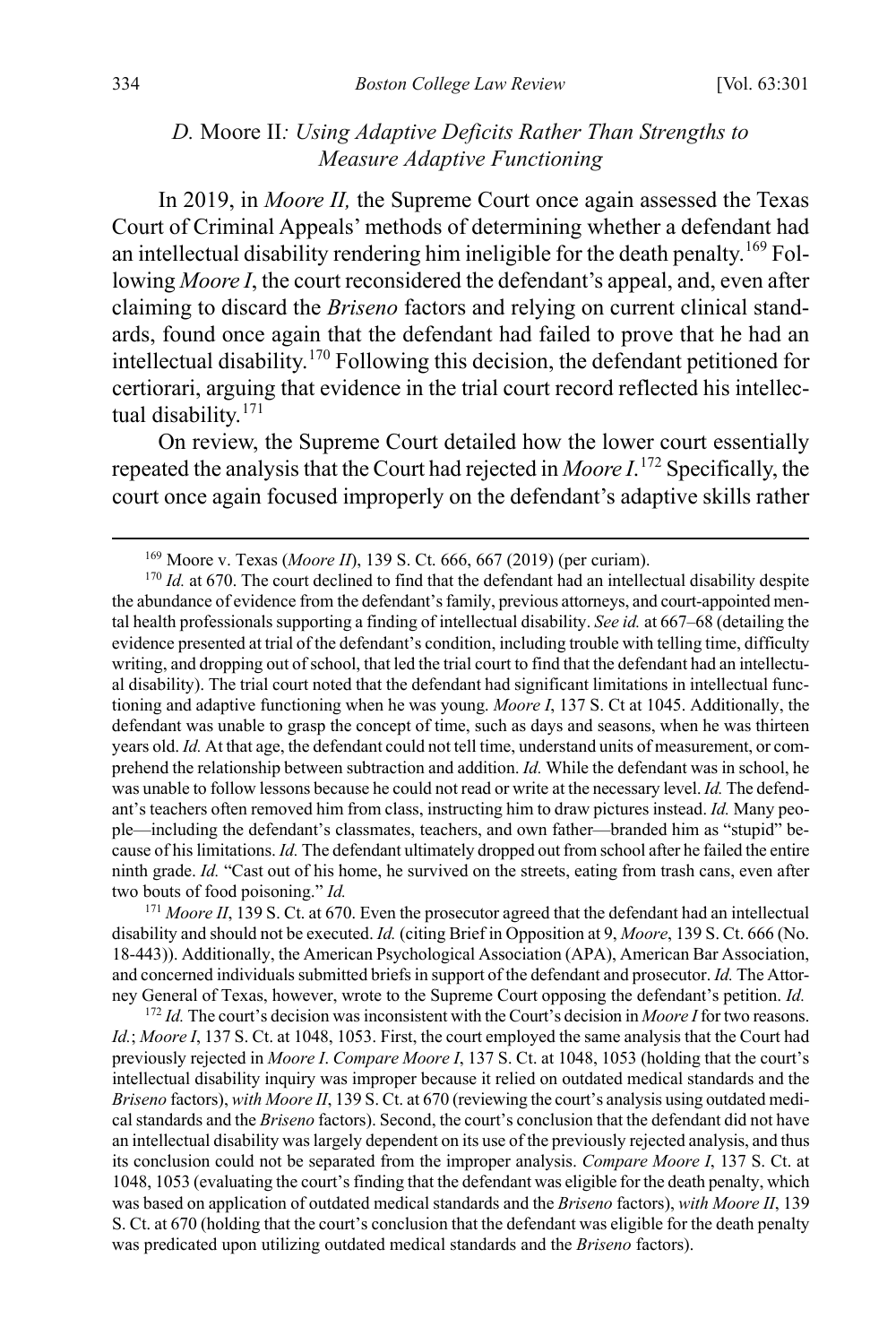than his deficits.<sup>[173](#page-35-0)</sup> Disregarding the defendant's adaptive deficits, the court inadequately referenced the defendant's *pro se* papers and comprehensible testimony to support the ill-founded conclusion that the defendant was skilled in communication, reading, and writing.<sup>[174](#page-35-1)</sup> Additionally, the court erroneously emphasized for a second time that the defendant's adaptive skills improved while he was in prison.<sup>[175](#page-35-2)</sup> Finally, the court determined that the defendant failed to prove that his adaptive deficits were tied to intellectual deficits rather than to past trauma, ignoring the Supreme Court's declaration that requiring such a determination was impermissible.<sup>[176](#page-35-3)</sup>

<span id="page-35-1"></span>that the defendant did not have an intellectual disability, the Supreme Court took issue with the court's failure to consider that the defendant had help from others to produce those papers. *Id.* The court did not discuss whether the defendant wrote his pro se papers without assistance. *Id.* Instead, the court concluded that "[e]ven if other inmates 'composed' [the defendant's pro se] papers . . . [the defendant's] 'ability to copy such documents by hand' was 'within the realm of only a few [individuals with an intellectual disability].'" *Id.* (quoting *Ex parte* Moore (*Ex parte* Moore II), 548 S.W.3d 522, 565 (Tex. Crim. App. 2018), *rev'd*, *Moore II*, 139 S. Ct. 666). Additionally, although the court recognized that the defendant often had the assistance of a lawyer in court proceedings, the court emphasized that the defendant was able to "read letters into the record 'without any apparent difficulty,'" identifying one proceeding without any assistance. *Id.* (quoting *Ex parte Moore II*, 548 S.W.3d at 564 & n.95). Because the court's analysis of the defendant's pro se papers and testimony without legal assistance was incomplete, the Court determined that such evidence was not convincing enough to support a conclusion that the defendant did not have an intellectual disability. *Id.*

<span id="page-35-2"></span><sup>175</sup> *Id.*; *see supra* not[e 159](#page-32-9) and accompanying text (explaining that professionals caution against assessing intellectual disability using behavior observed in controlled settings, such as prisons). The court determined that the defendant had mastered elementary math skills based on the defendant's ability to purchase items at the prison commissary on his own. *Moore II*, 139 S. Ct. at 671 (citing *Ex parte Moore II*, 548 S.W.3d at 566–69). In addition, the court concluded that the defendant demonstrated leadership skills in prison because he had refused "'to mop up some spilled oatmeal,' shave, get a haircut, or sit down." *Id.* (quoting *Ex parte Moore II*, 548 S.W.3d at 570–71 & n.149). Significantly, the court found that the defendant had improved his reading and writing skills by writing correspondences in prison. *Id.* (citing *Ex parte Moore II*, 548 S.W.3d at 565). In *Moore II*, the Supreme Court emphasized that "[t]he length and detail of the [Appeals] court's discussion on these points [was] difficult to square with [the Court's previous] caution against relying on prison-based development." *Id.*

<span id="page-35-3"></span><sup>176</sup> Moore II, 139 S. Ct. at 671. The Court noted that requiring defendants to demonstrate a connection between observed adaptive deficits and intellectual deficits "departed from clinical practice." *See id.* (quoting *Ex parte* Moore (*Ex parte* Moore I), 470 S.W.3d 481 (Tex. Crim. App. 2015), *vacated*, *Moore I*, 137 S. Ct. 1039) (explaining that it was unnecessary for the defendant to differentiate between the problems with his social behavior when he was younger as resulting from an intellectual disability and not from "emotional problems")). Moreover, the Court emphasized that the APA has "explained that a personality disorder or mental-health issue is 'not evidence that a person does not also have an intellectual disability.'" *Id.* (quoting *Moore I*, 137 S. Ct. at 1051).

<span id="page-35-0"></span><sup>&</sup>lt;sup>173</sup> *Moore II*, 139 S. Ct. at 670. The court discussed the defendant's communication skills without reference to the evidence on which the trial court had relied. *Id.* Consequently, the court failed to consider, for example, that the defendant was unable to understand or respond to his family members even when they used his own name. *Id.* In addition, the court did not consider evidence supporting a finding of intellectual disability, including testimony that the defendant was required to draw pictures in school while the other students read, and that the defendant could barely read at a second-grade level when he was in sixth grade. *Id.* at 670–71.<br><sup>174</sup> *Id.* at 671. Although pro se papers and coherent testimony do weigh in support of a finding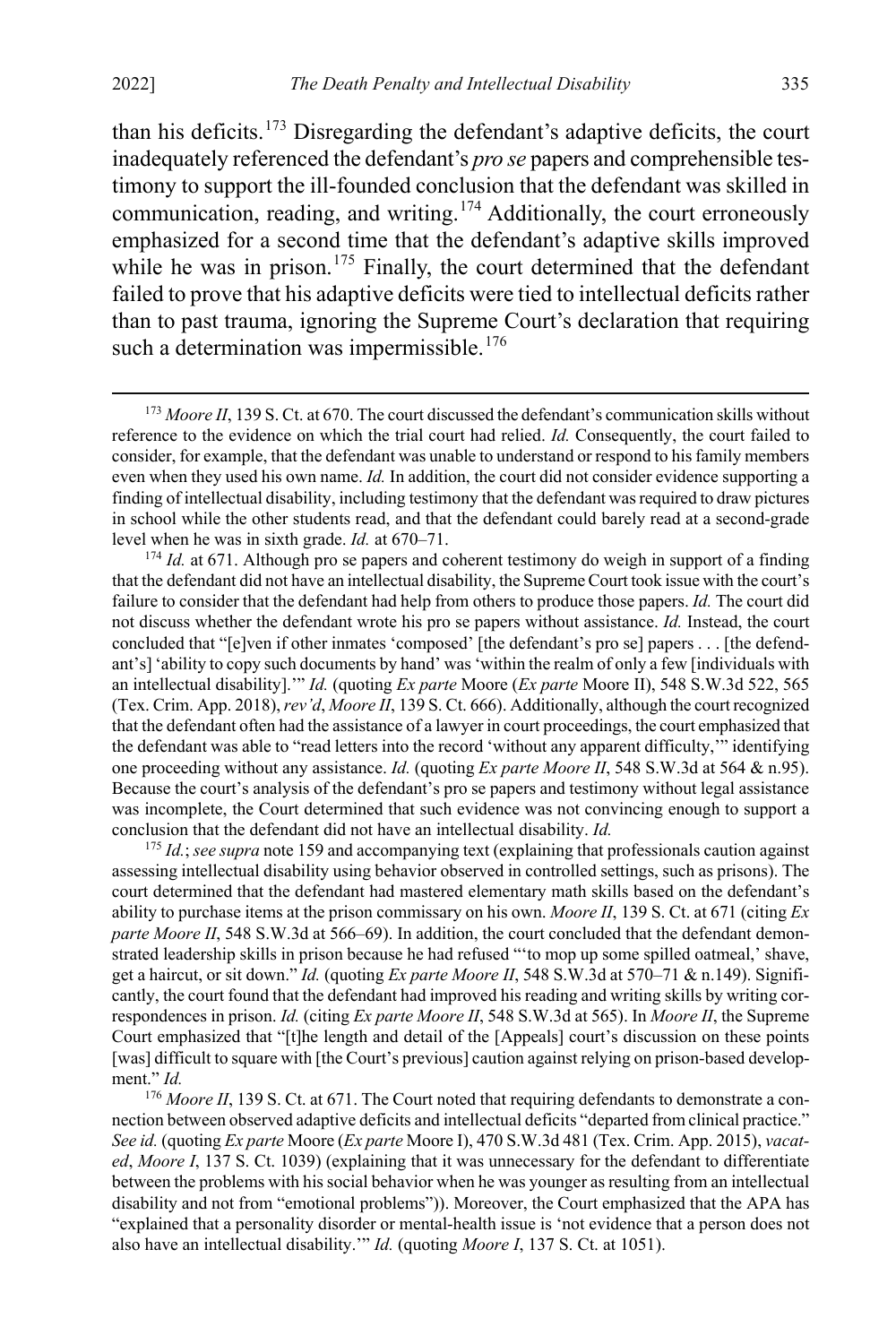Despite the Court's previous ruling, the court covertly and improperly employed the *Briseno* factors, such as planning ahead, having rational com-munications with others, and improving one's behavior in prison.<sup>[177](#page-36-0)</sup> According to the court, the defendant's crime demonstrated premeditation incongruous with a finding of intellectual disability.<sup>[178](#page-36-1)</sup> Additionally, the court claimed that the defendant's testimony and pro se pleadings confirmed that he had the abil-ity to provide rational and coherent responses to questions.<sup>[179](#page-36-2)</sup> The court once again cited the defendant's time in prison as proof that the defendant demon-strated leadership skills.<sup>[180](#page-36-3)</sup> Admittedly, health care professionals may ask ques-tions similar to the court's analysis of the defendant's abilities upon remand.<sup>[181](#page-36-4)</sup> Nevertheless, the substance and style of the court's conclusions, the Supreme

<span id="page-36-2"></span><sup>179</sup> Moore II, 139 S. Ct. at 671. For example, the state's expert witness testified that the defendant responded adequately to questions at trial and used abstract thought by providing answers in support of his legal defense. *Ex parte Moore II*, 548 S.W.3d at 564. Additionally, the defendant filed a pro se motion to request a new appellate attorney and presented exhibits to the court, including his written letters to his attorneys, "several of which he read aloud at the hearing without any apparent difficulty." *Id.* Therefore, the court determined that the defendant "responded rationally and coherently to questions." *Id.* This analysis resembled too closely the fifth *Briseno* factor, which encouraged factfinders to decide whether the defendant's responses to oral or written questions were rational and intelligible, or rambling. *Moore II*, 139 S. Ct. at 671 (citing *Ex parte Briseno*, 135 S.W.3d at 8).

<span id="page-36-3"></span><sup>180</sup> Moore II, 139 S. Ct. at 672. The defendant refused to comply with certain orders while he was in prison. *See Ex parte Moore II*, 548 S.W.3d at 570–71 (detailing the defendant's refusal to cooperate in prison). Ignoring both the Court's admonition and professionals' advice against relying on individuals' behaviors in controlled settings, the court interpreted the defendant's noncompliance as evidence that the defendant "influences others and stands up to authority." *Id*. As with the court's other lines of reasoning, this paralleled the third *Briseno* factor that led factfinders to establish whether the defendant had displayed qualities of leadership, or was a passive follower. *Moore II*, 139 S. Ct. at 672 (citing *Ex parte Briseno*, 135 S.W.3d at 8).

<span id="page-36-4"></span><sup>181</sup> *Moore II*, 139 S. Ct. at 672*.* For example, clinicians may ask questions regarding how an individual complies with rules and laws to reveal the strengths and limitations of that individual's social skills. *Id.*

 <sup>177</sup> *Id.*

<span id="page-36-1"></span><span id="page-36-0"></span><sup>&</sup>lt;sup>178</sup> *Id.* at 667, 671. The defendant used a wig and a weapon during the crime and then ran from the scene. *Id.* at 671. The state's expert witness testified that these actions demonstrated that the defendant had the capacity to determine that he needed a disguise and to flee from law enforcement. *Ex parte Moore II*, 548 S.W.3d at 572. The court noted, however, that the defendant had limited executive functioning capacity, including defects in "planning, strategizing, priority setting, and cognitive flexibility," based on a test that evaluated his ability to create plans. *Id.* at 572. In fact, the professional who assessed the defendant's planning abilities concluded that he "lived so well in prison because [prison] 'leaves little room for independent decision-making' and that practical food, shelter, job, and bill-paying activities outside of prison 'would in all likelihood perplex him.'" *Id.* at 572 n.160. Nevertheless, the court found that the defendant's use of a wig, concealment of his weapon, and flight from the authorities were indicative of a plan to execute the commission of the crime. *Id.* at 572. Such reasoning by the court mirrored the seventh *Briseno* factor, prompting factfinders to consider whether the defendant's capital offense was complex and necessitated planning in advance. *Moore II*, 139 S. Ct. at 671 (citing *Ex parte* Briseno, 135 S.W.3d 1, 9 (Tex. Crim. App. 2004), *abrogated by* Moore v. Texas, 137 S. Ct. 1039 (2017)).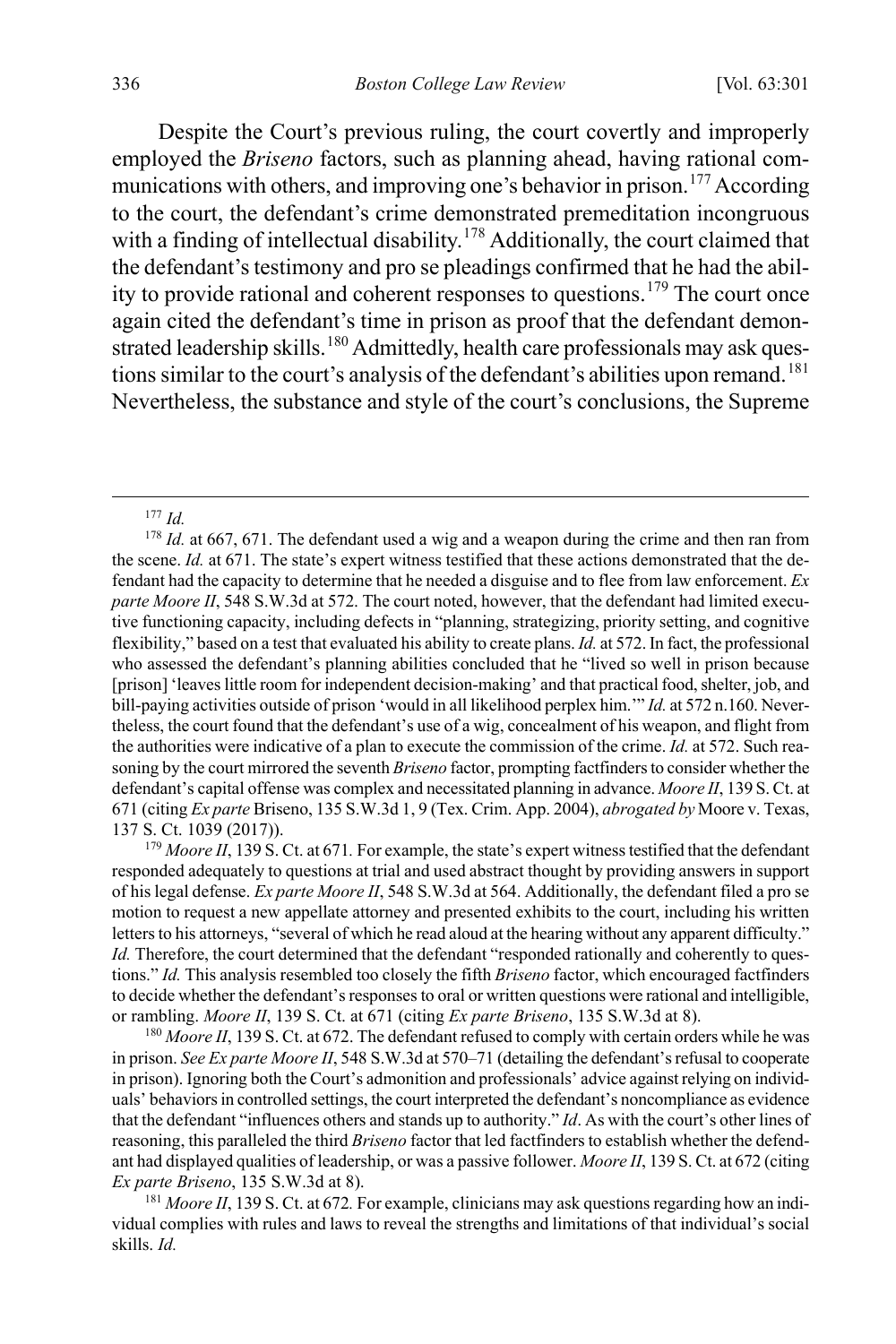Court decided, were too similar to the *Briseno* factors to go unnoticed.<sup>[182](#page-37-2)</sup> Moreover, although the court's reasoning in *Moore II* differed in some degree from its analysis in *Moore I*, the second opinion erroneously relied yet again on stereotypes about intellectual disabilities and placed unwarranted emphasis on adaptive skills.<sup>[183](#page-37-3)</sup>

#### <span id="page-37-1"></span><span id="page-37-0"></span>III. EXPANDING THE SCOPE OF PROTECTIONS FOR DEFENDANTS WITH INTELLECTUAL DISABILITIES

Numerous post-*Atkins v. Virginia* cases highlight additional guidelines for states to consider when interpreting their respective intellectual disability and death penalty statutes.<sup>[184](#page-37-4)</sup> In 2014, in *Hall v. Florida*, the Supreme Court concluded that it is impermissible for states to require defendants to provide evidence of a particular IQ score before being permitted to offer any additional evidence of intellectual disability.<sup>[185](#page-37-5)</sup> Before the Supreme Court clarified how

<span id="page-37-2"></span> <sup>182</sup> *See id.* ("[T]he similarity . . . suggests that *Briseno* continues to 'pervasively infec[t] the [courts'] analysis.'" (quoting Moore v. Texas (*Moore I*), 137 S. Ct. 1039, 1053 (2017)).

<span id="page-37-3"></span><sup>183</sup> *Id.* at 670, 672; *see also id.* at 672 (Roberts, C.J., concurring) (commenting that, after dissenting in *Moore I*, Justice Roberts now concurs with the Court that a court's emphasis on adaptive strengths rather than weaknesses is impermissible). For example, the court in *Ex parte Moore II* found that because the defendant had a girlfriend and a job, the defendant likely did not have an intellectual disability. 548 S.W.3d at 570–71. This conclusion is in direct conflict with the scientific community's warning against reliance on stereotypes of intellectual disability. *See Moore II*, 139 S. Ct. at 672 (contrasting "the 'incorrect stereotypes' that persons with intellectual disability 'never have friends, jobs, spouses, or children" with the statistic that "between nine and forty percent of persons with intellectual disability have some form of paid employment" (first quoting AAIDD-11, *supra* not[e 157,](#page-32-10) at 151; then quoting Brief for American Psychological Ass'n et al., as Amici Curiae Supporting Petitioner, *Moore II*, 139 S. Ct. 666 (2019) (No. 15-797), 2016 WL 4151451). In light of this inapposite stereotyping and the court's other improper analyses, the Court found that the defendant did, in fact, show that he had an intellectual disability. *Id.* Moore was released from prison on August 6, 2020, after being granted parole that June. *Intellectually Disabled Man Who Spent 40 Years on Death Row Released from Prison*, NBC DALL.-FORT WORTH (Sept. 30, 2020), https://www.nbcdfw.com/news/local/texas-news/intellectuallydisabled-man-who-spent-40-years-on-death-row-released-from-prison/2452888/ [https://perma.cc/ 9TG8-NPPB].

<span id="page-37-4"></span><sup>184</sup> *See* Moore v. Texas (*Moore II*), 139 S. Ct. 666, 670 (2019) (per curiam) (providing states with additional guidance regarding the adaptive deficits prong of intellectual functioning); Moore v. Texas (*Moore I*), 137 S. Ct. 1039, 1050 (2017) (instructing that statutory definitions of intellectual disability must conform to current medical standards); Hall v. Florida, 572 U.S. 701, 711–12 (2014) (supplying states with guidance regarding IQ scores and intellectual functioning); *Ex parte* Briseno, 135 S.W.3d 1, 8–9 (Tex. Crim. App. 2004) (creating a judicial standard of intellectual disability that resulted in subsequent clarification of proper definitions of intellectual disability), *abrogated by* Moore v. Texas, 137 S. Ct. 1039 (2017) .

<span id="page-37-5"></span><sup>185</sup> *Hall*, 572 U.S. at 711–12, 721. In *Hall*, the Supreme Court addressed the lack of consistency among state intellectual disability standards as well as how states might incorporate nonclinical standards of intellectual disability in their definition or interpretation of intellectual disability. *See id.* at 712 (explaining that conditioning a defendant's opportunity to offer additional evidence of an intellectual disability upon a specific IQ score goes against the clinical understanding that a determination of intellectual disability is multifaceted and must include a measurement of both intellectual functioning and adaptive functioning).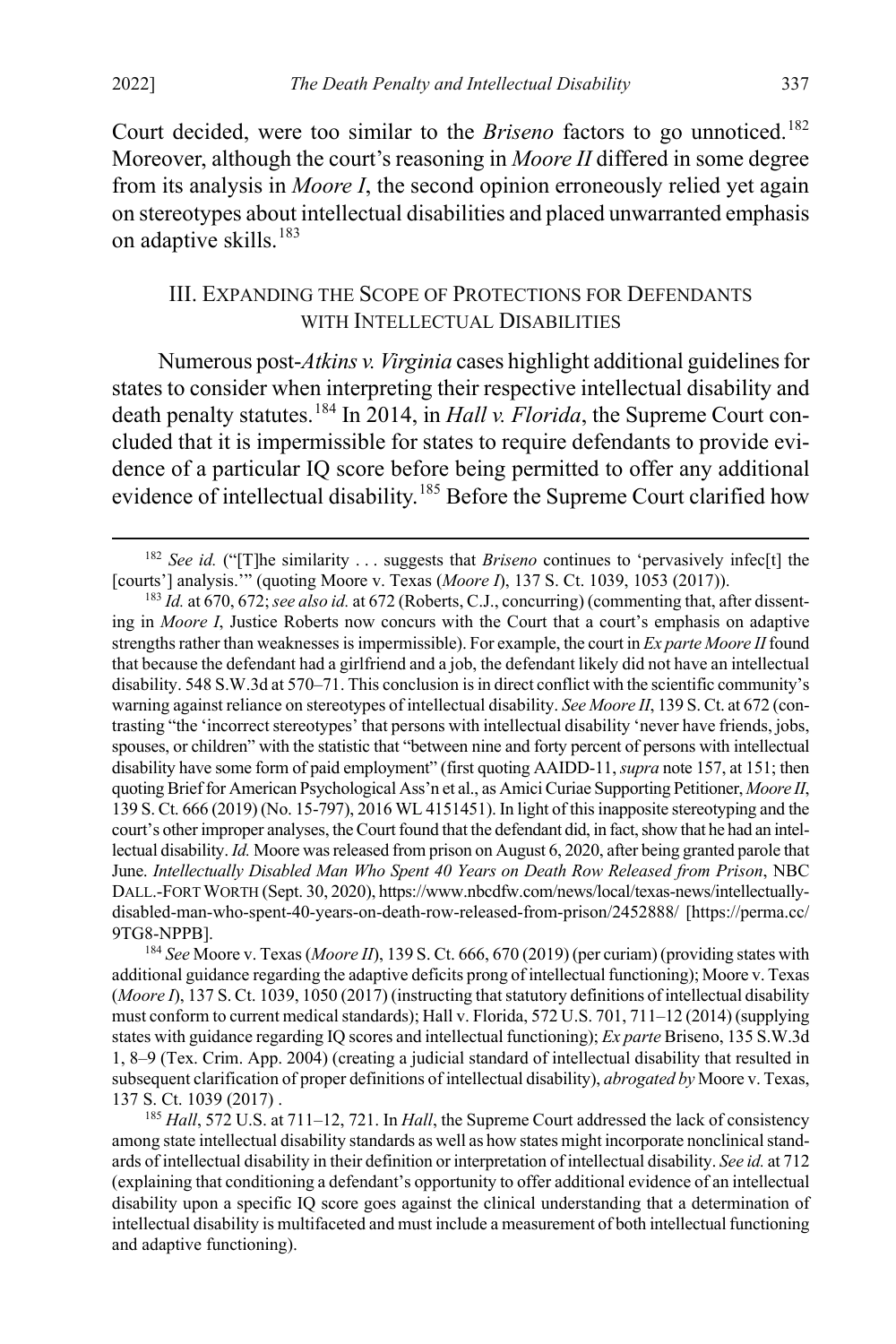states may use IQ scores to determine death penalty eligibility, in 2004, the Texas Court of Criminal Appeals in *Ex parte Briseno* utilized its *Atkins*approved state discretion to advance seven evidentiary factors for the intellectual disability inquiry.[186](#page-38-0) Thus, the court in *Ex parte Briseno* set the stage for the Supreme Court in 2017, in *Moore v. Texas* (*Moore I*), to conclude that although states have discretion to evaluate whether a defendant has an intellectual disability, no state may rely on a standard that does not conform to current medical standards.[187](#page-38-1) Additionally, the Court stressed that the factfinder may not rely on stereotypes to determine whether a defendant has an intellectual disability.<sup>[188](#page-38-2)</sup> Shortly after, in 2019, the Supreme Court emphasized in *Moore v. Texas* (*Moore II*) that state courts' analyses of adaptive functioning must focus on intellectual deficits rather than strengths.<sup>[189](#page-38-3)</sup>

A uniform model rule is needed because states continue to avoid using definitions of intellectual disability suited to current medical standards and, as a result, courts continue to find that defendants who likely have intellectual disabilities are eligible for the death penalty.<sup>[190](#page-38-4)</sup> Compared to the current state

<span id="page-38-1"></span><sup>187</sup> *Moore I*, 137 S. Ct. at 1048, 1049. The Supreme Court in *Moore I* indicated that the *AAIDD* and *DSM* are not only useful clinical guidance for professionals to diagnose patients, but are also necessary instructions to courts when determining whether a defendant has an intellectual disability and is therefore ineligible for the death penalty. *See id.* at 1050 (quoting AAIDD-11, *supra* not[e 157,](#page-32-10) at 47) (citing the DSM-5, *supra* not[e 29,](#page-7-2) at 33, 38) (instructing that the adaptive functioning prong of the intellectual disability inquiry centers around deficits, and that deficits in "one of the three adaptive-skills domains," conceptual, social, or practical, "suffice to show adaptive deficits").

<span id="page-38-2"></span><sup>188</sup> *Id.* at 1052. The Court singled out two stereotypes in particular as improper metrics to measure intellectual disability. *Id.* at 1051–52. First, the misconception that an individual does not have an intellectual disability if they have sufficient adaptive skills. *Id.* at 1052 n.9. Second, the incorrect idea that an individual's friends and family are qualified and able to judge whether that individual has an intellectual disability. *Id.* at 1051–52. The Court took issue with stereotypes of intellectual disability enshrined in the Texas judicial standard because reliance on such stereotypes increases the likelihood that a defendant with an intellectual disability will be found eligible for the death penalty, in violation of the Constitution. *See id.* at 1051–52 & n.9 (pointing out the various stereotypes of intellectual disability that the court in *Ex parte Briseno* relied on to determine the defendant's eligibility for the death penalty). 189 *Moore II*, 139 S. Ct. at 670. The Court's decision in *Moore II* demonstrates that some states

<span id="page-38-3"></span>may require explicit instructions from courts for determining defendants' death penalty eligibility based on intellectual disability. *See id.* (reviewing the Texas Court of Criminal Appeals' second decision that the defendant was eligible for the death penalty because he did not qualify as having an intellectual disability).

<span id="page-38-4"></span><sup>190</sup> *See, e.g.*, *id.* (instructing that adaptive deficits, and not adaptive strengths, should be the focus of evaluation for determining a defendant's adaptive functioning); *Moore I*, 137 S. Ct. at 1049 (clarifying that even though states have discretion to define intellectual disability, current medical standards

<span id="page-38-0"></span> <sup>186</sup> *Ex parte Briseno*, 135 S.W.3d at 8–9. In *Ex parte Briseno*, the Texas Court of Criminal Appeals promulgated seven evidentiary factors to identify intellectual disability based on a lay person's understanding of the disability and moral culpability rather than a professional's understanding of these concepts as mandated by *Atkins*. *Id.* at 6. To the court, the role of the jury as a factfinder was more dispositive on the issue of intellectual disability than the expertise of psychiatrists and psychologists. *See id.* at 9 (concluding that a finding of death penalty eligibility depends on the jury's evaluation of the credibility of all evidence, including expert testimony).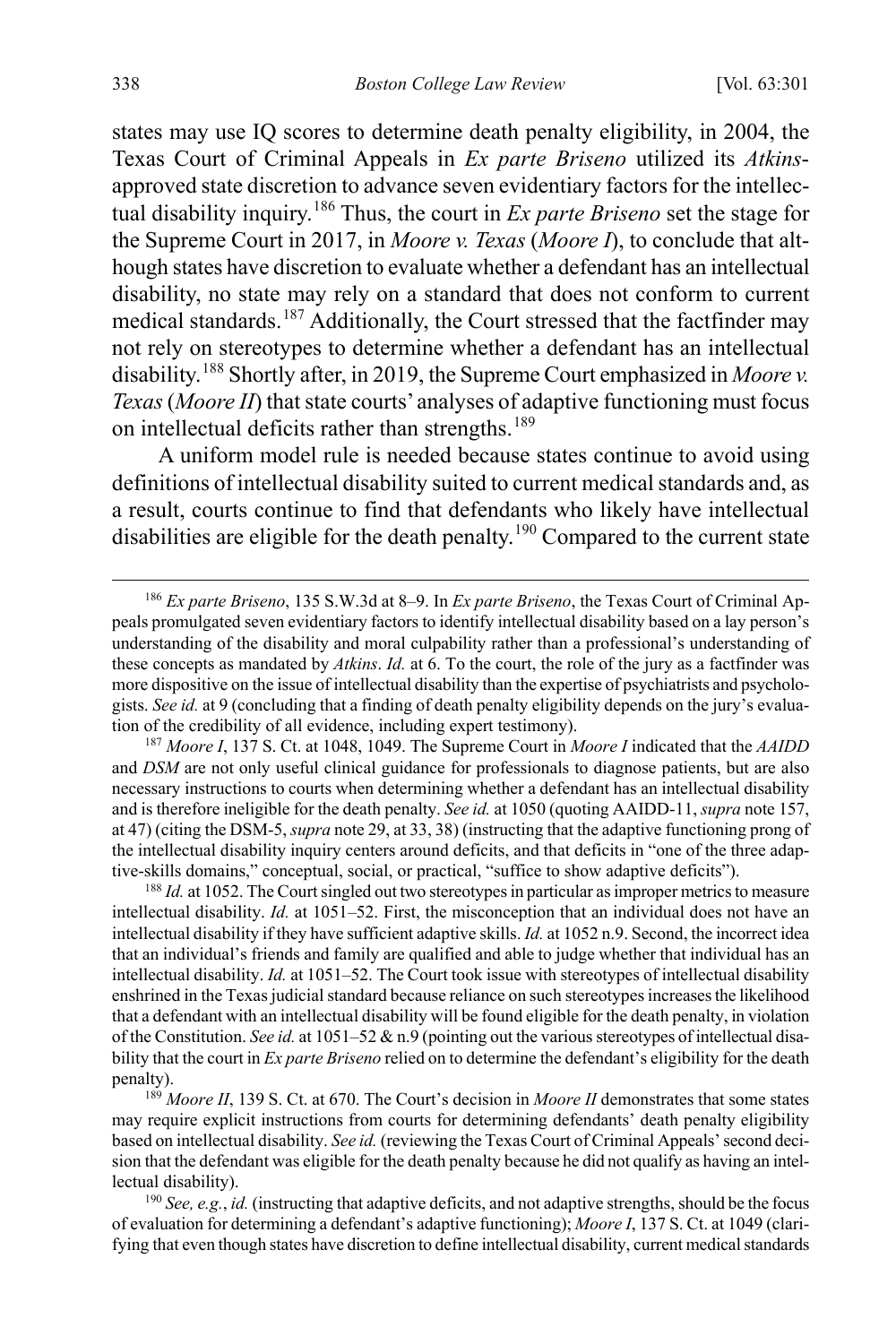$\overline{a}$ 

statutes and rules, a uniform model rule would provide more comprehensive guidance for state courts to determine whether a defendant is eligible for the death penalty.<sup>[191](#page-39-1)</sup> Section A suggests general guidelines that states should in-corporate into their statutes.<sup>[192](#page-39-2)</sup> Section B proposes rules to govern how states assess a defendant's intellectual functioning.<sup>[193](#page-39-3)</sup> Section C offers standards to regulate how states evaluate a defendant's adaptive functioning.<sup>[194](#page-39-4)</sup> Finally, Section D recommends a rule regarding the age by which states require de-fendants' intellectual disabilities to have developed.<sup>[195](#page-39-5)</sup>

#### <span id="page-39-0"></span>*A. General Guidelines*

As the scientific community continues to conduct research and improve its diagnostic frameworks, medical standards of intellectual disability evolve.<sup>[196](#page-39-6)</sup> Therefore, it is imperative that states rely on the most current medical standards to determine whether a defendant has an intellectual disability and is con-sequently ineligible for the death penalty.<sup>[197](#page-39-7)</sup> In doing so, states will not only avoid violating the Eighth Amendment and Supreme Court precedent, but also

<span id="page-39-3"></span><span id="page-39-2"></span><span id="page-39-1"></span>differ in their definitions and interpretations of intellectual disability).

- <sup>192</sup> *See infra* notes [196–](#page-39-0)[201](#page-40-0) and accompanying text.
- <sup>193</sup> *See infra* notes [202–](#page-41-0)[209](#page-42-0) and accompanying text.
- <sup>194</sup> *See infra* notes [210–](#page-42-1)[216](#page-43-0) and accompanying text.
- <sup>195</sup> *See infra* notes [217–](#page-44-0)[221](#page-45-1) and accompanying text.

<span id="page-39-6"></span><span id="page-39-5"></span><span id="page-39-4"></span><sup>196</sup> Moore v. Texas (*Moore I*), 137 S. Ct. 1039, 1048 (2017). As the Court in *Moore I* suggested, as medical standards change, so too should state standards for determining intellectual disability. *See id.* at 1049 (noting that states violate the Eighth Amendment when they "disregard[] established medical practice[s]" (quoting Hall v. Florida, 572 U.S. 701, 712 (2014))).

<span id="page-39-7"></span><sup>197</sup> *See* Updegrove et al., *supra* not[e 162,](#page-32-11) at 541 (suggesting that a state standard violates Supreme Court precedent if it operates outside of "the medical community['s] [consensus] that clinical understandings of psychological disorders have advanced enough to warrant revisions to the old manual"). In his dissenting opinion in *Hall*, Justice Alito claimed that "'the medical community's current medical standards' function as a 'constraint' on states' freedom to define intellectual disability." *Id.* at 541– 42 (quoting *Hall*, 572 U.S. at 731–32 (Alito, J., dissenting)). Rather than constrain states, however, current medical standards serve to direct states toward the proper clinical analysis for determining a defendant's eligibility for the death penalty based on intellectual disability. *Compare Hall*, 572 U.S. at 731–32 (Alito, J., dissenting) (characterizing current medical standards as a limitation upon states), *with Moore I*, 137 S. Ct. at 1049 (recognizing that the Court in *Atkins* did not give states the power to "disregard . . . current medical standards").

must be at the core of all state definitions); *Hall*, 572 U.S. at 711–12, 721 (explaining that states may not bar defendants from presenting evidence of intellectual disability based on the absence of a specific IQ score); *Ex parte Briseno*, 135 S.W.3d at 8–9 (advancing seven nonscientific factors to assess whether a defendant has an intellectual disability). Kentucky courts, for example, continued to determine death penalty eligibility based on whether defendants had IQ scores no higher than seventy as recently as 2018, despite the Supreme Court's ruling four years prior in *Hall* that such a practice is unconstitutional. *See* Woodall v. Commonwealth, 563 S.W.3d 1, 2, 3, (2018) (concluding that Kentucky's statutory definition of intellectual disability was medically outdated and therefore unconstitutional); *Hall*, 572 U.S. at 710, 711 (setting forth that courts may not use fixed IQ score cutoffs in the death penalty eligibility inquiry). 191 *See supra* note[s 49](#page-10-1)[–83](#page-17-0) and accompanying text (discussing the numerous ways in which states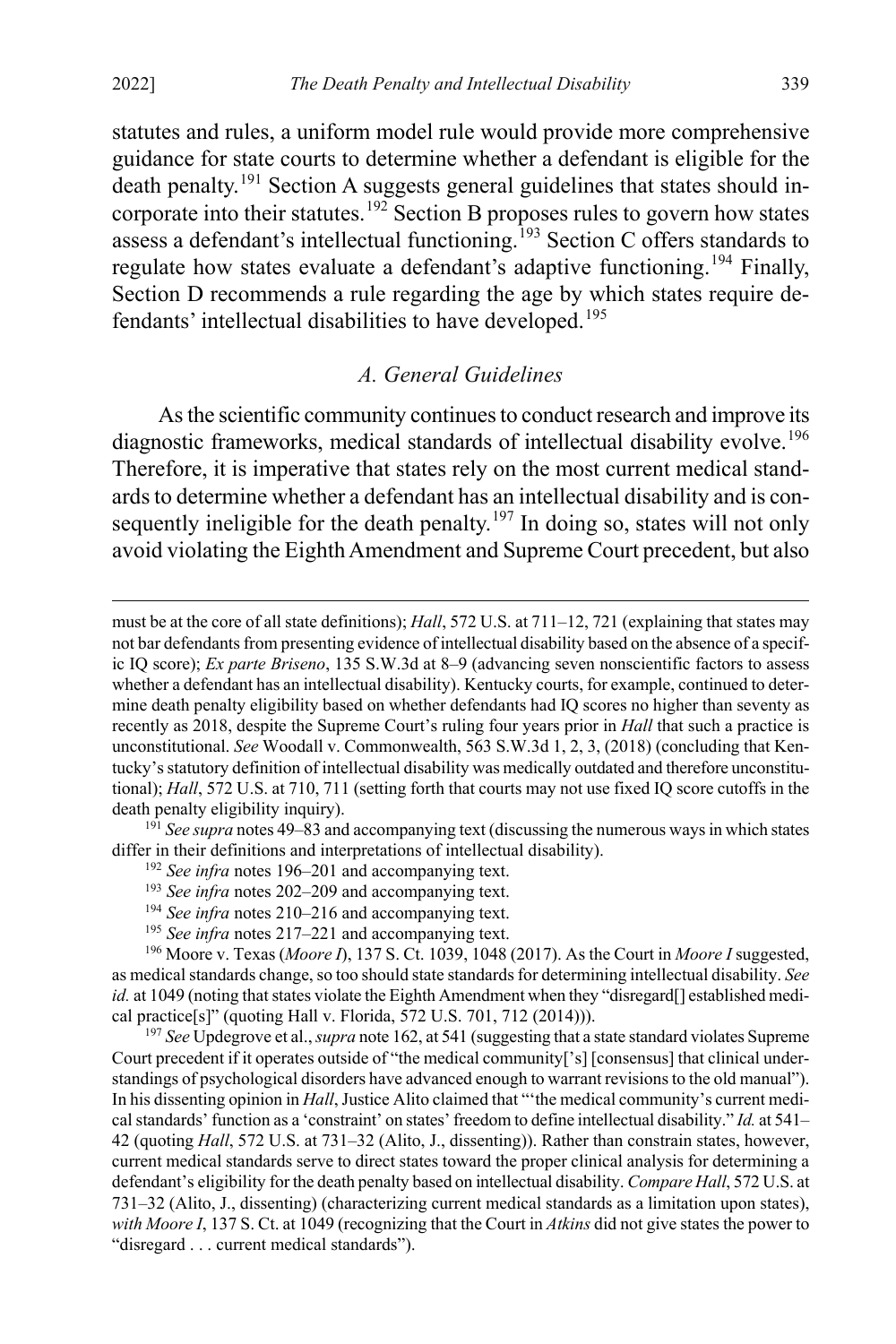reduce the risk of unjustifiably sentencing defendants with intellectual disabili-ties to death.<sup>[198](#page-40-1)</sup> Because even the scientific community has not come to a consensus regarding the definition of intellectual disability, states should employ a combination of the AAIDD and *DSM-5* definitions to govern state courts' determinations.[199](#page-40-2) States should stipulate, however, that their statutes are subject to revision in accordance with current medical standards because, as the AAIDD and American Psychiatric Association (APA-MD) release new editions of their guidelines to diagnose intellectual functioning, state standards will also have to change.<sup>[200](#page-40-3)</sup> With these alterations reflected in each state's definition of intellectual disability, defendants will be afforded greater protections because the Court will then recognize these guidelines as part of the national consensus.[201](#page-40-4)

<span id="page-40-2"></span>1039 (2017). 199 *See* Updegrove et al., *supra* not[e 162,](#page-32-11) at 542 (noting that in *Moore I*, the Supreme Court "reaffirmed the position that the DSM-5 and AAIDD-11 are the 'leading' sources for defining intellectual disability" (quoting *Moore I*, 137 S. Ct. at 1044)). *Compare Definition of Intellectual Disability*, *supra* not[e 28](#page-6-0) (defining intellectual disability as significant limitations in intellectual and adaptive functioning that develop "during the developmental period, which is" by twenty-two years), *with* DSM-5, *supra* not[e 29,](#page-7-2) at 33 (defining intellectual disability as significant limitations in intellectual and adaptive functioning that manifest during the developmental period).

<span id="page-40-3"></span><sup>200</sup> *See Moore I*, 137 S. Ct. at 1052 (noting that the Texas Court of Criminal Appeals erroneously relied on outdated medical standards to the detriment of the defendant); Updegrove et al., *supra* note [162,](#page-32-11) at 542 (proposing that states ensure compliance with the Supreme Court's decision in *Moore I* by relying on the most recent versions of the *AAIDD* and *DSM*). As of this Note's publication the most recent version of the *AAIDD* was the twelfth version (*AAIDD-12*), announced in early 2021. *AAIDD Announces the Publication of the 12th Edition of Its Manual*, AM. ASS'N ON INTELL. & DEVELOP-MENTAL DISABILITIES (Jan. 15, 2021), https://www.aaidd.org/news-policy/news/2021/01/15/aaiddannounces-the-publication-of-the-12th-edition-of-its-manual [https://perma.cc/84A4-9AF7]. The most recent *DSM*, the fifth version (*DSM-5*), was released in 2013. DSM-5, *supra* note 29.<br><sup>201</sup> *See* Penry v. Lynaugh, 492 U.S. 302, 338 (1989) (declining to create a categorical exception

<span id="page-40-4"></span>from the death penalty for defendants with intellectual disabilities because there was not "sufficient evidence . . . of a national consensus," as only two state legislatures had eliminated the death penalty for this class of people), *abrogated by Atkins* 536 U.S. 304. If each state allowing the death penalty were to include these guidelines in its definition of intellectual disability, it would demonstrate to the Supreme Court that society values such guidelines. *See id*. at 334, 335 (noting that "legislation . . . is an objective indicator of contemporary values").

<span id="page-40-1"></span><span id="page-40-0"></span> <sup>198</sup> *See Moore I*, 137 S. Ct. at 1048, 1049 (noting that states adhere to the Eighth Amendment and Court precedent by employing current medical standards of intellectual disability). Under these proposed guidelines and rules, the defendants in *Ex parte Briseno*, *Hall*, and *Moore I* and *Moore II* each would not have had to undergo as much litigation to convince their respective courts and factfinders that they had intellectual disabilities and were therefore ineligible for the death penalty. *See id.* (resolving a defendant's death penalty eligibility); Moore v. Texas (*Moore II*), 139 S. Ct. 666, 670 (2019) (per curiam) (addressing a defendant's death penalty eligibility); *Hall*, 572 U.S. 701, 707 (reviewing a defendant's death penalty eligibility); *Ex parte* Briseno, 135 S.W.3d 1, 18 (Tex. Crim. App. 2004) (finding the defendant eligible for the death penalty), *abrogated by* Moore v. Texas, 137 S. Ct.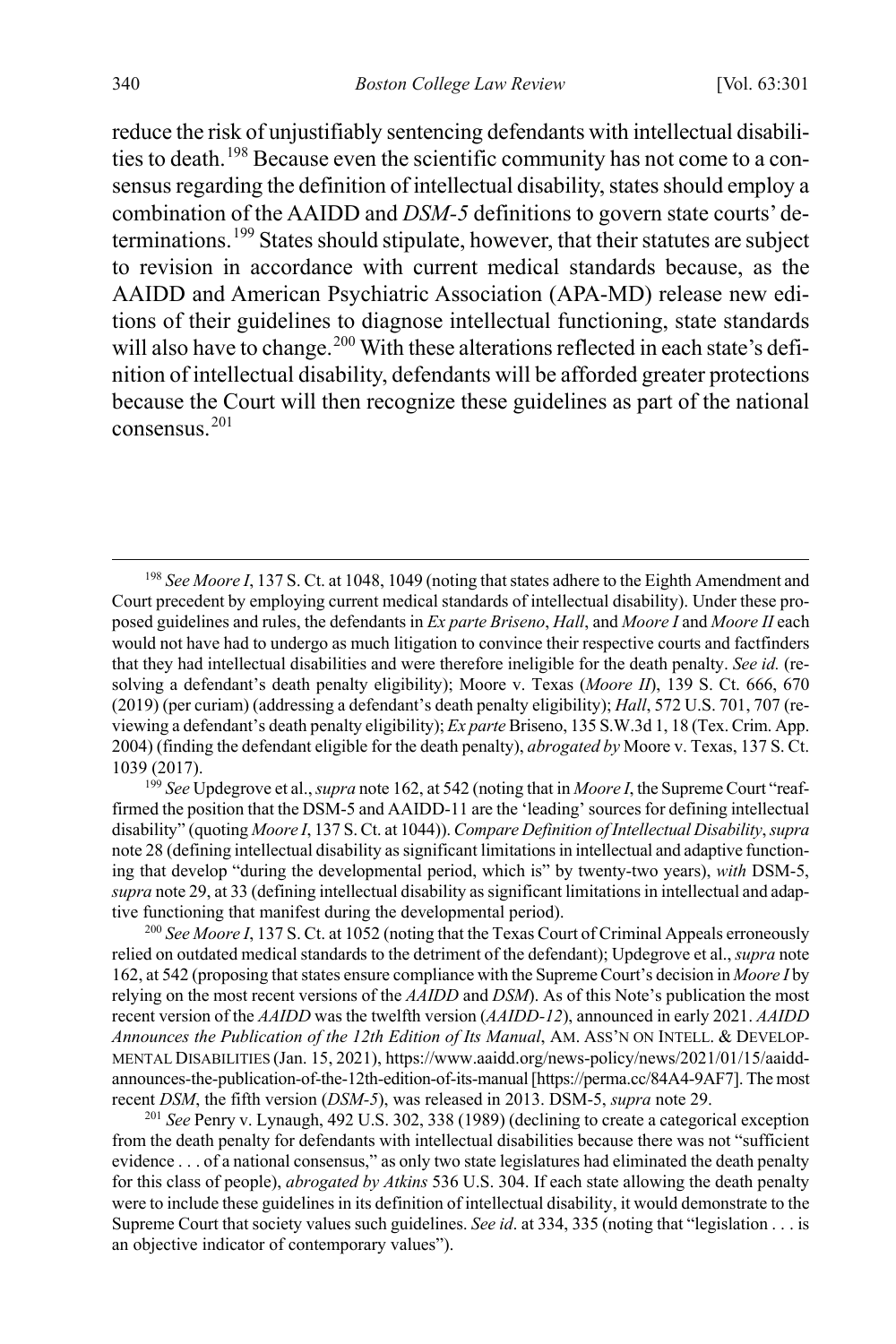#### <span id="page-41-0"></span>*B. Proposed Standards for Evaluating Intellectual Functioning*

Providing examples of specific deficits in intellectual functioning abilities will allow courts to interpret their state's definition of intellectual functioning accurately without primarily relying on IO scores.<sup>[202](#page-41-1)</sup> Thus, states should specify that significantly subaverage intellectual functioning may include deficiencies in areas such as evaluating problems to arrive at solutions, forethought, thinking about complex ideas in novel ways, making decisions, and experien-tial learning in school.<sup>[203](#page-41-2)</sup> Because the scientific community considers IQ scores as relevant to intellectual functioning, IQ scores may comprise part of courts' evaluations, but not to the exclusion of other indicators.<sup>[204](#page-41-3)</sup> Specifically, a range of IQ scores, rather than a discrete score, may indicate that a defendant has an intellectual disability.<sup>[205](#page-41-4)</sup> An IQ score of seventy or below should create a presumption of intellectual disability because the scientific community agrees that such a low score can establish significantly subaverage intellectual functioning on its own.<sup>[206](#page-41-5)</sup> An IQ score above seventy should not, however, create a presumption that the defendant does not have an intellectual disability.[207](#page-41-6) Rather, courts must pay particular attention to defendants'adaptive defi-

<span id="page-41-3"></span><sup>204</sup> See supra note[s 59–](#page-12-7)[67](#page-14-8) and accompanying text (surveying states statutes that incorporate IQ scores into their definitions of intellectual disability); *Definition of Intellectual Disability*, *supra* note [28 \(](#page-6-0)"One way to measure intellectual functioning is an IQ test."); *Diagnostic Criteria for Intellectual Disabilities: DSM-5 Criteria*, *supra* note [30](#page-7-7) (explaining that IQ tests measure mental processes such as "[p]roblem solving" and "[a]bstract thinking"). *But see infra* note [209](#page-42-0) and accompanying text (elaborating on why a single IQ score is not the best indicator of deficits in intellectual functioning or intellectual disability in general).

<span id="page-41-4"></span><sup>205</sup> *See Hall*, 572 U.S. at 712 ("The professionals who design, administer, and interpret IQ tests have agreed, for years now, that IQ test scores should be read not as a single fixed number but as a range." (citing DAVID WECHSLER, THE MEASUREMENT OF ADULT INTELLIGENCE 133 (3d ed. 1994))).

<span id="page-41-5"></span><sup>206</sup> *See* NAT'L ACADS. OF SCIS., ENG'G & MED., *supra* not[e 61,](#page-13-2) at 169 (explaining that intellectual disability is defined in part by significant limitations in intellectual functioning, which can be demonstrated by an IQ score of seventy or below). Such a provision mirrors Nebraska's current approach to intellectual disability and IQ scores. *See* NEB.REV. STAT. § 28-105.01(3) (2021) (instructing that courts are to presume that a defendant with an IQ score of seventy or below has an intellectual disability). Additionally, such a presumption reflects the current medical understanding of IQ scores around seventy. *See Definition of Intellectual Disability*, *supra* not[e 28](#page-6-0) (maintaining that an IQ score around seventy suggests presence of an intellectual disability); *Diagnostic Criteria for Intellectual Disabilities: DSM-5 Criteria*, *supra* not[e 30](#page-7-7) (same).

<span id="page-41-6"></span><sup>207</sup> *See Hall*, 572 U.S. at 711–12, 721 (rejecting Florida's statutory scheme, which prevented defendants from presenting evidence of an intellectual disability if they had an IQ score of seventy or above). The Court emphasized that IQ scores above seventy do not create a presumption against intel-

<span id="page-41-1"></span> <sup>202</sup> *See* Hall v. Florida, 572 U.S. 701, 711–12, 721 (2014) (prohibiting Florida courts from narrowly interpreting the state's statute to require defendants to present evidence of an IQ score below a particular value taken from a single test prior to presenting other evidence of intellectual disability).

<span id="page-41-2"></span><sup>203</sup> *See* LA.CODE CRIM. PROC.ANN. art. 905.5.1 (2021) (identifying "reasoning, problem solving, planning, abstract thinking, judgment, academic learning, and learning from experience" as features of intellectual functioning). The majority of states—twenty-four—do not specify in what ways significant deficits in intellectual functioning may manifest in a defendant's behavior. *See supra* notes [52](#page-11-5) accompanying text (listing statutes that only generally address intellectual functioning).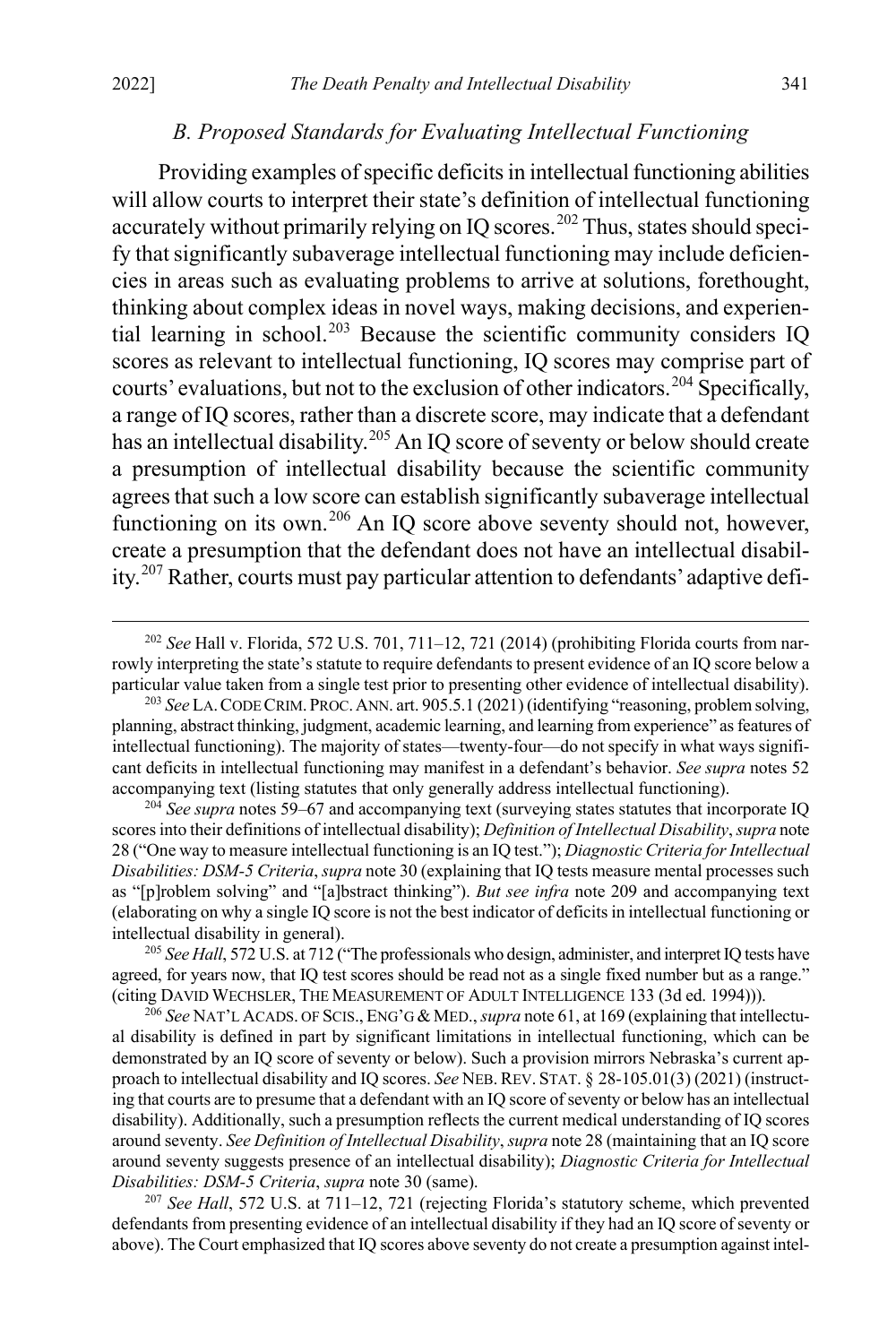cits if they have IQ scores of seventy or above.<sup>[208](#page-42-2)</sup> Keeping the usefulness of IQ scores in mind, it is essential that courts do not place undue emphasis on a defendant's IQ score because a defendant's executive functioning—and not IQ score—is the best indicator of their intellectual functioning.<sup>[209](#page-42-3)</sup>

#### <span id="page-42-1"></span><span id="page-42-0"></span>*C. Proposed Standards for Evaluating Adaptive Functioning*

Providing examples of adaptive skills in which defendants may have deficiencies will benefit states and defendants alike by steering courts away from stereotypes about intellectual disability, such as those upon which the Texas Court of Criminal Appeals erroneously relied in *Ex parte Briseno*. [210](#page-42-4) Adaptive skills may include communicating with others, functioning independently, and living safely.[211](#page-42-5) Although these examples are not exhaustive, emphasizing in

<span id="page-42-3"></span><sup>209</sup> *See* Nancy Haydt, Stephen Greenspan & Bhushan S. Agharkar, A*dvantages of DSM-5 in the Diagnosis of Intellectual Disability: Reduced Reliance on IQ Ceilings in* Atkins*(Death Penalty) Cases*, 82 UMKCL.REV. 359, 367 (2014) (advocating for reduced judicial reliance on IQ scores as indicative of intellectual disability because, as the *DSM-5* advises, executive functioning is a more reliable gauge of intellectual functioning than IQ). Executive functioning is reflected in one's ability to use forethought, remain focused, and accomplish tasks in daily life. *See Executive Function & Self-Regulation*, HARV. UNIV. CTR. ON THE DEVELOPING CHILD, https://developingchild.harvard.edu/ science/key-concepts/executive-function/ [https://perma.cc/48J8-9ZAF] (analogizing executive functioning to air traffic control systems' oversight of the flight schedules of multiple planes at once). IQ is not a particularly reliable signal of whether someone has an intellectual disability because although IQ scores may reveal how well an individual can think about concepts, an IQ score may fail to accurately represent an individual's ability to reason and navigate the real world. *See* DSM-5, *supra* note [29,](#page-7-2) at 37 (providing an example of an individual who has an IQ score greater than seventy but whose overall functioning is tantamount to having an IQ score less than seventy due to particularly extreme impairments in adaptive functioning).

<span id="page-42-4"></span><sup>210</sup> *See* Moore v. Texas (*Moore I*), 137 S. Ct. 1039, 1050, 1051–52, 1052 n.9 (2017) (recounting the court's improper reliance on stereotypes present in the *Briseno* factors, including the improper assumption that an individual with sufficient adaptive skills does not have an intellectual disability, and that friends and family are in a position to determine whether a person has an intellectual disability).

<span id="page-42-5"></span><sup>211</sup> See supra not[e 72](#page-15-5) and accompanying text (listing statutes that specify "communication, selfcare, home living, social or interpersonal skills, use of community resources, self-direction, functional academic skills, work, leisure, health, and safety" as relevant adaptive skills areas). The AAIDD also identifies these adaptive behaviors as potential areas of limitation for individuals with intellectual disabilities. *Definition of Intellectual Disability*, *supra* not[e 28.](#page-6-0) It should be unnecessary for defendants to present evidence of deficits in more than one of the three adaptive functioning domains, as that is not an area of concern in the medical community. *See id.* (declining to set a minimum requirement

lectual disability, and incorporating this into statute will enable compliance with current medical standards, which evaluate an individual's deficits in intellectual and adaptive functioning regardless of IQ scores. *Id.* at 712.

<span id="page-42-2"></span><sup>208</sup> *See id.* at 712 ("[A] person with an IQ score above 70 may have such severe adaptive behavior problems . . . that the person's actual functioning is comparable to that of individuals with a lower IQ score") (quoting DSM-5, *supra* not[e 29,](#page-7-2) at 38). Even if a defendant has a slightly higher IQ score than is typical of most defendants with intellectual disabilities, current medical standards require that courts continue the intellectual disability inquiry. *Id.* A defendant with a score closer to the average score could still have significant deficits in adaptive functioning, which would then result in a proper diagnosis of an intellectual disability. *Id.*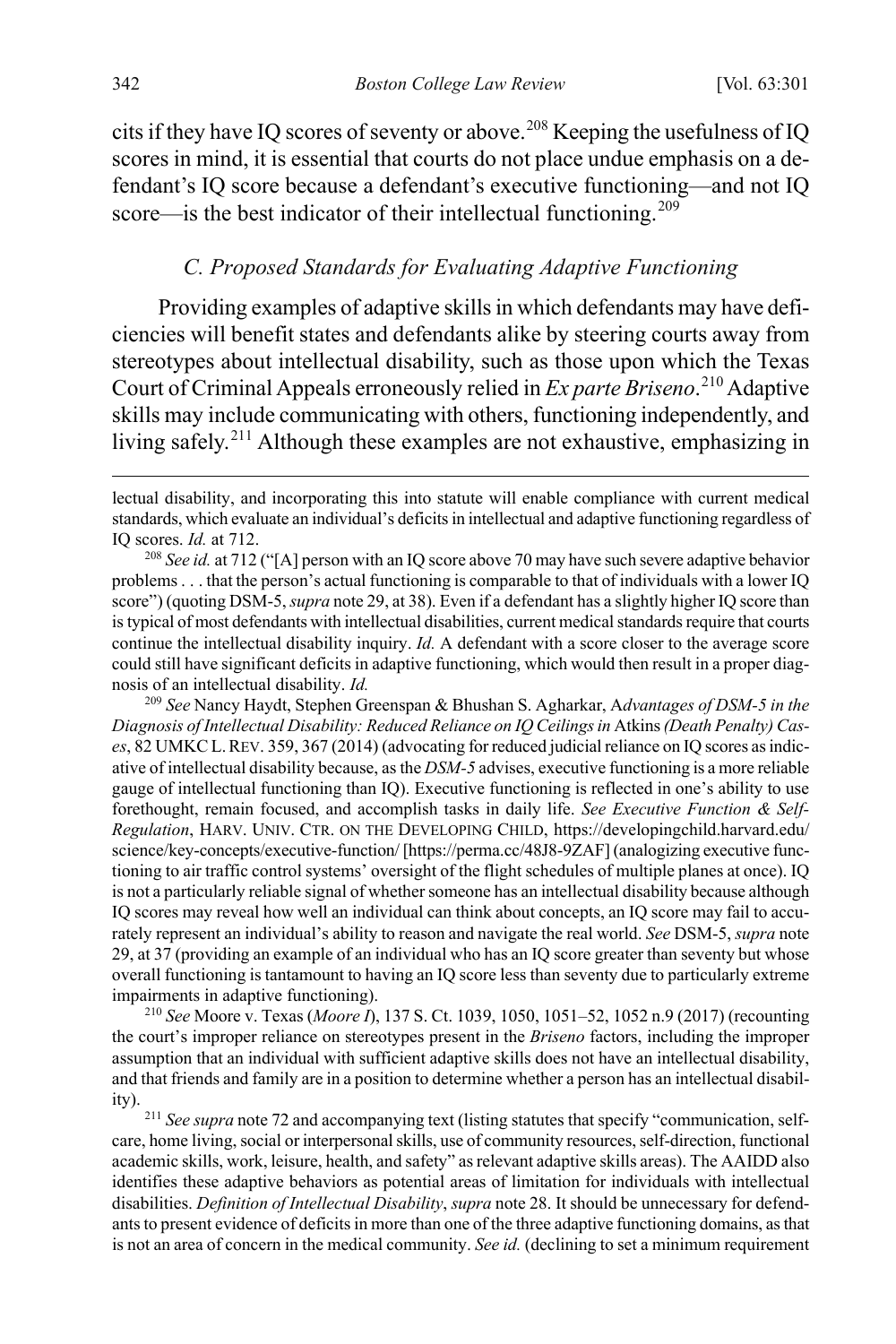state statutes that courts may not focus on defendants' adaptive strengths to counterbalance the demonstrated deficits will avoid unintentional and uncon-stitutional results.<sup>[212](#page-43-1)</sup> Similarly, states may not permit prosecutors to undermine the relationship between defendants'intellectual and adaptive deficits by arguing that certain adaptive deficits were actually caused by the defendant's past traumatic experiences.[213](#page-43-2) Additionally, states must prohibit courts from citing improvement in a defendant's adaptive functioning while in prison, or any controlled setting, as evidence of normal functioning without corroborating infor-mation.<sup>[214](#page-43-3)</sup> Finally, it is important for courts to consider that clinicians may have difficulties in accurately assessing whether incarcerated defendants have intellectual disabilities because of the controlled setting.<sup>[215](#page-43-4)</sup> Therefore, clinicians should be permitted to evaluate retroactively defendants' adaptive functioning when in natural environments. $^{216}$  $^{216}$  $^{216}$ 

<span id="page-43-2"></span><sup>213</sup> *See supra* not[e 154](#page-32-12) (explaining that clinicians' analyses of patients' traumatic experiences supplement their intellectual disability evaluations, rather than conflict with or negate an intellectual disability diagnosis).

<span id="page-43-3"></span><sup>214</sup> *See Moore I*, 137 S. Ct. at 1050 (first citing SCHALOCK ET AL., *supra* not[e 157;](#page-32-10) then citing DSM-5, *supra* not[e 29,](#page-7-2) at 33, 38) (explaining that because it is difficult to accurately analyze changes in behavior that occur in controlled settings, clinical determinations of adaptive functioning in those settings are less reliable). In a controlled setting, it is unclear if a defendant's changed behavior is of their own accord or is a result of external factors. *See id.* (noting that it is difficult to accurately assess adaptive functioning in controlled settings, such as prisons, because there is minimal room for defendants to act independently). In court, additional assessments of adaptive behaviors occurring outside of a controlled setting must accompany any evidence that a defendant's adaptive functioning improved while in prison. *See* DSM-5, *supra* not[e 29,](#page-7-2) at 38 (suggesting that "corroborative information reflecting functioning outside those settings be obtained" by an evaluating professional).

<span id="page-43-4"></span><sup>215</sup> *See* Crowell, *supra* not[e 147,](#page-30-1) at 782 (commenting that adaptive functioning involves an assessment of how an individual behaves as a member of society and of a community). It is difficult to assess a defendant's adaptive functioning in a controlled setting such as a prison because the inquiry concerns "behaviors that an incarcerated person may be barred from doing," such as playing sports, acquiring hobbies, or cooking, "or may have no choice but to do," such as bathing. *Id.* Thus, "[t]he highly restrictive and regimented environment of death row simply does not easily allow for a realistic and comprehensive assessment of adaptive behavior." *Id.*

<span id="page-43-5"></span><sup>216</sup> *See* Stephen Greenspan & Harvey N. Switzky,WHAT IS MENTAL RETARDATION? IDEAS FOR AN EVOLVING DISABILITY IN THE 21ST CENTURY 279, 290 (Harvey N. Switzky & Stephen Greenspan eds., 2006) (explaining that clinicians may retroactively evaluate individuals' adaptive functioning and that researchers have approved this method as a "legitimate practice" in a study in 2006). Completing an accurate retroactive evaluation of a defendant on death row is challenging because the clinician must interview more than one person who has had a close relationship with the defendant

<span id="page-43-0"></span>of areas in which patients must demonstrate adaptive deficits); DSM-5, *supra* note [29,](#page-7-2) at 33, 38 (providing that the adaptive functioning prong of the intellectual disability inquiry may be satisfied with proof of limitations in one domain). Rather, it is important for clinicians to obtain information about the patient's adaptive behavior from a variety of sources in order to make a comprehensive, individualized assessment of the patient. DSM-5, *supra* not[e 29,](#page-7-2) at 37.

<span id="page-43-1"></span><sup>212</sup> *See Moore I*, 137 S. Ct. at 1050 (holding that the lower court erred by overemphasizing the defendant's adaptive strengths to outweigh their weaknesses). Compared to adaptive strengths, adaptive deficits are more indicative of subaverage adaptive functioning. *Id.*; *see also* DSM-5, *supra* note [29,](#page-7-2) at 38 (specifying that the second prong of intellectual disability is satisfied when a patient has "*impaired*" adaptive functioning (emphasis added)).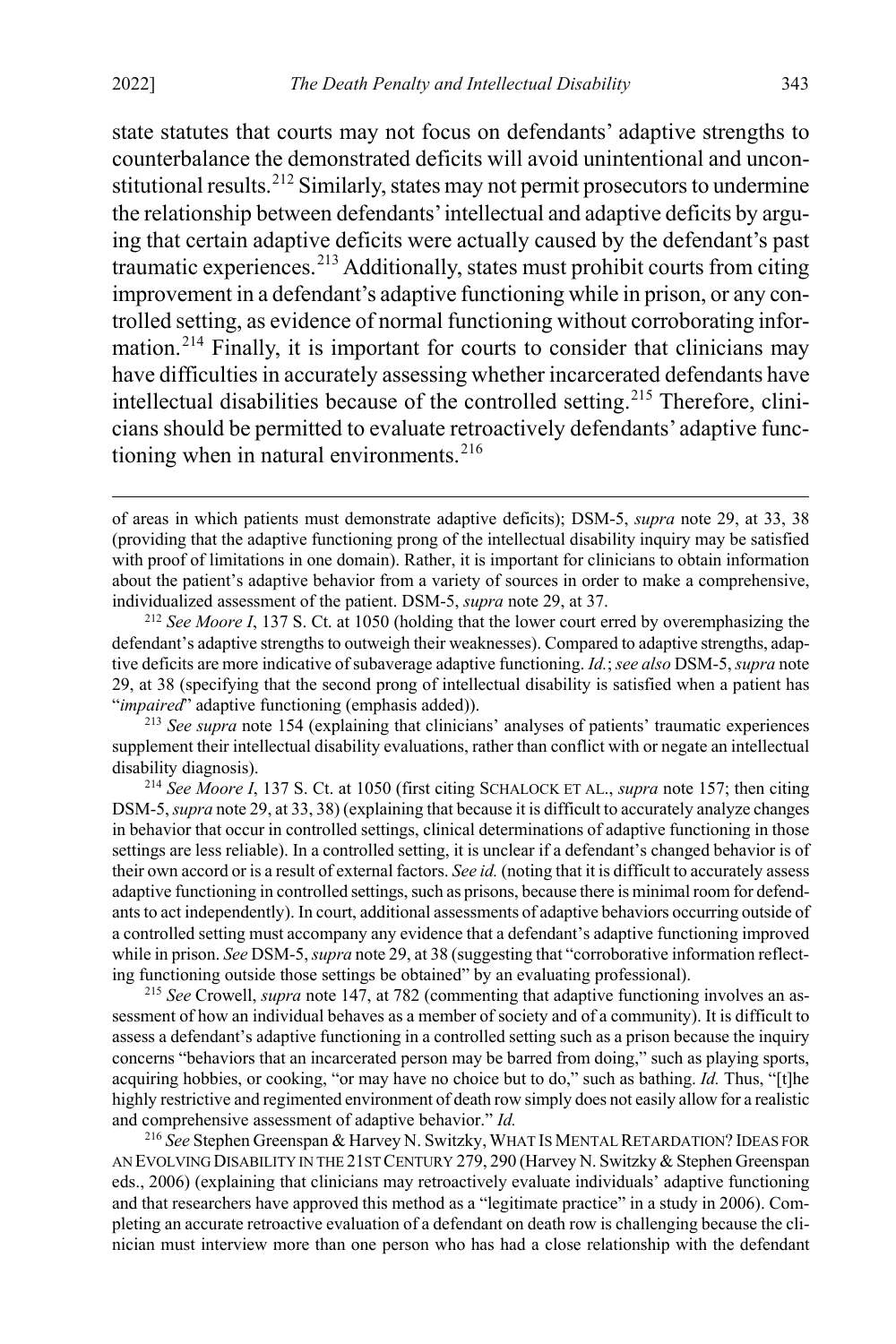#### <span id="page-44-0"></span>*D. Proposed Age at Onset of Intellectual Disability*

Age at onset of intellectual disability is perhaps the most crucial prong of the intellectual disability inquiry.<sup>[217](#page-44-1)</sup> If a defendant fails to satisfy the statutory age at onset requirement, a court will find that the defendant is eligible for the death penalty—even if the defendant has current deficits in intellectual and adaptive functioning.<sup>[218](#page-44-2)</sup> State statutory definitions of intellectual disability should specify that defendants'deficits in intellectual and adaptive functioning must have originated during the developmental period, no later than twenty-two years old.<sup>[219](#page-44-3)</sup> Additionally, states should allow for the retroactive evaluation for intellectual disability.[220](#page-44-4) Rooting the age at onset of disability prong in the developmental period without requiring that defendants were diagnosed before they were twenty-two years old offers the most protection for defendants with intellectual disabilities and aligns with current clinical understand-

<span id="page-44-2"></span><sup>218</sup> *Id.* Because current state standards of age at onset of intellectual disability have five variations, there is a disparity among states in which a defendant with an intellectual disability may receive the death penalty in one jurisdiction even though the same defendant would be ineligible in another state. *See, e.g.*, OR.REV.STAT. § 427.005(10)(a) (2021) (setting the age at onset requirement as before eighteen years old); GA. CODE ANN.  $\S$  17-7-131(a)(2)(2021) (requiring a defendant's deficits to have manifested during the developmental period without specifying when the development period ends); ARK. CODE. ANN.  $\S$  5-4-618(a)(1)(A) (2021) (instructing that a defendant must offer evidence of deficits during the developmental period but before eighteen years); 50 PA. CONS. STAT. § 4102 (2021) (establishing the age at onset requirement as before twenty-two years); NEB.REV.STAT. § 28- 105.01 (2021) (staying silent on by when a defendant's deficits must have developed).

<span id="page-44-3"></span><sup>219</sup> *See* SCHALOCK, *supra* not[e 35,](#page-8-1) at 4 (proposing that twenty-two years old is the proper age for the onset of disability prong because "recent research . . . has shown that important brain development continues into our 20s," or early adulthood); *see also Diagnostic Criteria for Intellectual Disabilities: DSM-5 Criteria*, *supra* not[e 30](#page-7-7) (noting that the developmental period includes childhood and adolescence). Under current medical guidelines, there is no specific age at which adolescence definitively ends. *See* Canadian Paediatric Soc'y, *supra* not[e 30,](#page-7-7) at 577 ("Adolescence begins with the onset of physiologically normal puberty, and ends when an adult identity and behaviour are accepted. This period of development corresponds roughly to the period between the ages of 10 and 19 . . . .").

<span id="page-44-4"></span><sup>220</sup> *See* Crowell, *supra* note [147,](#page-30-1) at 783 (contending that because defendants with intellectual disabilities may not have evidence of exactly when their disabilities developed, courts may improperly find certain defendants eligible for the death penalty by prohibiting retroactive assessment); SCHALOCK, *supra* note [35,](#page-8-1) at 2 (explaining that retrospective evaluations help clinicians establish whether a patient had an undiagnosed intellectual disability during the developmental period). Many defendants did not have "the resources for proper identification and assessment" during childhood, and this lack of access resulted in never receiving a diagnosis. Crowell, *supra* not[e 147,](#page-30-1) at 783. Similarly, defendants' families may have been reluctant to obtain a diagnosis due to the negative beliefs that people associate with having an intellectual disability. *Id.* In addition, adults in defendants' lives may have attributed defendants' impaired behavior to trauma rather than to intellectual disability. *Id.*

throughout the defendant's life, including when the defendant committed the crime and during the defendant's incarceration. *See id.* at 291 (suggesting that retroactive assessments are as reliable as contemporaneous evaluations if clinicians can speak with enough of these "adaptive informants").

<span id="page-44-1"></span><sup>217</sup> *See* Updegrove et al., *supra* not[e 162,](#page-32-11) at 558 tbl. 5 (setting forth a hypothetical in which individuals would have qualified for an intellectual disability diagnosis under recent editions of the *AAIDD* and *DSM* if not for "experiencing the onset of limitations in intellectual [and adaptive] functioning" outside of the statutory age requirement).